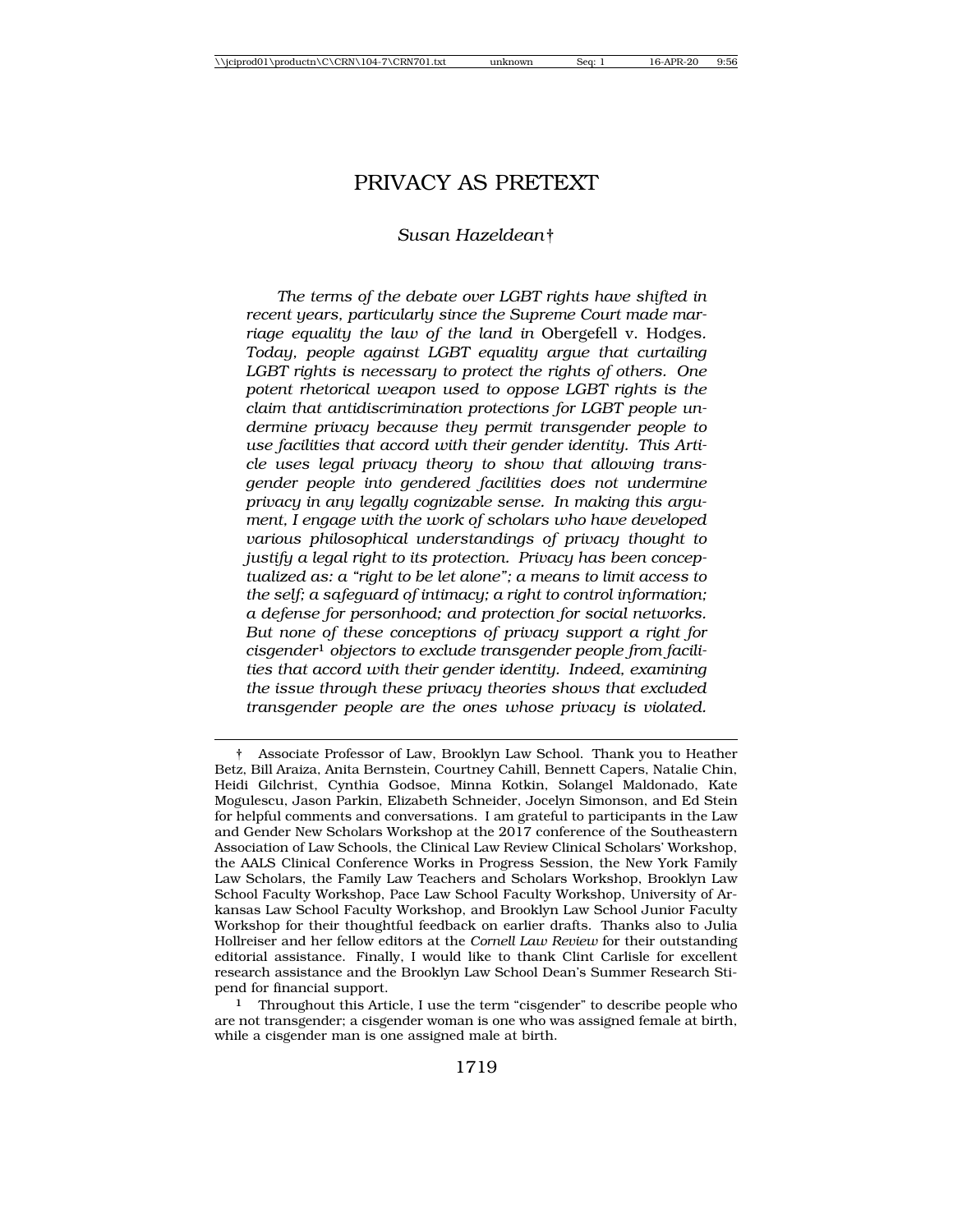*Opponents' privacy claims are just a pretext to justify rolling back antidiscrimination protections for LGBT people.*

*I also show that accepting a privacy right to exclude transgender people from gendered facilities would harm all women and girls. The privacy arguments being made to oppose LGBT rights echo a troubling history of using privacy concerns to justify unequal treatment of women. They also reify negative stereotypes about men and women, undermining sex equality and making all people more vulnerable to discrimination, mistreatment, and assault.*

| INTRODUCTION $\ldots \ldots \ldots \ldots \ldots \ldots \ldots \ldots \ldots \ldots \ldots \ldots \ldots 1720$ |                                                        |  |  |
|----------------------------------------------------------------------------------------------------------------|--------------------------------------------------------|--|--|
|                                                                                                                | I. THE HISTORICAL USE OF PRIVACY AS A PRETEXT FOR      |  |  |
|                                                                                                                | DISCRIMINATION AGAINST WOMEN  1725                     |  |  |
|                                                                                                                | II. THE DEPLOYMENT OF PRIVACY ARGUMENTS TO OPPOSE      |  |  |
|                                                                                                                |                                                        |  |  |
|                                                                                                                | III. IS THERE A LEGALLY COGNIZABLE PRIVACY INTEREST IN |  |  |
|                                                                                                                | TRANSGENDER EXCLUSION?  1746                           |  |  |
|                                                                                                                |                                                        |  |  |
|                                                                                                                |                                                        |  |  |
|                                                                                                                |                                                        |  |  |
|                                                                                                                |                                                        |  |  |
|                                                                                                                |                                                        |  |  |
|                                                                                                                |                                                        |  |  |
|                                                                                                                | IV. WHY THE PRIVACY PRETEXT FOR DISCRIMINATION         |  |  |
|                                                                                                                | AGAINST LGBT PEOPLE HARMS ALL WOMEN  1770              |  |  |
|                                                                                                                |                                                        |  |  |
|                                                                                                                |                                                        |  |  |

#### **INTRODUCTION**

The terms of the debate over LGBT rights have shifted in recent years, particularly since the Supreme Court made marriage equality the law of the land in *Obergefell v. Hodges*.2 Formerly, those opposed to LGBT rights made broad claims that homosexuality and gender variance were morally wrong and argued that states should limit LGBT people's rights in order to uphold traditional values.3 Post-*Obergefell*, traditionalists know that such arguments are unlikely to succeed in courts or even in political campaigns. But opposition to LGBT rights has not gone away; instead, opponents simply frame their clams differently.4 Today, those opposed to LGBT equal-

<sup>2</sup> 135 S. Ct. 2584 (2015).

<sup>&</sup>lt;sup>3</sup> *See* Shannon Price Minter, *"Déjà Vu All Over Again": The Recourse to Biology by Opponents of Transgender Equality, 95 N.C. L. REV. 1161, 1175 (2017).* 

<sup>&</sup>lt;sup>4</sup> Douglas NeJaime & Reva B. Siegel, *Conscience Wars: Complicity-Based Conscience Claims in Religion and Politics*, 124 YALE L.J. 2516, 2553 (2015) (not-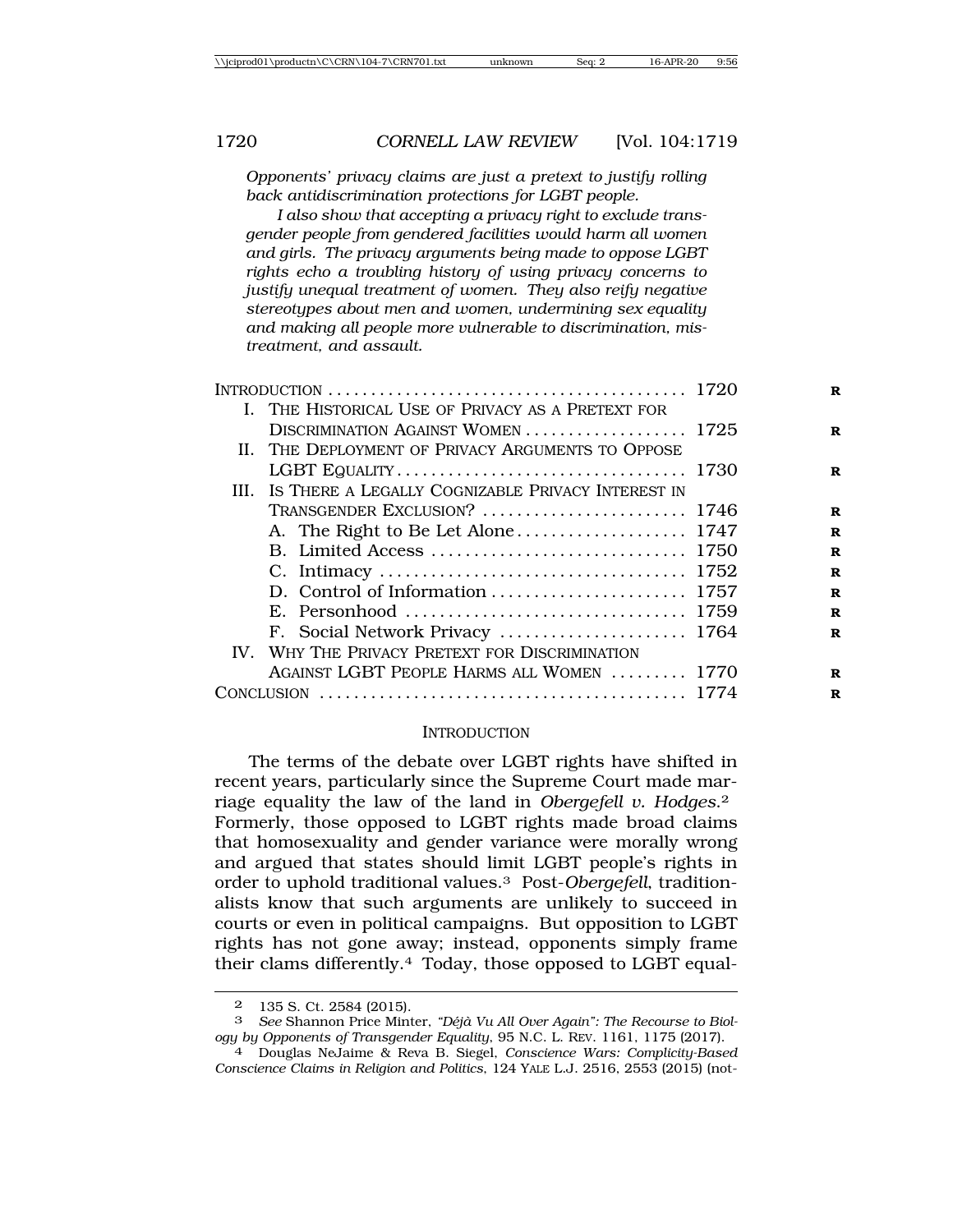ity argue that curtailing LGBT rights is necessary to protect the freedom and dignity of others. Traditionalists claim that antidiscrimination protection for LGBT people invades the privacy of women and girls by permitting men to enter women's bathrooms. An asserted need to safeguard women's privacy has become a rallying cry for the opponents of laws forbidding discrimination based on gender identity or sexual orientation.

But the privacy concerns asserted in opposition to antidiscrimination protections for LGBT people are nothing more than a pretext to justify continued discrimination.5 This Article uses legal privacy theory to demonstrate that there is no genuine privacy interest in excluding transgender people from facilities that accord with their gender identity. In making this argument, I engage with the work of scholars who have identified philosophical conceptions of privacy that justify a legal right to its protection. Privacy has been described variously as: a "right to be let alone";6 a means to limit access to the self;7 a safeguard of intimacy;<sup>8</sup> a right to control information;<sup>9</sup> a defense for personhood;10 and protection for social networks.11 A

5 I do not dispute that some who seek to exclude transgender people from gendered facilities are sincerely anxious about their presence. But even when a cisgender objector genuinely feels threatened by a transgender woman using the women's bathroom, for example, the underlying motive for that unease is discriminatory: the person objecting believes the transgender woman is not a "real" woman or views her as disordered or dangerous because of her gender identity. Viewing a person in that light simply because she is transgender is discrimination based on sex, gender, and gender identity. So, while the objector purports to be concerned about privacy, the actual underlying motivation is anti-transgender discrimination, and privacy is therefore a pretext.

ing that "[w]hen defenders of traditional marriage can no longer persuade by appeal to shared beliefs about the wrongs of same-sex relationships, they may instead appeal to beliefs about the importance of protecting religious pluralism, revising the secular rationale for the claim in a way that gives more direct and uninhibited expression to its religious logic. Accommodating complicity-based conscience claims in these circumstances may function to enable 'preservation through transformation': when an existing legal regime is successfully challenged so that its rules and reasons no longer seem persuasive or legitimate, defenders may adopt new rules and reasons that preserve elements of the challenged regime.")

<sup>6</sup> Samuel D. Warren & Louis D. Brandeis, *The Right to Privacy,* 4 HARV. L. REV. 193, 195 (1890).

<sup>7</sup> Ruth Gavison, *Privacy and the Limits of the Law*, 89 YALE L.J. 421, 423 (1980).

<sup>8</sup> Tom Gerety, *Redefining Privacy*, 12 HARV. C.R.-C.L. L. REV. 233, 280 (1977).

<sup>9</sup> ALAN F. WESTIN, PRIVACY AND FREEDOM 7 (1967).

<sup>10</sup> J. Braxton Craven, Jr., *Personhood: The Right to Be Let Alone*, 1976 DUKE L.J. 699, 702.

<sup>11</sup> Lior Jacob Strahilevitz, *A Social Networks Theory of Privacy*, 72 U. CHI. L. REV. 919, 970 (2005).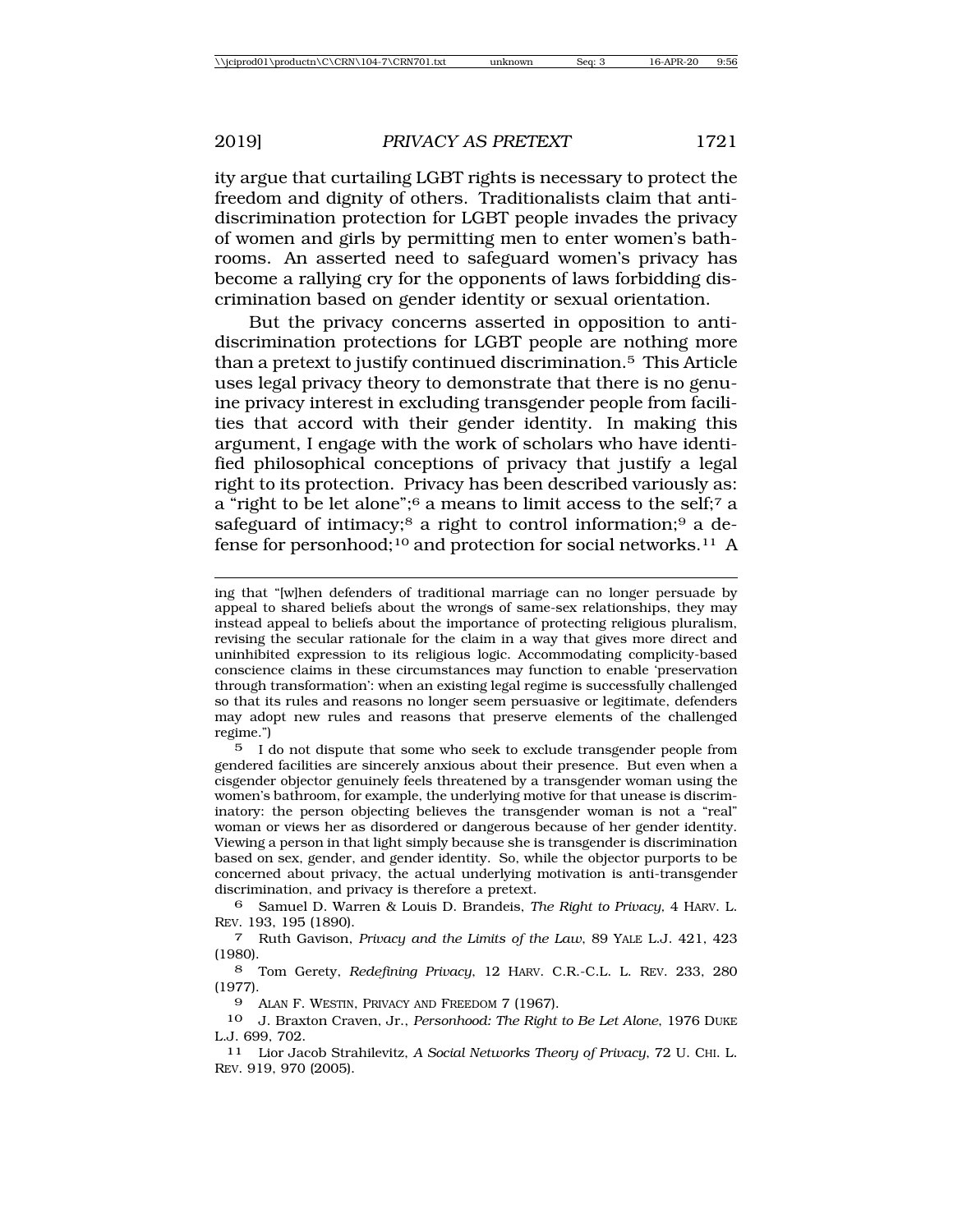careful examination demonstrates that none of these varied conceptions of privacy support a right for cisgender objectors to exclude transgender people from facilities that accord with their gender identity.

My legal privacy theory analysis also shows that it is transgender people excluded from facilities matching their gender identity who truly face grave privacy violations. Exclusionary policies forcing transgender people to use sex-segregated facilities according to their assigned sex at birth cause significant privacy problems, including outing transgender people, undermining their ability to live according to their true gender identity, and encouraging anti-transgender bullying and harassment. A desire for privacy in the bathroom is legitimate, but policies that allow transgender people to use bathrooms that accord with their gender identity do not undermine privacy.

This analysis is urgent because in state legislatures across the country,12 lawmakers are considering bills with the stated purpose of safeguarding women's and children's privacy<sup>13</sup> by forbidding people from using a bathroom that does not accord with their "biological sex."14 These measures have names like

12 S.B. 206, 2017–2018 Leg., Reg. Sess. (Kan. 2017). Other proposed bills include the Arkansas Physical Privacy and Safety Act, S.B. 774, 91st Gen. Assemb., Reg. Sess. (Ark. 2017); Child Privacy Act, H.B. 664, 100th Gen. Assemb., Reg. Sess. (Ill. 2017); Kentucky Student Privacy Act, H.B. 141, 2017–2018 Gen. Assemb., Reg. Sess (Ky. 2017); Student Physical Privacy Act, H.B. 41, 90th Leg., Reg. Sess. (Minn. 2017); Montana Locker Room Privacy Act, H.B. 609, 65th Leg., Reg. Sess. (Mont. 2017). Many of these bills are based on model legislation drafted by the Alliance Defending Freedom, an organization that claims to "promote[ ] religious liberty and marriage and the family" and frequently undertakes litigation and legislative campaigns to oppose LGBT rights. *See Regarding H.B. 15-1081 Concerning the Protection of Physical Privacy in Sex-Segregated Locker Rooms Before the H. Comm. On State, Veterans & Military Affairs*, 70th Leg., Reg. Sess. (Colo. 2015) (statement of M. Norton, Senior Counsel, Alliance Defending Freedom), http://www.leg.state.co.us/CLICS/CLICS2015A/commsumm.nsf/ b4a3962433b52fa787256e5f00670a71/4f3a48ec0a54330687257de2005e3f8c/ \$FILE/15HouseState0204AttachC.pdf#page=5 [https://perma.cc/2WSP-WT4M] [hereinafter "Norton Statement"].

13 In the 2017 legislative session, six states considered legislation that would preempt municipal and county-level antidiscrimination laws, another sixteen considered bills to restrict access to sex-segregated facilities on the basis of "biological sex" rather than gender identity, and fourteen considered legislation that would restrict transgender students' ability to use school facilities that accord with their gender identity. Joellen Kralik, *'Bathroom Bill' Legislative Tracking*, NAT'L CONF. ST. LEG. (July 28, 2017), http://www.ncsl.org/research/education/ bathroom-bill-legislative-tracking635951130.aspx [https://perma.cc/MTT6- GR83].

14 Some proposed bills also impose criminal penalties on people who use a public bathroom or other facility that does not match their sex assigned at birth or impose civil liability on entities that permit people to use gendered facilities that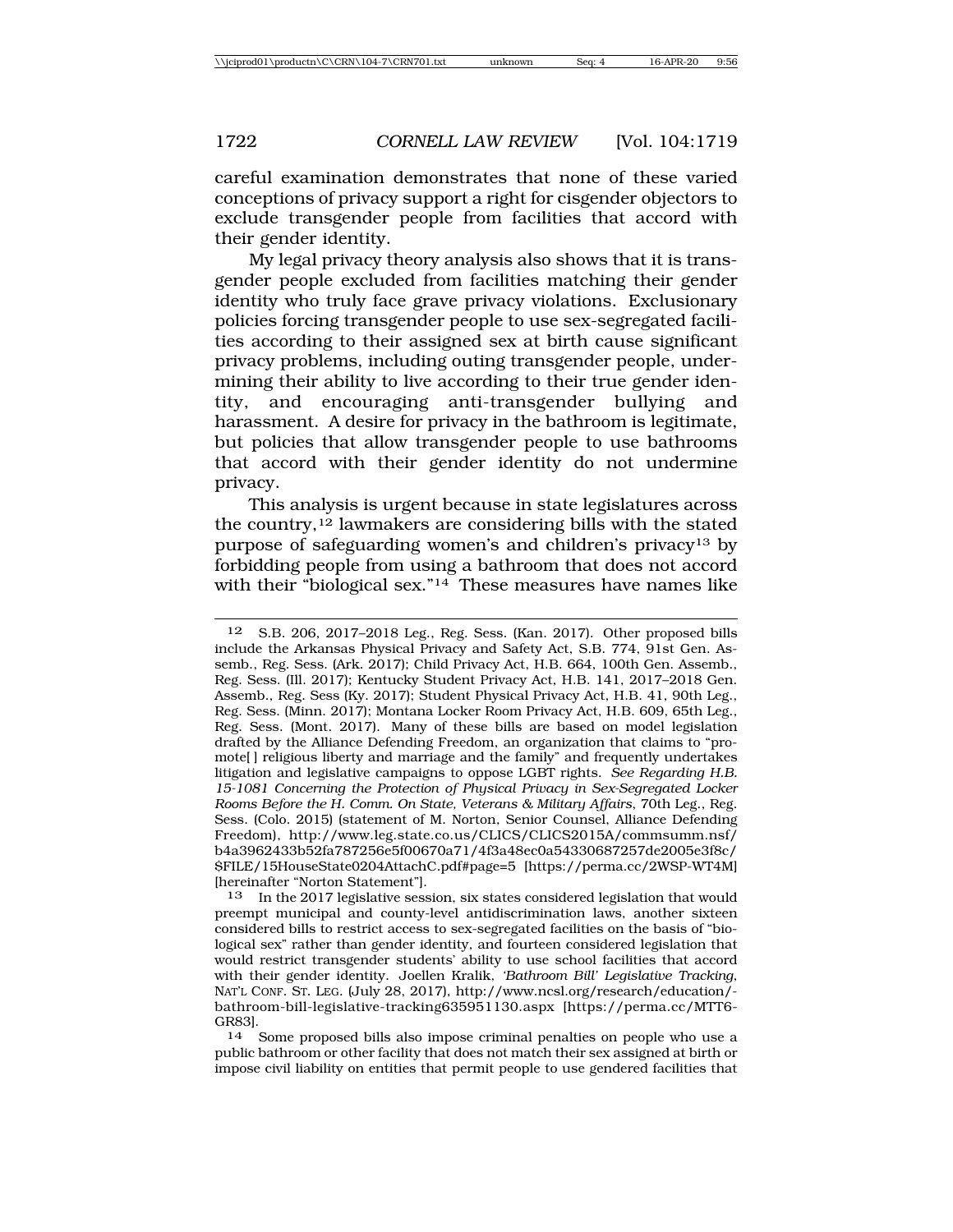the Student Privacy Protection Act and are supposed to protect young women's dignity and physical integrity.15 Proponents claim that these bills are a necessary, or even an emergency, response to a threat created by the LGBT community's demand for protection from discrimination in employment and public accommodations: the threat that such antidiscrimination protections will facilitate men entering women's bathrooms.16 They argue that these measures must be enacted to protect women and girls from grave privacy violations.17

Traditionalists have also challenged transgender-inclusive policies in court by claiming that schools or employers who allow transgender people to use facilities that match their gender identity have violated cisgender people's privacy.18 These arguments have taken a number of forms: substantive due process claims to bodily privacy;19 a claim that protecting privacy is an important state interest that justifies sex discrimination or provides a rational basis for it;20 and arguments that the Civil Rights Act's Title VII and Title IX prohibitions on sex discrimination could not possibly include a right for trans-

15 Proponents of such efforts refuse to accept that transgender women are women too, women whose privacy interests will be directly harmed by such legislation. *See infra* Part III.

16 *See infra* Part II.

18 *See*, *e.g.*, Doe v. Boyertown Area Sch. Dist., 276 F. Supp. 3d 324, 330, 376 (E.D. Pa. 2017) (where plaintiffs alleged that their school district's practice of allowing transgender students to use bathrooms and locker rooms consistent with their gender identity violated their right to privacy under the Fourteenth Amendment and Pennsylvania common law).

19 *See id.* at 376.

20 *See, e.g.*, Johnston v. Univ. of Pittsburgh of Com. Sys. of Higher Educ., 97 F. Supp. 3d 657, 668 (W.D. Pa. 2015) (where defendants claimed that under the Fourteenth Amendment's Equal Protection Clause, policies directed at transgender individuals need only be rationally based in concern for privacy to pass constitutional muster).

do not conform to their birth-assigned sex. *See, e.g.*, H.B. 244, 64th Leg., Reg. Sess. (Wyo. 2017), https://www.wyoleg.gov/2017/Introduced/HB0244.pdf [https://perma.cc/UWT2-CVKC] (redefining the crime of public indecency to include "knowingly us[ing] a public bathroom or changing facility designated to be used by a specific sex which does not correspond to the person's sex identified at birth by the person's anatomy"); H.B. 1612 § 2.2-3908, 2017 Leg., Reg. Sess. (Va. 2017), https://lis.virginia.gov/cgi-bin/legp604.exe?171+ful+HB1612 [https:// perma.cc/975Q-97HJ] (proposing to impose civil liability on entities that permit people to use gendered facilities that do not conform to the sex they were assigned at birth).

<sup>&</sup>lt;sup>17</sup> The Alliance Defending Freedom, for example, has argued that a state law forbidding discrimination on the basis of sexual orientation has "significantly increased public safety risk primarily to women and to children" and as a result "[p]arents are concerned about the safety and privacy of their children," and "husbands are justifiably concerned about the safety and privacy of their spouses." Norton Statement, *supra* note 12.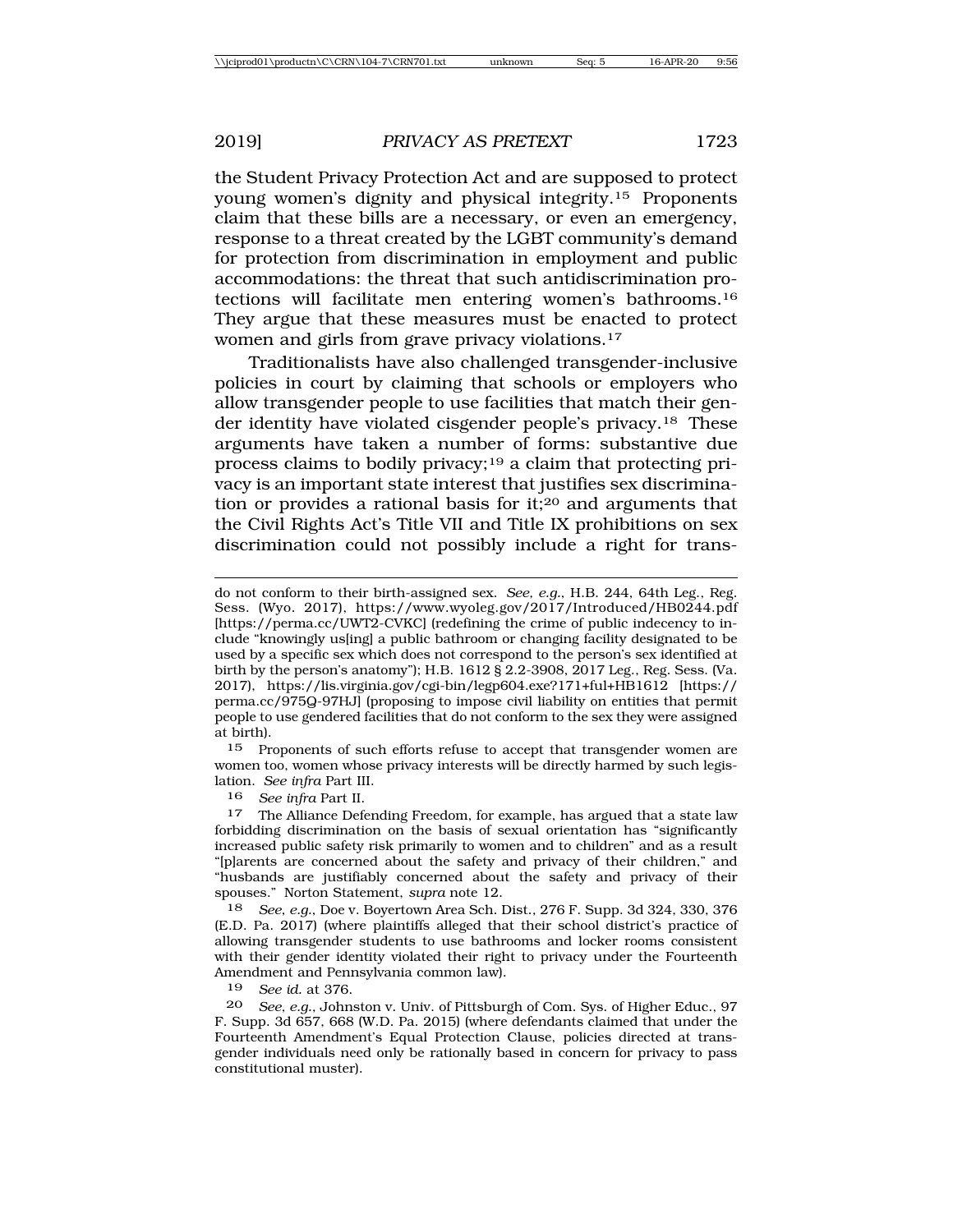gender people to use sex-segregated facilities that accord with their gender identity.21 While some courts have rejected these arguments, others have been receptive to them.22

By examining the privacy concerns asserted in opposition to antidiscrimination protections for LGBT people through the lens of legal privacy theory, this Article demonstrates that attempts to exclude transgender women from women's facilities do not protect women's privacy or safety. Indeed, these efforts are not only unhelpful to women's interests, they are harmful. Excluding transgender women from women's bathrooms on privacy grounds hurts all women, including cisgender women. It does so by reifying dangerous sex stereotypes that have been used to exclude women from public life and to justify sexual violence. Efforts to exclude transgender people from facilities that accord with their gender identity are better understood as struggles to oppose LGBT rights and maintain traditional sex and gender roles rather than as a defense of privacy. Far from protecting women and girls, the privacy arguments being made to oppose LGBT rights perpetuate negative stereotypes about women and men, undermining sex equality and making people more vulnerable to discrimination, mistreatment, and assault.

The Article proceeds as follows: Part I discusses how privacy concerns have historically been used to justify discrimination against women and their exclusion from public life and cautions that a stated concern for protecting privacy may be used to limit, rather than expand, women's rights. Part II explains how privacy claims have arisen in legal disputes about transgender people's access to facilities that accord with their gender identity. Part III describes the theoretical justifications for privacy rights advanced by scholars in the field and examines whether the asserted privacy interest in excluding transgender women from women's bathrooms fits the existing theoretical framework. I argue that the claimed privacy interest in excluding transgender people is a poor fit with privacy doctrine and cannot form a legally cognizable interest. In fact, it is transgender people facing such exclusions who have genu-

<sup>21</sup> *See, e.g.*, Bd. of Educ. of the Highland Local Sch. Dist. v. U.S. Dep't of Educ., 208 F. Supp. 3d 850, 865–66 (S.D. Ohio 2016).

<sup>22</sup> *Compare, e.g.*, Doe v. Boyertown Area Sch. Dist., 897 F.3d 518, 528 (3d Cir. 2018), *cert. denied*, 139 S. Ct. 2636 (2019) (holding that a school district's policy of allowing transgender students access to bathrooms and locker rooms that reflected their gender identity served a compelling state interest in not discriminating against transgender students and was narrowly tailored to advance that interest), *with Johnston*, 97 F. Supp. 3d at 672 (rejecting a transgender student's equal protection claims).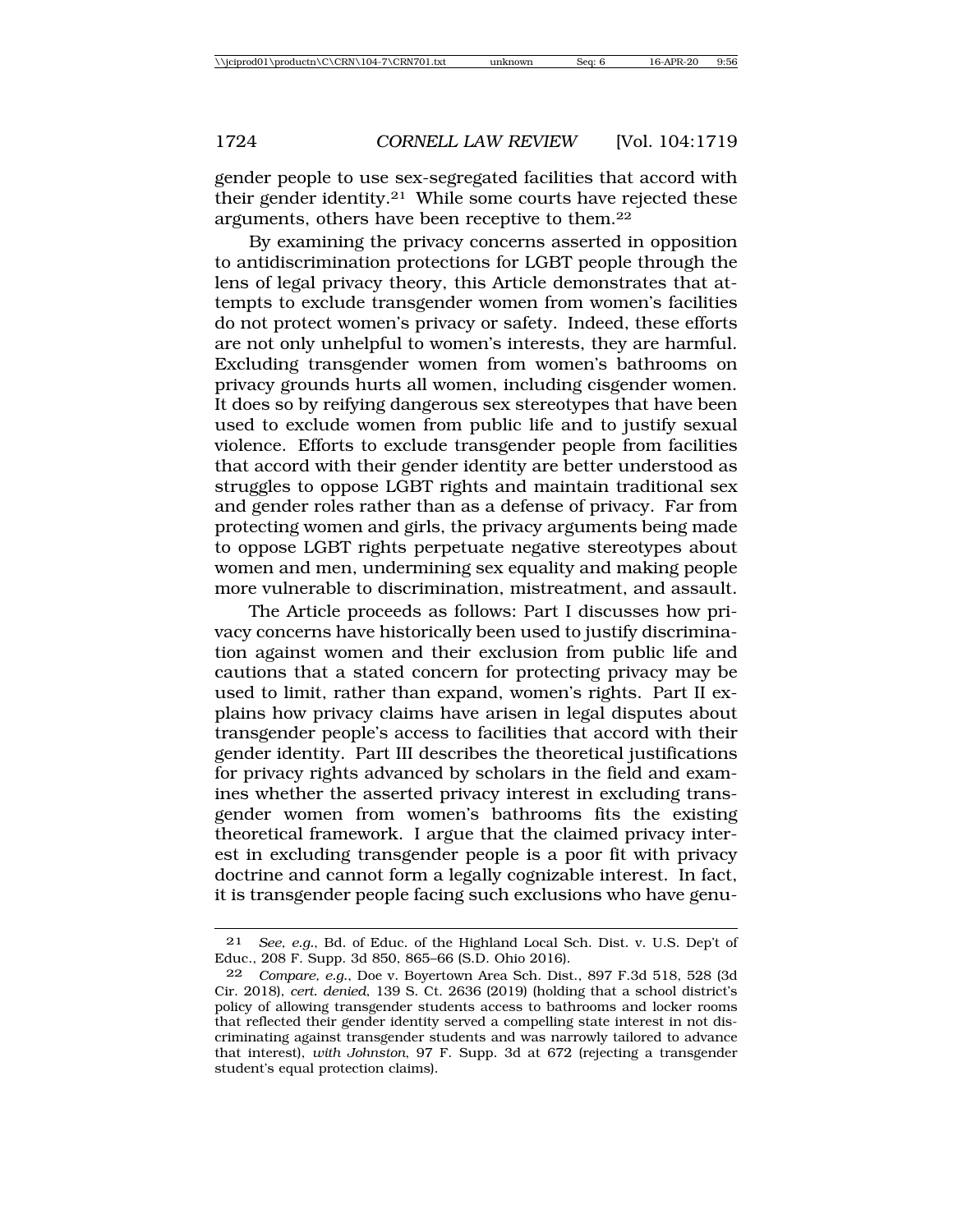ine privacy concerns worthy of legal protection. Part IV argues that, far from protecting women and girls, accepting a privacy rationale for excluding transgender women from women's facilities reifies pernicious stereotypes about women being seductive objects who tempt men into sexual violence.

I

## THE HISTORICAL USE OF PRIVACY AS A PRETEXT FOR DISCRIMINATION AGAINST WOMEN

While the constitutional right to privacy has been used to win important advances in women's rights, the concept of privacy has a checkered history for women. In the nineteenth and early twentieth centuries, privacy was more frequently invoked by courts to deny women's rights than to uphold them. In the Victorian era, rapid industrialization moved the locus of production from the home to the factory.23 The nineteenth century saw huge numbers of women joining the public workforce in mills, factories, and other industrial settings. For example, young white women were the majority of workers in textile mills from their founding in Lowell, Massachusetts in 1822.24 Women also joined social reform and suffrage movements and began to participate in public social settings such as theaters. But this caused consternation. "[A]ny move by women outside the domestic sphere was viewed by many people with serious concern, for the growing number of women in public spaces evidenced a 'living contradiction of the cult of true womanhood.'"25

The notion of "separate spheres" developed, in which women were seen to belong in the secluded, protected setting of the home, while men alone were suited for the challenges and opportunities of public life.26 The Victorian "cult of true womanhood" held that (white) women were more pure and virtuous than men.27 It thus cast (white) women as guardians of morality who had the duty to civilize men and nurture the next generation. Simultaneously, this ideology viewed (white) women as delicate, fragile creatures incapable of withstanding

<sup>23</sup> CATHERINE CLINTON, THE OTHER CIVIL WAR 18 (1984).

<sup>24</sup> *Id.* at 27; Terry S. Kogan, *Sex-Separation in Public Restrooms: Law, Architecture, and Gender*, 14 MICH. J. GENDER & L. 1, 21 n.78 (2007).

<sup>25</sup> Terry S. Kogan, *Sex Separation: The Cure for Victorian Social Anxiety*, *in* TOILET: PUBLIC RESTROOMS AND THE POLITICS OF SHARING 147 (Harvey Molotch & Laura Norén eds., 2010) (quoting CYNTHIA EAGLE RUSSETT, SEXUAL SCIENCE: THE VICTORIAN CONSTRUCTION OF WOMANHOOD 10 (1989)).

<sup>26</sup> CLINTON, *supra* note 23, at 18–19.

<sup>27</sup> Kogan, *supra* note 25, at 146–47.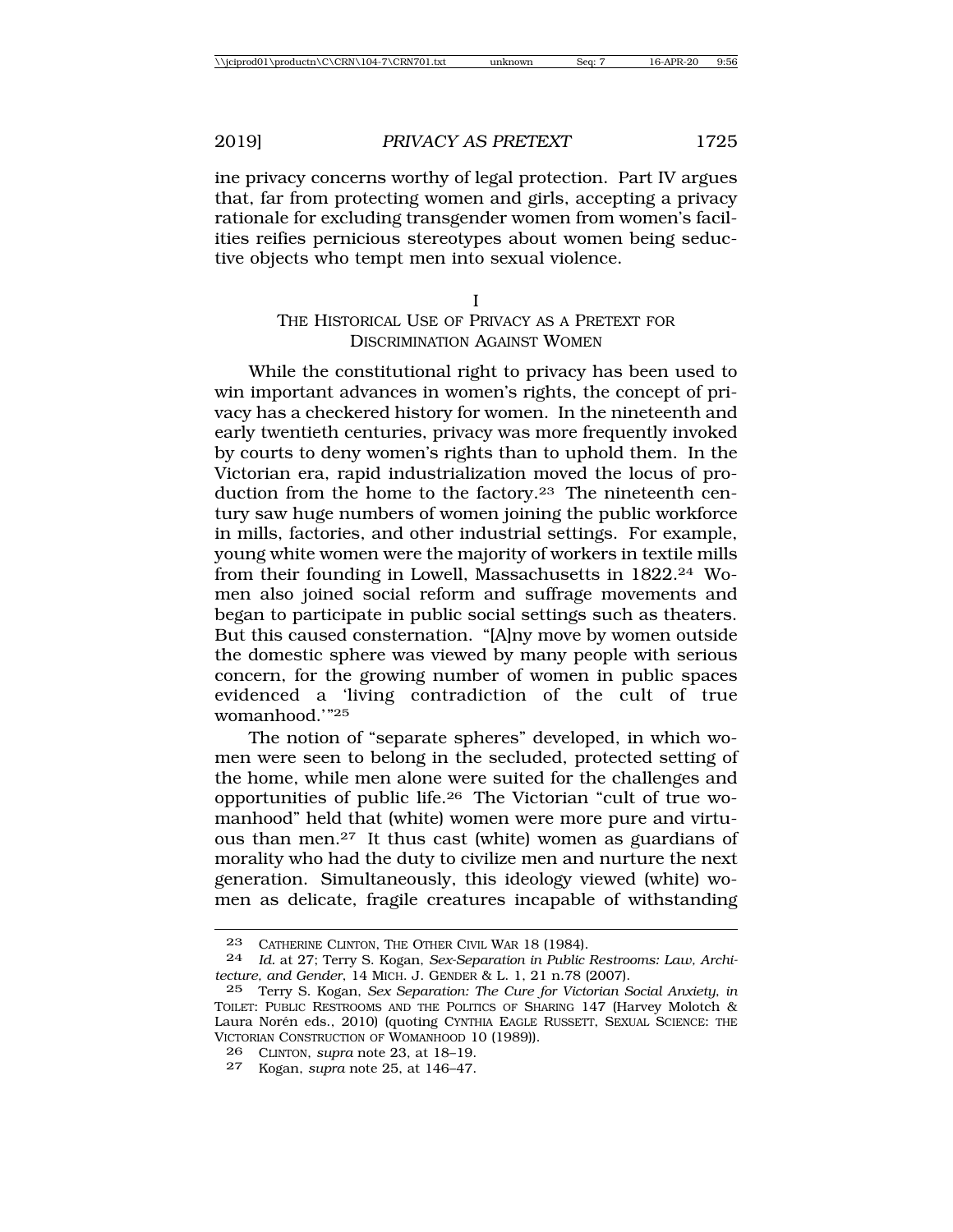hard physical or intellectual labor. Women were viewed as weak and childlike. They were to be cossetted at home, separate and apart from modern industrial life.28 Domesticity thus became women's highest calling. Women were expected to be self-sacrificing, pious, gentle, and nurturing, tending to the needs of others in the home.

The private setting of the home was not necessarily a safe and protected place for women, however. A man had the right to control his wife and dictate her behavior. A husband could legally subject his wife to physical punishment if she failed to obey him.29 The right of chastisement empowered men to strike their wives, although only a stick no wider than a thumb was supposed to be used.<sup>30</sup> But to preserve the home as a private repose, the law refused to intervene when husbands committed domestic violence against their wives.31 Until the late twentieth century, a husband could also legally force his wife to have sex with him against her will. The marital rape exemption was recognized at common law and every state also had a statute codifying it.<sup>32</sup> Marriage was an absolute defense to any rape charge, no matter how brutal or horrific the violation.33 As Reva Siegel pointed out, "privacy talk was deployed in the domestic violence context to enforce and preserve authority relations between man and wife."34 Far from protecting

<sup>28</sup> "Women who move around outside the home, especially if it is out in the city versus, say, in a rural village, are 'out of control,' a phrase significantly also used of the prostitute and for both the urologically and morally 'incontinent' (a word with many meanings)." Clara Greed, *Creating a Nonsexist Restroom*, *in* TOILET: PUBLIC RESTROOMS AND THE POLITICS OF SHARING, *supra* note 25, at 121.

<sup>29</sup> Reva B. Siegel, "*The Rule of Love": Wife Beating as Prerogative and Privacy*, 105 YALE L.J. 2117, 2123 (1996) ("As master of the household, a husband could command his wife's obedience, and subject her to corporal punishment or 'chastisement' if she defied his authority.").

<sup>30</sup> Beirne Stedman, *Right of Husband to Chastise Wife*, 3 VA. L. REG. 241, 243 (1917).

<sup>31</sup> *See, e.g.*, State v. Black, 60 N.C. (Win.) 262, 267 (1864) ("[U]nless some permanent injury be inflicted, or there be some excess of violence, or such a degree of cruelty as shows that it is inflicted to gratify his own bad passions, the law will not invade the domestic forum or go behind the curtain [to criminally prosecute a husband for assaulting his wife]. It prefers to leave the parties to themselves, as the best mode of inducing them to make the matter up and live together as man and wife should.").

<sup>32</sup> Jessica Klarfeld, *A Striking Disconnect: Marital Rape Law's Failure to Keep Up with Domestic Violence Law*, 48 AM. CRIM. L. REV. 1819, 1819 (2011).

<sup>33</sup> *Cf.* Commonwealth v. Fogerty, 74 Mass. (8 Gray) 489, 490 (1857) (noting that a defendant could always defend himself against a charge of rape by showing that "the woman on whom it was charged to have been committed was his wife").

<sup>34</sup> Siegel, *supra* note 29, at 2158.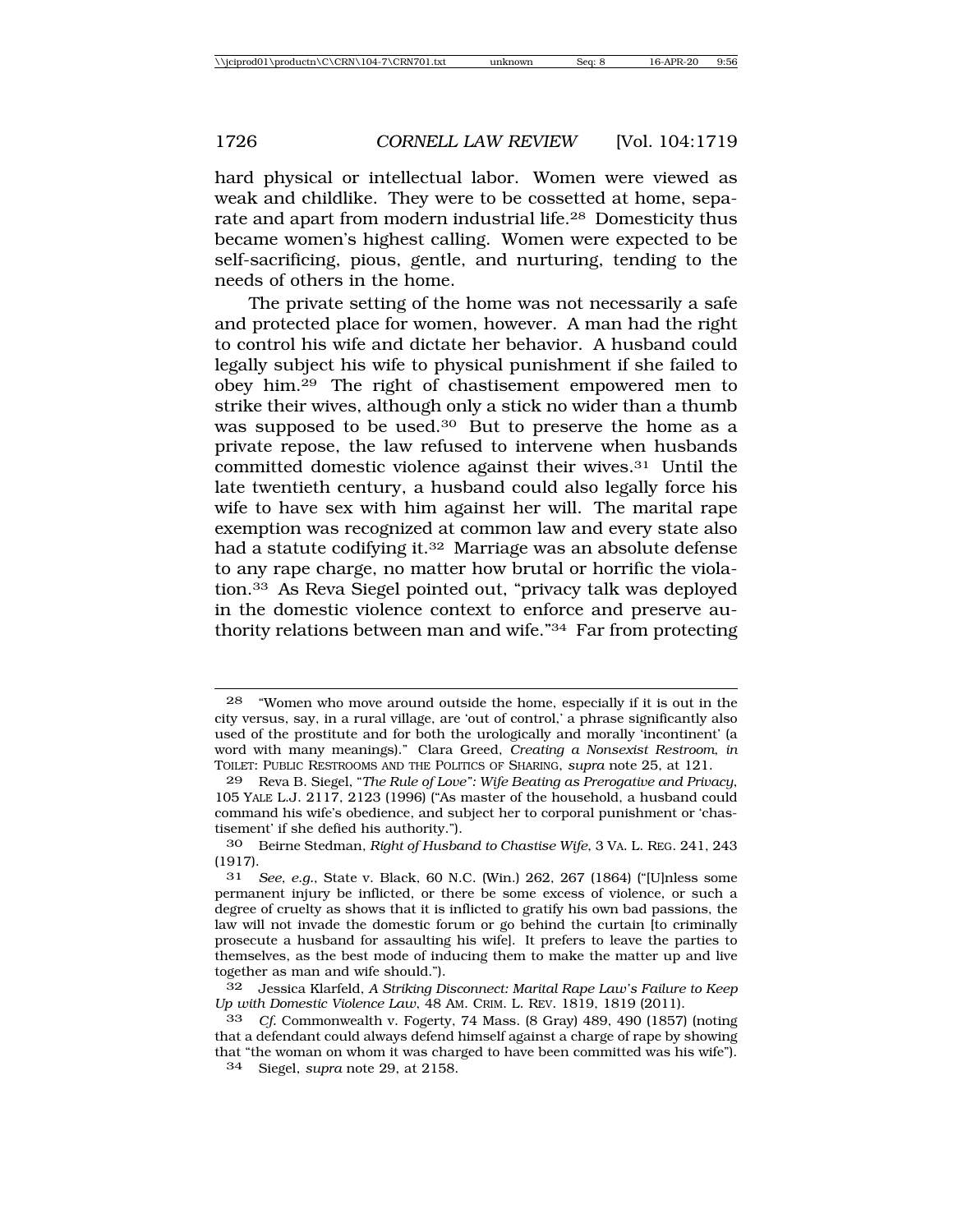women, the "ideology of the private sphere" created "a right of men 'to be let alone' to oppress women one at a time."35

At the same time, women's efforts to attain a place in public life were "fought every step of the way, often with the complicity of the courts[.]"36 The Supreme Court infamously held in *Bradwell v. Illinois* that a woman could be denied a license to practice law solely on the basis of sex.37 Justice Bradley wrote that this holding was justified because "the civil law, as well as nature herself, has always recognized a wide difference in the respective spheres and destinies of man and woman. . . . The natural and proper timidity and delicacy which belongs to the female sex evidently unfits it for many of the occupations of civil life."38 In an era when the Court regularly struck down economic regulations designed to protect workers claiming they impinged upon a natural right to contract, it made an exception for legislation targeting women. The hours that women worked could be limited because "her physical structure and a proper discharge of her maternal functions—having in view not merely her own health, but the well-being of the race justify legislation to protect her from the greed as well as the passion of man. . . . The two sexes differ in structure of body, in the functions to be performed by each, in the amount of physical strength, in the capacity for long continued labor[.]"39 So laws forbidding women from working certain hours were permissible, even though such a statute to protect male workers would not pass constitutional muster. Women were delicate, and their most important responsibility was to bear healthy children. The state was therefore justified in excluding them from certain occupations to protect their physical, spiritual, and moral well-being. For example, in a challenge to a statute that forbade women from obtaining liquor licenses, the Supreme Court held: "The fact that women may now have achieved the virtues that men have long claimed as their prerogatives and now indulge in vices that men have long practiced, does not preclude the States from drawing a sharp line

<sup>35</sup> Catherine MacKinnon, *Roe v. Wade: A Study in Male Ideology, in* ABORTION: MORAL AND LEGAL PERSPECTIVES 49, 53 (Jay L. Garfield & Patricia Hennessey eds., 1984).

<sup>36</sup> Teresa Godwin Phelps, *Gendered Space and the Reasonableness Standard in Sexual Harassment Cases*, 12 NOTRE DAME J.L. ETHICS & PUB. POL'Y 265, 279 (1998).

<sup>37</sup> Bradwell v. Illinois, 83 U.S. (16 Wall.) 130, 136 (1872).

<sup>38</sup> *Id.* at 141 (Bradley, J., concurring).

Muller v. Oregon, 208 U.S. 412, 422-23 (1908).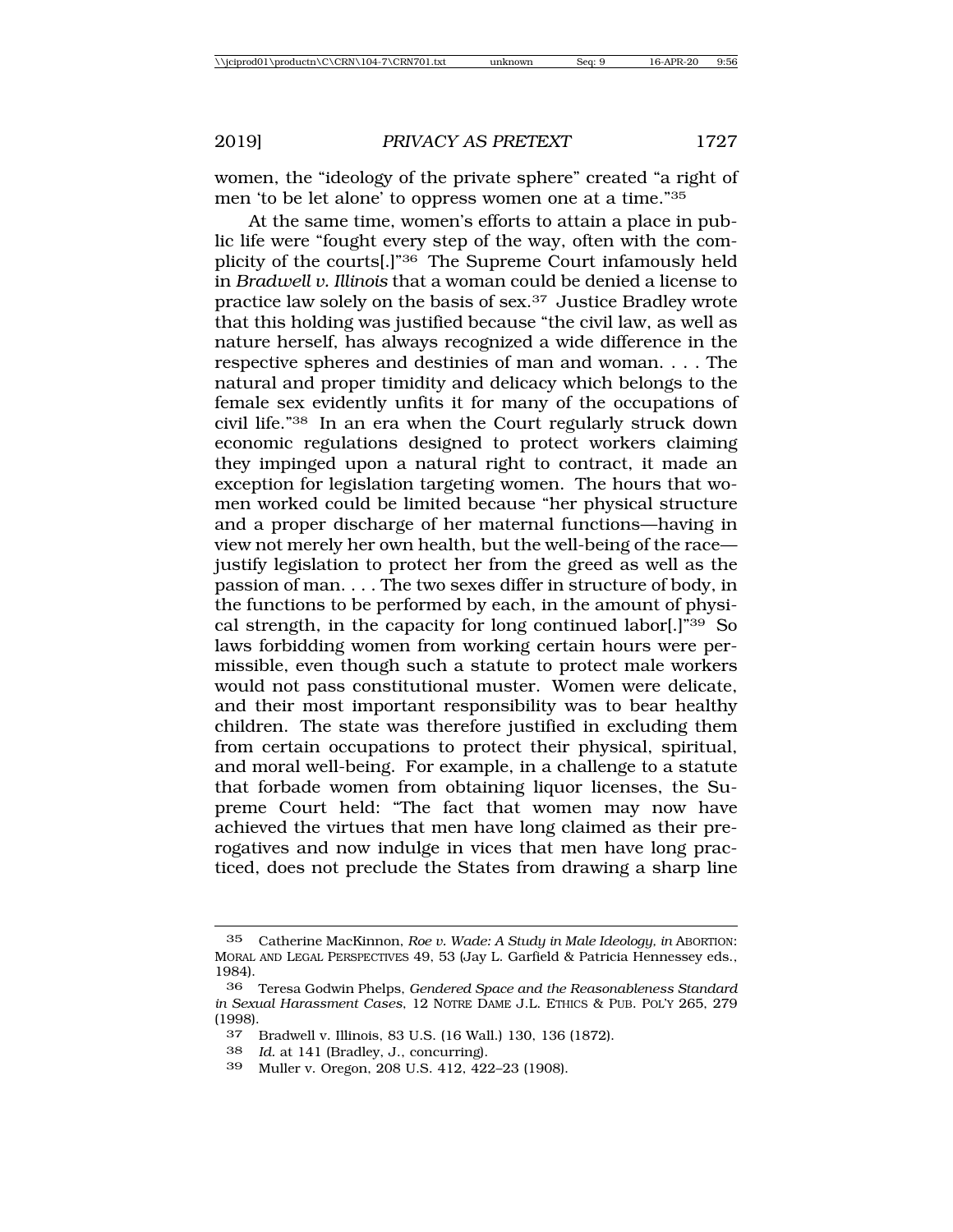between the sexes, certainly, in such matters as the regulation of the liquor traffic."40

It was against this backdrop that the practice of segregating bathrooms by gender developed. The first law mandating sex-segregated water closets was enacted by the Massachusetts legislature in 1887.<sup>41</sup> It required that "suitable and proper wash-rooms and water-closets shall be provided for females where employed, and the water closets used by females shall be separate and apart from those used by males."42 As Terry S. Kogan points out, "policymakers were motivated to enact toilet separation laws aimed at factories as a result of deep social anxieties over women leaving their homes—their appropriate 'separate sphere'—to enter the work force."43 It was not just bathrooms or locker rooms that were segregated by gender: separate "ladies lounges" were created in public spaces to give women a home-like setting where they could retreat.44 Some public institutions also had designated access points just for women, such as a "ladies' window" in the San Francisco post office.45 Many workplaces failed to provide restrooms for women, however, sending a powerful signal that they were not welcome. The only bathroom on the floor of the U.S. Senate, for example, was labelled "Senators Only," but was also men only.46 Women serving in the Senate were forced to use a bathroom in the visitors' gallery until 1993.47

While it is comfortable to see such practices as anachronistic vestiges of a prior era, the refusal to provide bathrooms has continued to be used to exclude women from employment opportunities. "The basic nature of the need to eliminate waste, and the humiliation entailed in having to overcome obstacles to meet this need, make toilets the ideal choice, conscious or subconscious, for those bent on excluding outsiders from white

<sup>40</sup> Goesaert v. Cleary, 335 U.S. 464, 466 (1948), *abrogated by* Craig v. Boren, 429 U.S. 190 (1976).

<sup>41</sup> Kogan, *supra* note 25, at 145.

<sup>42</sup> Act of Mar. 24, 1887, ch. 103, §2, 1887 Mass. Acts 668 (quoted in Kogan, *supra* note 25, at 145).

<sup>43</sup> Kogan, *supra* note 25, at 145. *But see* W. Burlette Carter, *Sexism in the "Bathroom Debates": How Bathrooms Really Became Separated by Sex*, 37 YALE L. & POL'Y REV. 227, 279 (2018) (arguing that sex-segregation in bathrooms was in effect much earlier; "even in Massachusetts, sex-separation in bathrooms was well established long before 1887, not only informally, but by regulations").<br> $44$  Kogan supra note 25 at 152

<sup>44</sup> Kogan, *supra* note 25, at 152.

 $\frac{45}{46}$  *Id.*<br> $\frac{1}{16}$  *Ka* 

<sup>46</sup> Kathryn H. Anthony & Meghan Dufresne, *Potty Parity in Perspective: Gender and Family Issues in Planning and Designing Public Restrooms*, 21 J. PLAN. LITERATURE 267, 271 (2007). <sup>47</sup> *Id.*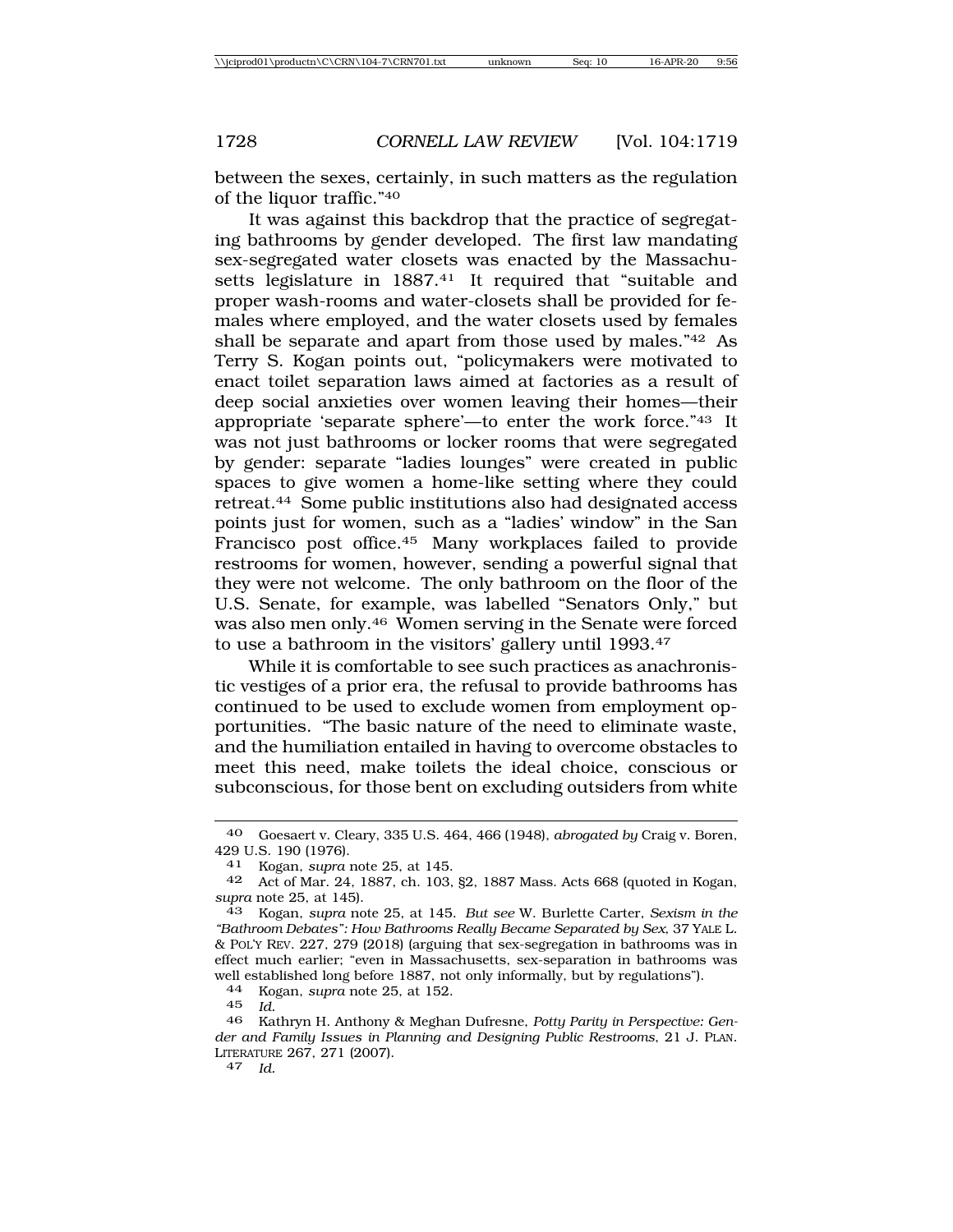male preserves."48 Women going to work in male-dominated fields like firefighting or mining have been confronted with workplaces in which bathrooms are not provided at all or are restricted to men only. Courts do not always recognize such deprivations as actionable sex discrimination.49 In *Hulbert v. Memphis Fire Department*, the Sixth Circuit Court of Appeals ruled that an employer's failure to provide shower facilities for women supported Ms. Hulbert's prima facie discrimination claim but she was not entitled to relief because there was no real evidence of damages.50 Similarly, the Eighth Circuit Court of Appeals found that deficient restrooms for women did not support a hostile work environment claim.<sup>51</sup> Failing to provide a woman worker with a portable toilet when she worked onefifth of a mile from the nearest restroom was also ruled not severe enough to establish harassment claim.52 While the practice of segregating bathrooms by gender may seem benign, it "has negatively impacted women . . . by serving as a tool for keeping them out of male-dominated professions."53

In the 1970s, the campaign to ratify the Equal Rights Amendment (ERA) and write an explicit prohibition of sex discrimination into the Constitution foundered in part because of concerns about bathrooms.54 ERA opponent Phyllis Schlafly claimed the amendment would be disastrous for women because it would, among other indignities, mandate unisex toilets.55 Proponents insisted that the ERA would not infringe on

<sup>48</sup> Taunya Lovell Banks, *Toilets as a Feminist Issue: A True Story*, 6 BERKELEY WOMEN'S L.J. 263, 285 (1990).

<sup>49</sup> *See* Mary Anne Case, *All the World's the Men's Room*, 74 U. CHI. L. REV. 1655, 1655 (2007) (describing the Seventh Circuit's rejection in *DeClue v. Central Illinois Light Co*., 223 F.3d 434 (7th Cir. 2000), of the claim that a failure to provide adequate female restroom facilities constituted sexual harassment).

<sup>50</sup> No. 99-5358, 2000 WL 924318, at \*5 (6th Cir. June 28, 2000).

<sup>51</sup> Kline v. City of Kan. City Fire Dep't, 175 F.3d 660, 669 (8th Cir. 1999).

<sup>52</sup> Austin v. Minn. Mining & Mfg. Co.*,* 193 F.3d 992, 994 (8th Cir. 1999).

<sup>53</sup> C.J. Griffin, *Workplace Restroom Policies in Light of New Jersey's Gender Identity Protection*, 61 RUTGERS L. REV. 409, 425 (2009).

<sup>54</sup> Petula Dvorak, *The Equal Rights Amendment Has Languished for Decades. Virginia Must Put It Over the Top*, WASH. POST (Nov. 29, 2018), https://www.washingtonpost.com/local/the-equal-rights-amendment-has-languished-for-decadesvirginia-must-put-it-over-the-top/2018/11/29/c454c8f4-f3f0-11e8-80d0 f7e1948d55f4\_story.html?utm\_term=.8738620dffb9 [https://perma.cc/QY5M-P7XC].<br>55

Schlafly also argued that ratification of the ERA would lead to women serving in combat and marriage being opened to same-sex couples. Both ideas caused great anxiety at the time but have since come to pass without tremendous social upheaval (and without ratification of the ERA). *See* Emily Crockett, *The Bizarre History of Bathrooms Getting in the Way of Equal Rights*, VOX (Dec. 30, 2015), https://www.vox.com/2015/12/30/10690802/bathrooms-equal-rightslgbtq [https://perma.cc/T64E-BX44].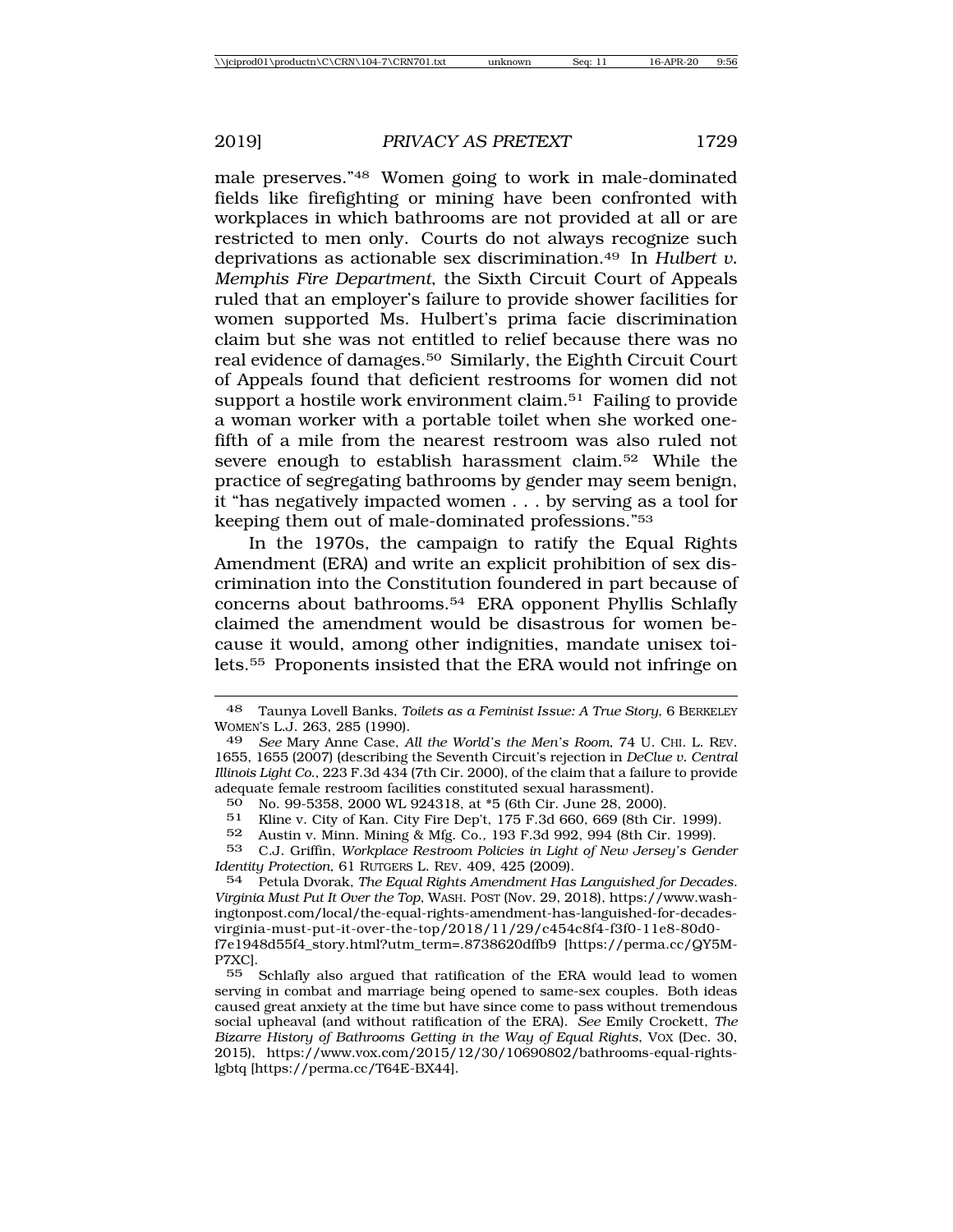anyone's privacy;56 ERA supporter Judy Carter called Schlafly's bathroom claim a "malicious rumor" that preyed upon the "deep, unspoken fear people have about bathrooms."57 Despite these efforts to reassure the public, however, concerns about possible negative consequences of the ERA ultimately prevented its ratification. Anxiety about bathrooms was thus effectively deployed to prevent the enactment of explicit constitutional protections against sex discrimination.

This troubling history suggests some reason to be leery of calls to protect women by imposing even stricter gender segregation policies in bathrooms and other facilities supposedly to safeguard their privacy. As noted above, supposed concerns about privacy could be a pretext for discrimination rather than a genuine demand for women's rights. Opponents of LGBT equality are increasingly seeking to roll back antidiscrimination protections forbidding sexual orientation and gender identity-based discrimination in public accommodations on the basis that they foster privacy violations. Part II describes the use of privacy concerns as a basis for opposition to antidiscrimination laws.

#### II

## THE DEPLOYMENT OF PRIVACY ARGUMENTS TO OPPOSE LGBT EQUALITY

The argument that laws protecting LGBT people from sexual orientation or gender identity discrimination violate women's privacy by allowing men to enter women's bathrooms has become increasingly common in the last few years. Opponents now regularly attack proposals to ban sexual orientation and gender identity discrimination in employment, housing, or public accommodations by labelling them "bathroom bills," even when they do not explicitly address access to sex-segregated facilities.58 The trope that antidiscrimination bans will

<sup>56</sup> Timothy D. Schellhardt, *Interpreting ERA: Legal Experts Say Plan to Outlaw Sex Bias Is Widely Misunderstood*, WALL ST. J. (May 16, 1979).

<sup>57</sup> *Unisex Bathroom Rumors*, KINGMAN DAILY MINER, March 20, 1979, at 3, https://news.google.com/newspapers?nid=YGhAHpnIhDoC&dat=19790320 &printsec=frontpage&hl=en [https://perma.cc/LL95-M47T].

<sup>58</sup> *See* Robin Fretwell Wilson, *The Nonsense About Bathrooms: How Purported Concerns over Safety Block LGBT Nondiscrimination Laws and Obscure Real Religious Liberty Concerns*, 20 LEWIS & CLARK L. REV. 1373, 1375, 1387 (2017) (describing how opponents defeated Houston's Equal Rights Ordinance by "tagging it a 'bathroom bill'" and how people against a Pennsylvania antidiscrimination bill similarly dubbed it a "Bathroom Bill"); see also Marie-Amélie George, The LGBT *Disconnect: Politics and Perils of Legal Movement Formation,* 2018 WIS. L. REV. 503, 504–05 (2018) ("[R]eligious conservatives discovered they could convince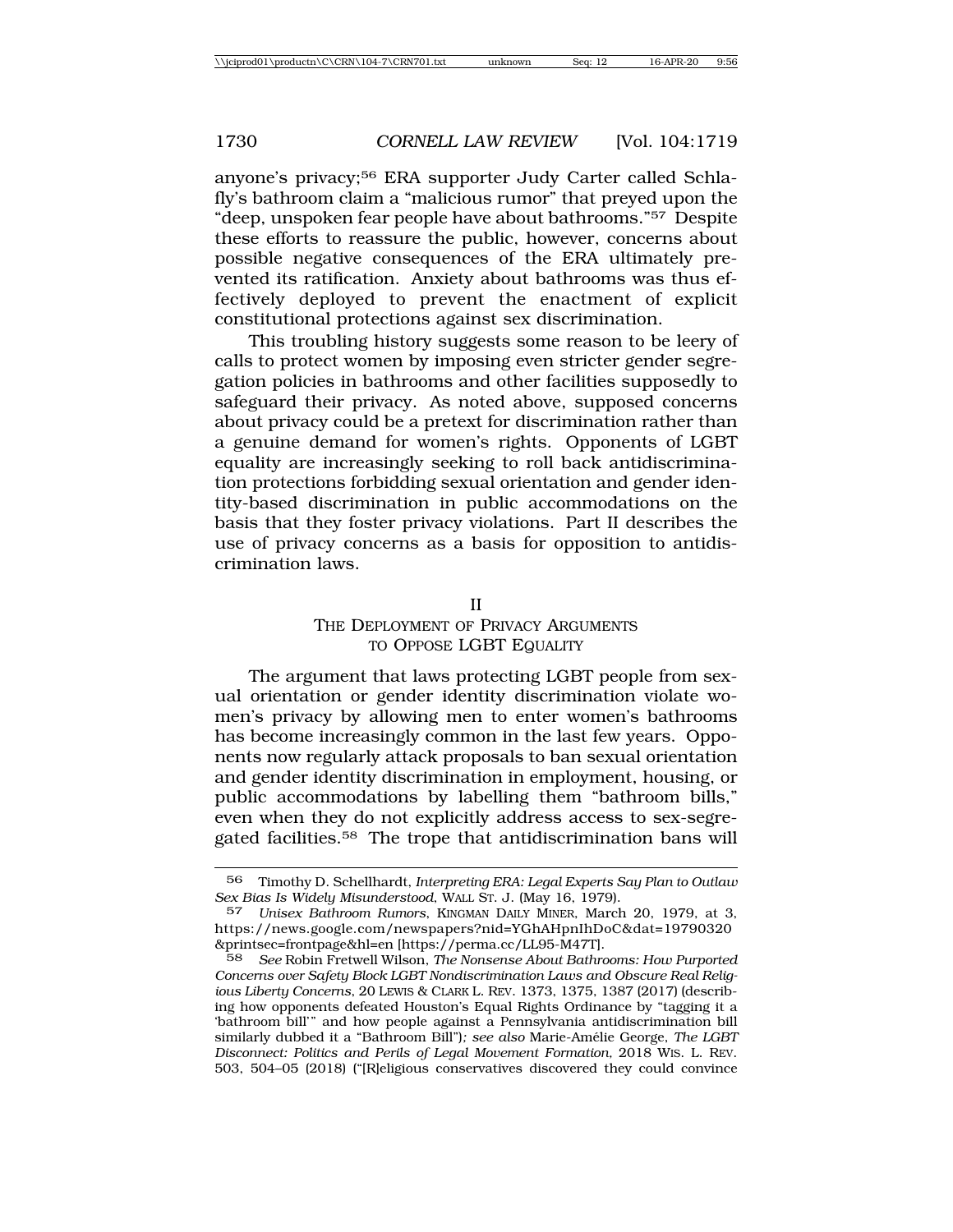permit men to enter women's bathrooms and cause harm has become "the principle rhetorical weapon against protecting LGBT people from discrimination in public accommodations."59 Traditionalists urge both legislators and members of the public to reject antidiscrimination legislation on the grounds that doing so is the only way to protect women and children who will otherwise fall victim to sexual predators.

When opponents describe the privacy harm that women may suffer if transgender women are allowed into the women's bathroom, they frequently raise the specter of sexual predation. But while many communities have had laws forbidding discrimination based on sexual orientation or gender identity for years, there have not been reports of sexual assaults in bathrooms as a result.<sup>60</sup> Twenty-one states,<sup>61</sup> the District of Columbia,62 and more than 200 cities and counties have adopted nondiscrimination laws allowing transgender people to access sex-segregated facilities that accord with their gender identity.63 Police, prosecutors, and human rights commissions in those communities have "consistently denied that there is any correlation between such policies and a spike in assaults."64 The National Task Force to End Sexual Assault and

59 Wilson, *supra* note 58, at 1386. **R**

60 German Lopez, *Anti-Transgender Bathroom Hysteria, Explained*, VOX (Feb. 22, 2017), https://www.vox.com/2016/5/5/11592908/transgender-bathroomlaws-rights [https://perma.cc/3QNU-WDJQ] ("[E]xperts and officials in 12 states and 17 school districts with protections for trans people [reported] that they had no increases in sex crimes after they enacted their policies."); *What Experts Say*, NAT'L CTR. FOR TRANSGENDER EQUAL., https://transequality.org/what-experts-say [https://perma.cc/F39G-QSND] (noting that while many states cities have adopted laws protecting LGBT people from discrimination in public accommodations there has been "no increase in public safety incidents in restrooms in any of these cities or states") (last visited Sept. 4, 2019).<br>61 See Unruh Civil Rights Act. CAL, CIV, COD

See Unruh Civil Rights Act, CAL. CIV. CODE § 51 (2016) (amended by the Civil Rights Act of 2005, Assemb. B. 1400); COLO. REV. STAT. ANN. § 24-34-601 (2014); CONN. GEN. STAT. ANN. § 46a-64 (2017); Delaware Equal Accommodations Law, DEL. CODE ANN. tit. 6, § 4501 (amended by Gender Identity Nondiscrimination Act of 2013, S.B. 97, 147th Gen. Assemb., (2013)); HAW. REV. STAT. ANN. § 368-1; 775 ILL. COMP. STAT. ANN. 5/5-102 (2019); IOWA CODE ANN. § 216.7 (2007); ME. REV. STAT. tit. 5, § 4591; Fairness for All Marylanders Act of 2014, S.B. 212, Reg. Sess. (Md. 2014).

62 D.C. CODE § 2-1402.31.<br>63 Cities and Counties with

63 *Cities and Counties with Non-Discrimination Ordinances that Include Gender Identity*, HUMAN RIGHTS CAMPAIGN, https://www.hrc.org/resources/cities-andcounties-with-non-discrimination-ordinances-that-include-gender [https://per ma.cc/U4WZ-YCAG] (last visited Sept. 4, 2019).

64 Emanuella Grinberg & Dani Stewart, *3 Myths That Shape the Transgender Bathroom Debate*, CNN (Mar. 7, 2017), https://www.cnn.com/2017/03/07/

legislators and voters to repeal sexual orientation anti-discrimination laws by highlighting that the statutes' gender identity provisions created ambiguity about who could access sex-segregated facilities.").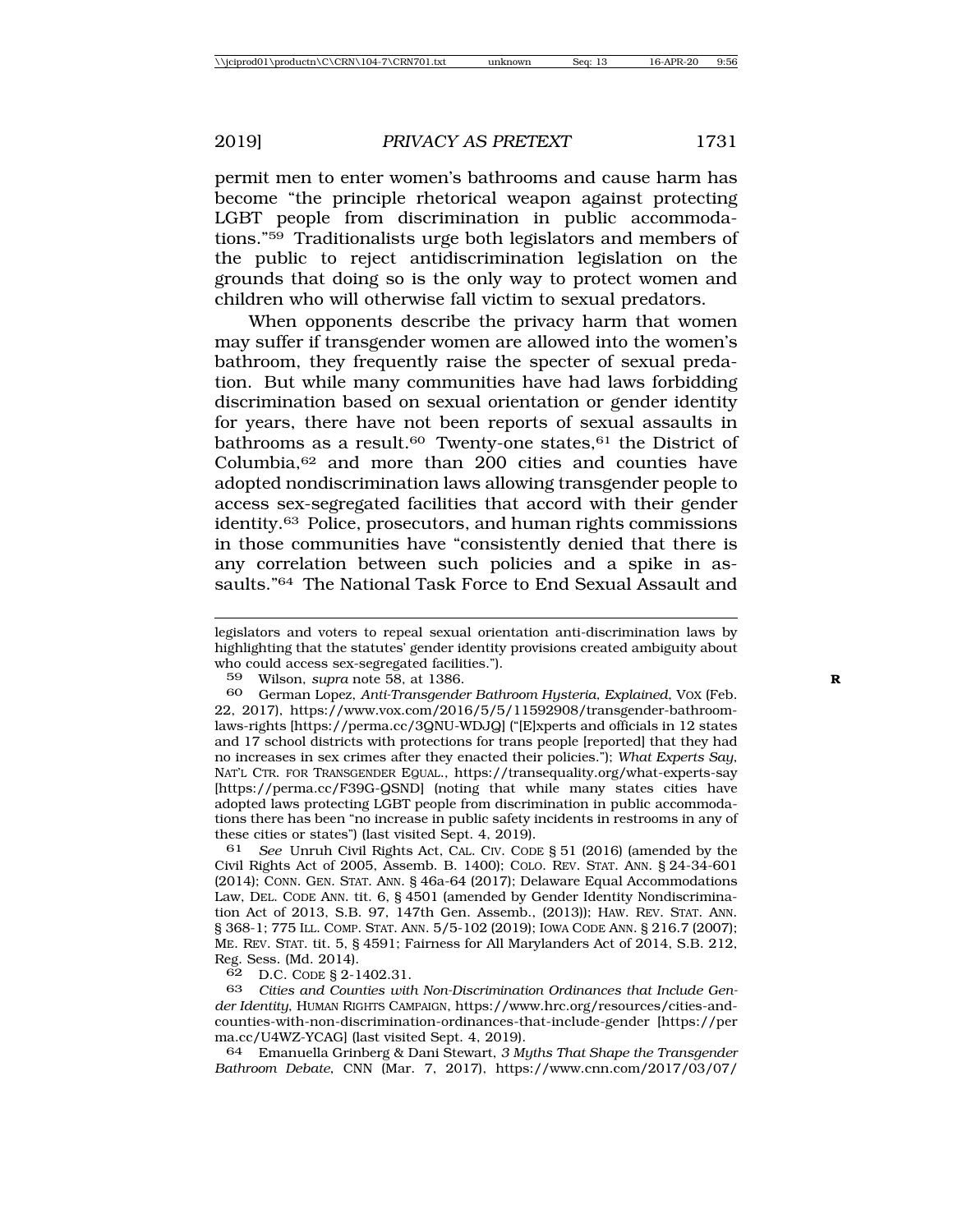Domestic Violence noted that "[n]one of these jurisdictions have seen a rise in sexual violence or other public safety issues."65 A recent empirical study assessed whether reports of safety or privacy violations in public restrooms were more frequent in localities with gender identity nondiscrimination ordinances for public accommodations and found no evidence that privacy and safety in public restrooms changed as a result of the passage of such laws.<sup>66</sup> Rather, the evidence suggests that "the passage of such nondiscrimination laws is not related to the number or frequency of criminal incidents in such public spaces," which are "exceedingly rare."67

Despite the lack of empirical proof that permitting transgender people to use the bathroom in accordance with their gender identity will result in any increase in sexual assault or violence, opponents of LGBT rights continue to argue that grave privacy and safety violations will result if schools, businesses, and government are forbidden to discriminate based on gender identity.68 On February 22, 2016, the City Council in Charlotte, North Carolina, voted to amend a city ordinance forbidding public accommodation discrimination based on race, color, religion, national origin, or sex, to add "sexual orientation, gender identity, [and] gender expression."69 The mea-

66 Amira Hasenbush, Andrew R. Flores & Jody L. Herman, *Gender Identity Nondiscrimination Laws in Public Accommodations: A Review of Evidence Regarding Safety and Privacy in Public Restrooms, Locker Rooms, and Changing Rooms*, 16 SEXUALITY RES. & Soc. POL'Y 70, 80 (2019).<br>67 Id

67 *Id.*

68 As Tobias Wolff points out, opponents have repeatedly used this tactic to reduce support for antidiscrimination legislation. "With striking consistency, opponents have invoked anxiety over the bathroom—who uses bathrooms, what happens in bathrooms, and what traumas one might experience while occupying a bathroom—as the reason to permit discrimination in the workplace, housing, and places of public accommodation. Tobias Barrington Wolff, *Civil Rights Reform and the Body*, 6 HARV. L. & POL'Y REV. 201, 201 (2012).

69 Charlotte, N.C., Ordinance 7056 (Feb. 22, 2016); Steve Harrison, *Charlotte City Council Approves LGBT Protections in 7-4 Vote*, CHARLOTTE OBSERVER (Feb. 22, 2016), http://www.charlotteobserver.com/news/politics-government/article61786967.html [https://perma.cc/DWP7-WFSG]; Greg Lacour, *HB2: How North Carolina Got Here (Updated)*, CHARLOTTE MAG. (Mar. 30, 2017), http://www .charlottemagazine.com/Charlotte-Magazine/April-2016/HB2-How-North-Carolina-Got-Here/ [https://perma.cc/Q9FR-DJH8].

health/transgender-bathroom-law-facts-myths/index.html [https://perma.cc/ M82R-EDHG].

<sup>65</sup> *National Consensus Statement on Behalf of Anti-Sexual Assault and Domestic Violence Organizations in Support of Full and Equal Access for the Transgender Community*, NAT'L TASK FORCE TO END SEXUAL AND DOMESTIC VIOLENCE AGAINST WO-MEN (Apr. 29, 2016), http://www.endsexualviolence.org/wp-content/uploads/ 2017/09/STATEMENT-OF-ANTI-SEXUAL-ASSAULT-AND-DOMESTIC-VIO-LENCE-ORGANIZATIONS-IN-SUPPORT-OF-EQUAL-ACCESS-FOR-THE-TRANS-GENDER-COMMUNITY.pdf [https://perma.cc/CS2N-DW6Q].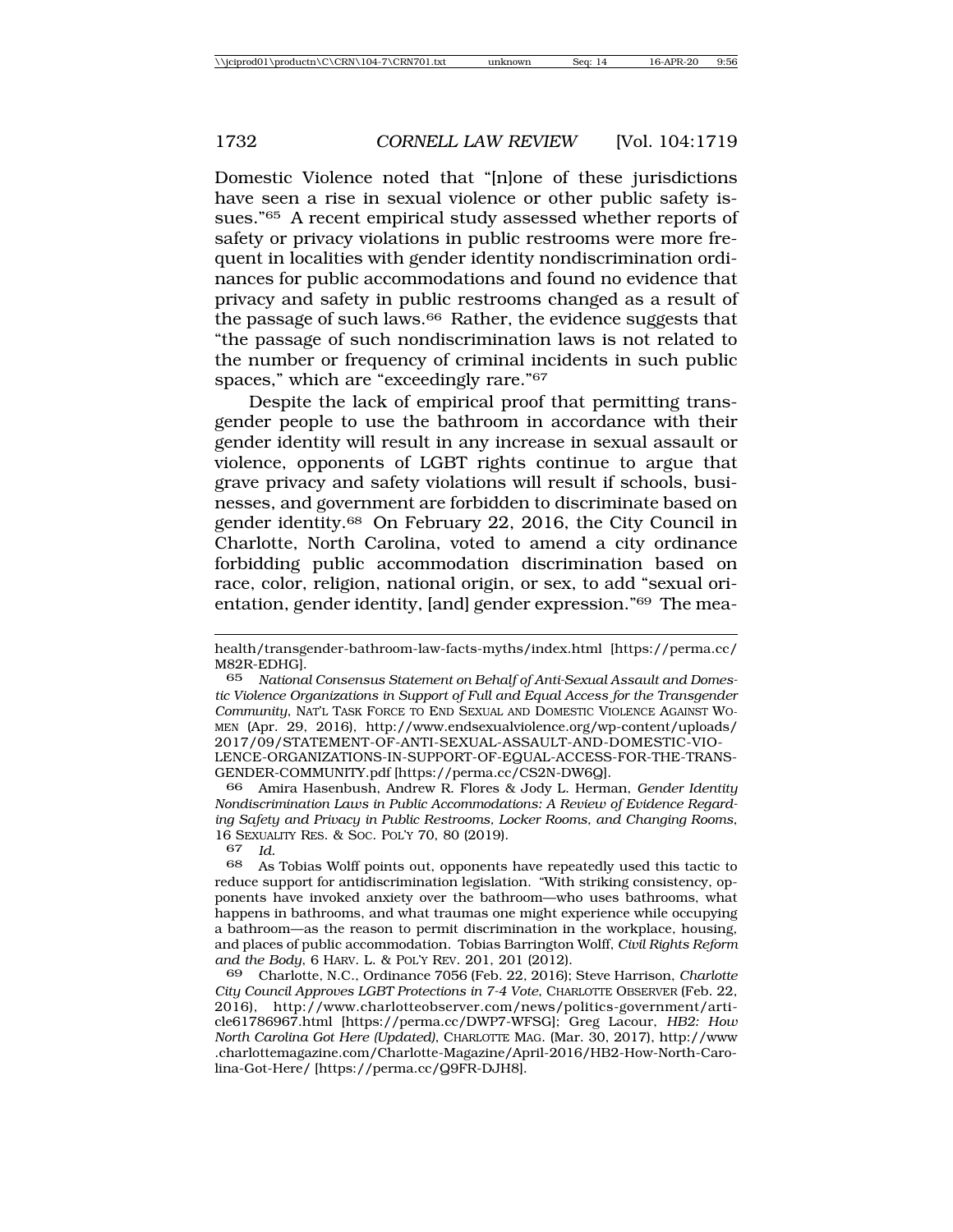sure met with fierce opposition, which focused on its protections for transgender people. In particular, opponents claimed that the ordinance would lead to privacy and safety violations in bathrooms because the law permitted transgender people to use bathroom facilities that accorded with their gender identity rather than their sex assigned at birth.70 Although the ordinance outlawed discrimination in public accommodations generally, including in taxis, bars, restaurants, and transportation,71 opponents labeled the bill a "bathroom ordinance," and were remarkably successful in reframing debate about the law to focus solely on bathroom privacy.72 Indeed, the bill came to be commonly referred to as "the bathroom ordinance."73 After lengthy public debate, the measure was adopted, but the controversy continued. State lawmakers in the North Carolina legislature expressed outrage about the law immediately upon its enactment. North Carolina Senate President *pro tempore* Phil Berger claimed that the ordinance would "allow men to share public bathrooms with little girls and women," and asked, "[h]ow many fathers are now going to be forced to go to the ladies' room to make sure their little girls aren't molested?"74 North Carolina House Speaker Tim Moore similarly stated that the law needed to be changed "to protect children, who from the time they've been potty trained, know to go into the bathroom of their [G]od-given appropriate gender."75

The day after the Charlotte City Council adopted the antidiscrimination ordinance, North Carolina lawmakers called for a special legislative session to convene so that they could undertake legislative intervention to "correct [Charlotte's] radical course."76 The North Carolina state legislature held a special

<sup>73</sup> *Id.* <sup>74</sup> Jim Morrill, *Republican Lawmakers Blast Charlotte's LGBT Protections*, CHARLOTTE OBSERVER (Mar. 3, 2016), http://www.charlotteobserver.com/news/ politics-government/article63864677.html [https://perma.cc/4XXE-DK95].

76 Andrea Fox, *The Latest: House Speaker Supports Charlotte Vote Override*, EFFICIENTGOV (Feb. 23, 2016), https://efficientgov.com/blog/2016/02/23/the-

Harrison, *supra* note 69 (noting that the "bathroom provision sparked the most opposition, with opponents mostly worried about the safety of women and girls in a public bathroom with people who were born male").<br>
<sup>71</sup> Charlotte, N.C., Ordinance 7056 (Feb. 22, 2016).

Charlotte, N.C., Ordinance 7056 (Feb. 22, 2016).

<sup>72</sup> *See Charlotte Council Repeals 'Bathroom' Ordinance that Led to HB2; Sets Ultimatum for Legislature*, FOX 8 (Dec. 19, 2016), http://myfox8.com/2016/12/ 19/charlotte-council-to-repeal-bathroom-ordinance-that-led-to-hb2-sets-ultimatum-for-legislature/ [https://perma.cc/C38H-PRUN].

<sup>75</sup> Amy Elliott, *Group Rallies Against Proposed Special Session on Non-Discrimination Ordinance*, SPECTRUM NEWS, https://spectrumlocalnews.com/nc/triangle-sandhills/news/2016/03/17/group-rallies-against-proposed-specialsession-on-charlotte-s-non-discrimination-ordinance [https://perma.cc/P4FW-HWAT] (last visited Jan. 8, 2019).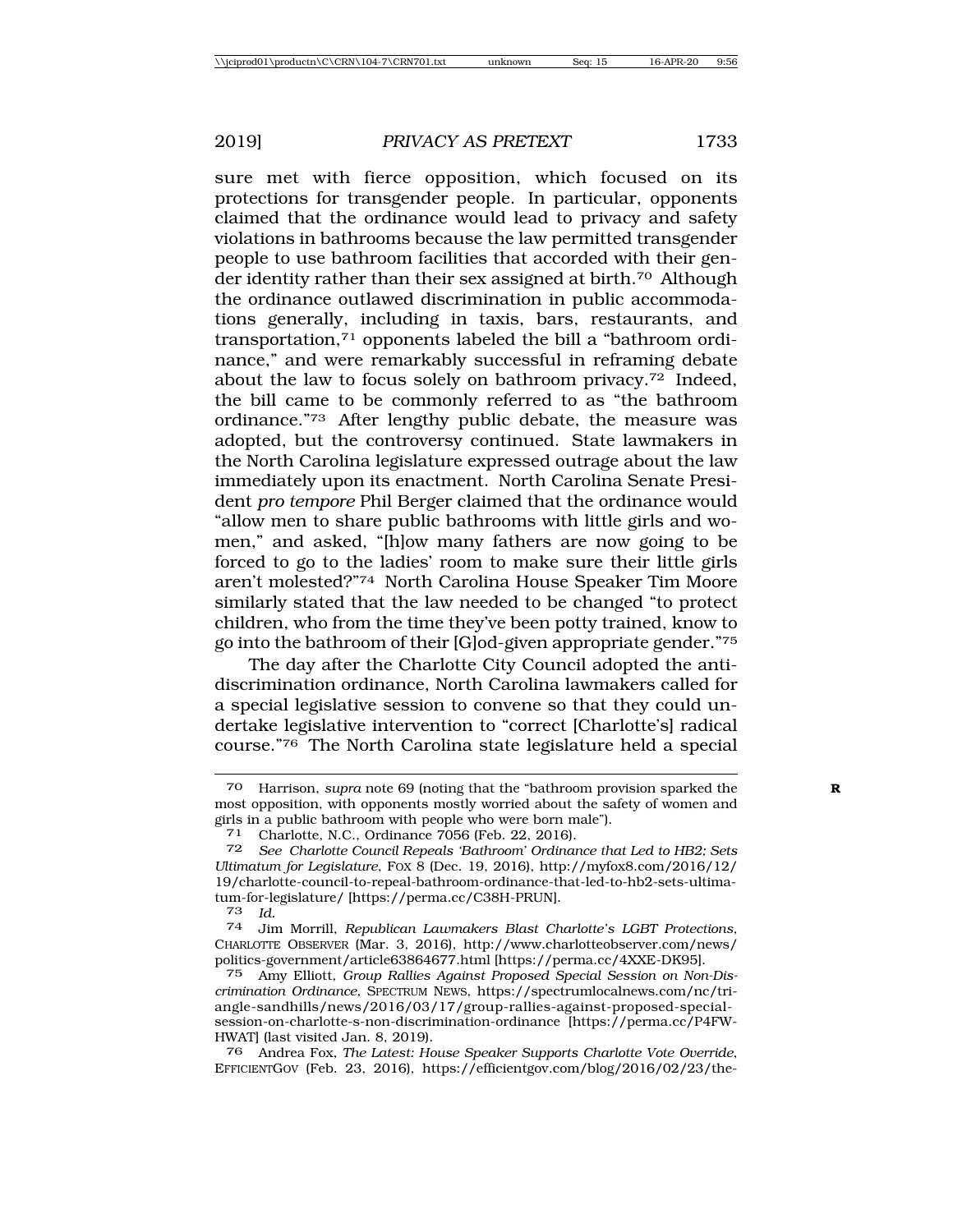session on March 23, 2016 to debate House Bill 2, the Public Facilities Privacy & Security Act (H.B. 2).<sup>77</sup> State representatives opined that the bill "sends a message to these municipalities who have been taken over by the liberal, homosexual, prohomosexual ideology that we are going to stick up for traditional values"78 and was necessary to prevent a "pervert [from] walk[ing] into a bathroom [when] my little girls are in there."79 The special session lasted only one day, and the bill was passed fewer than twelve hours after it was introduced with almost no opportunity for public comment and little debate.80 H.B. 2 amended North Carolina's General Statutes to mandate that all public agencies and executive branch agencies, including local school boards and the University of North Carolina, designate all multiple occupancy bathrooms and changing facilities for use by persons "based on their biological sex."<sup>81</sup> The bill defined biological sex as "the physical condition of being male or female, which is stated on a person's birth certificate."82 H.B. 2 also barred municipalities from enacting antidiscrimination protections under local law and reserved the right to pass nondiscrimination legislation solely to the state government. This stripped LGBT people of protection from public accommodations discrimination because North Carolina state law forbade discrimination only on the basis of disability, race, religion, color, national origin or "biological sex" and offered no protection from bias based on sexual orientation, gender identity, or gender expression.83 Despite H.B. 2's broad sweep, President *pro tempore* of the North Carolina Senate Phil Berger defended

latest-house-speaker-supports-charlotte-vote-override/ [https://perma.cc/ LN4B-QATF].

<sup>77</sup> First Amended Complaint for Declaratory & Injunctive Relief at 32, Carca˜no v. McCrory, No. 1:16-cv-00236-TDS-JEP (M.D.N.C. Apr. 21, 2016).

<sup>78</sup> *Id.* at 35–36.

<sup>79</sup> *Id.* at 35.

<sup>80</sup> *Id.* at 32–33.

<sup>81</sup> Public Facilities Privacy & Security Act of 2016, N.C. GEN. STAT. § 115C-521.2 (2016) [hereinafter H.B. 2].

<sup>82</sup> *Id.*

<sup>83</sup> *See* N.C. GEN. STAT. ANN. § 143-422.11 (effective March 23, 2016 to March 29, 2017). Before the passage of H.B. 2, North Carolina state law only forbade public accommodation discrimination based on disability under N.C. Gen. Stat. § 168A-6 (2015). H.B. 2 enacted the Equal Access to Public Accommodations Act, which expanded the protected classifications to include race, religion, color, national origin and "biological sex," but did not include sexual orientation or gender identity. H.B. 2 § 143-422.11, *supra* note 81. The Equal Access to Public Accommodations Act was repealed with the passage of House Bill 142, An Act to Reset S.L. 2016-3, § S.L. 2017-4, § 1 (effective March 30, 2017). Currently, North Carolina law forbids discrimination in public accommodations only on the basis of disability. N.C. GEN. STAT. § 168A-6 (2015).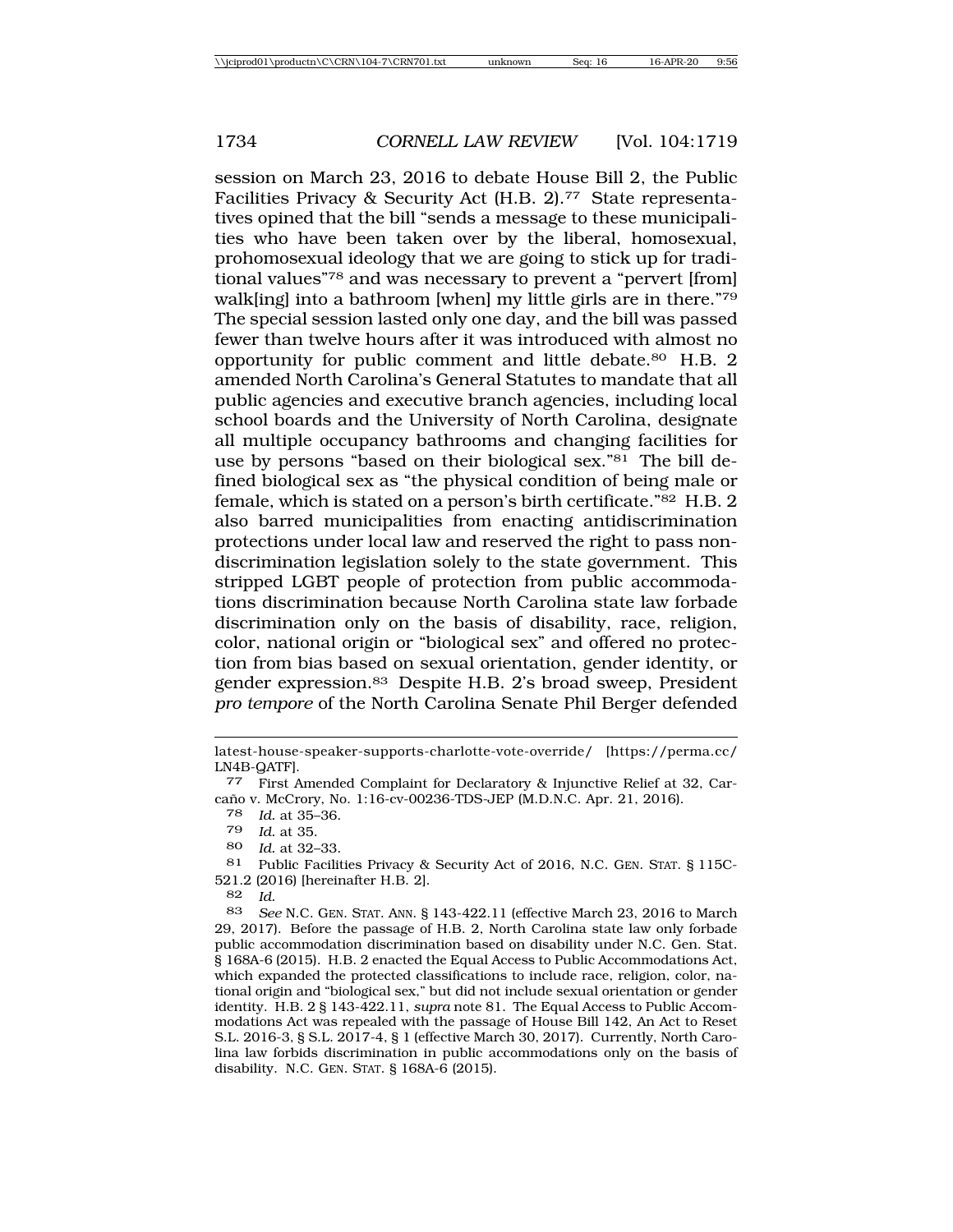the law as a "bathroom safety bill" that has "nothing to do with discrimination and everything to do with protecting women's privacy and keeping men out of girls' bathrooms."84 Similarly, North Carolina House Speaker Tim Moore claimed the bill was "about privacy" because the Charlotte ordinance "would have allowed a man to go into a bathroom, locker or any changing facility, where women are—even if he was a man. . . . Obviously there is the security risk of a sexual predator, but there is the issue of privacy."85

House Bill 2 generated enormous controversy following its enactment. Rallies in response to the law attracted hundreds of protesters.86 Businesses, religious organizations, and community groups condemned the provision. Companies and performers opposed to the law cancelled business expansions and entertainment events in the state.87 Sporting events were also affected; the National Basketball Association moved its All-Star Game from Charlotte in 2017, while the NCAA removed seven championships that were to be held in North Carolina during the 2016–17 academic year.<sup>88</sup> The cost to the state in lost

88 Michael Gordon et. al., *Understanding HB2: North Carolina's Newest Law Solidifies State's Role in Defining Discrimination*, CHARLOTTE OBSERVER (Mar. 30,

<sup>84</sup> Jeff Reeves, *NC Weighs Impact on HB2 After US Court Overturns Virginia Transgender Bathroom Rule,* CBS17 NEWS (Apr. 19, 2016), http://www.cbs17 .com/news/court-overturns-virginia-schools-transgender-bathroom-rule/ 1080696678 [https://perma.cc/94X2-7VDM].

<sup>85</sup> Tal Kopan & Eugene Scott, *North Carolina Governor Signs Controversial Transgender Bill*, CNN (Mar. 24, 2016), https://www.cnn.com/2016/03/23/ politics/north-carolina-gender-bathrooms-bill/index.html [perma.cc/EDC5- KLDQ].

<sup>86</sup> Mark Barrett, *Thousands Rally in Raleigh Over HB2*, CITIZEN TIMES (Apr. 26, 2016), https://www.citizen-times.com/story/news/local/2016/04/25/ thousands-hb2-demonstrators-descend-raleigh/83471994/ [https://perma.cc/ WU2Z-P2DP].

<sup>87</sup> *See* Jana Kasperkevic, *PayPal Cancels North Carolina Center in Protest of Law That 'Denies Equal Rights*,*'* GUARDIAN (Apr. 5, 2016), https://www.theguardian.com/technology/2016/apr/05/paypal-cancels-north-carolina-center-charlotte-law-lgbt-discrimination [https://perma.cc/UU5U-M4GU] (stating that PayPal cancelled plans for a new operation center in Charlotte, North Carolina, following the passage of HB2); Roger Yu, *Deutsche Bank to Freeze New Jobs in NC Due to New Transgender Law*, USA TODAY (Apr. 12, 2016), https://www.usatoday .com/story/money/2016/04/12/deutsche-bank-freeze-new-jobs-nc-due-newtransgender-law/82932994/ [https://perma.cc/JYZ7-UWSL] (reporting that Deutsche Bank announced it would "freeze plans to create 250 new jobs at its software center in Cary, N.C." because of HB2); *Decision on Whether to Boycott N.C. Over HB2 is Tough Call for Some Musicians*, MCCLATCHY REGIONAL NEWS (Apr. 24, 2016), https://www.journalnow.com/news/state/decision-on-whether-toboycott-n-c-over-hb-is/article\_1eb5610d-3890-50e5-9534-9dc0dc115129.html [https://perma.cc/W35U-WNRL] (describing how Bruce Springsteen, Ringo Starr, Boston, Ani DiFranco, Pearl Jam, and Cirque du Soleil cancelled performances in the state in protest over the law).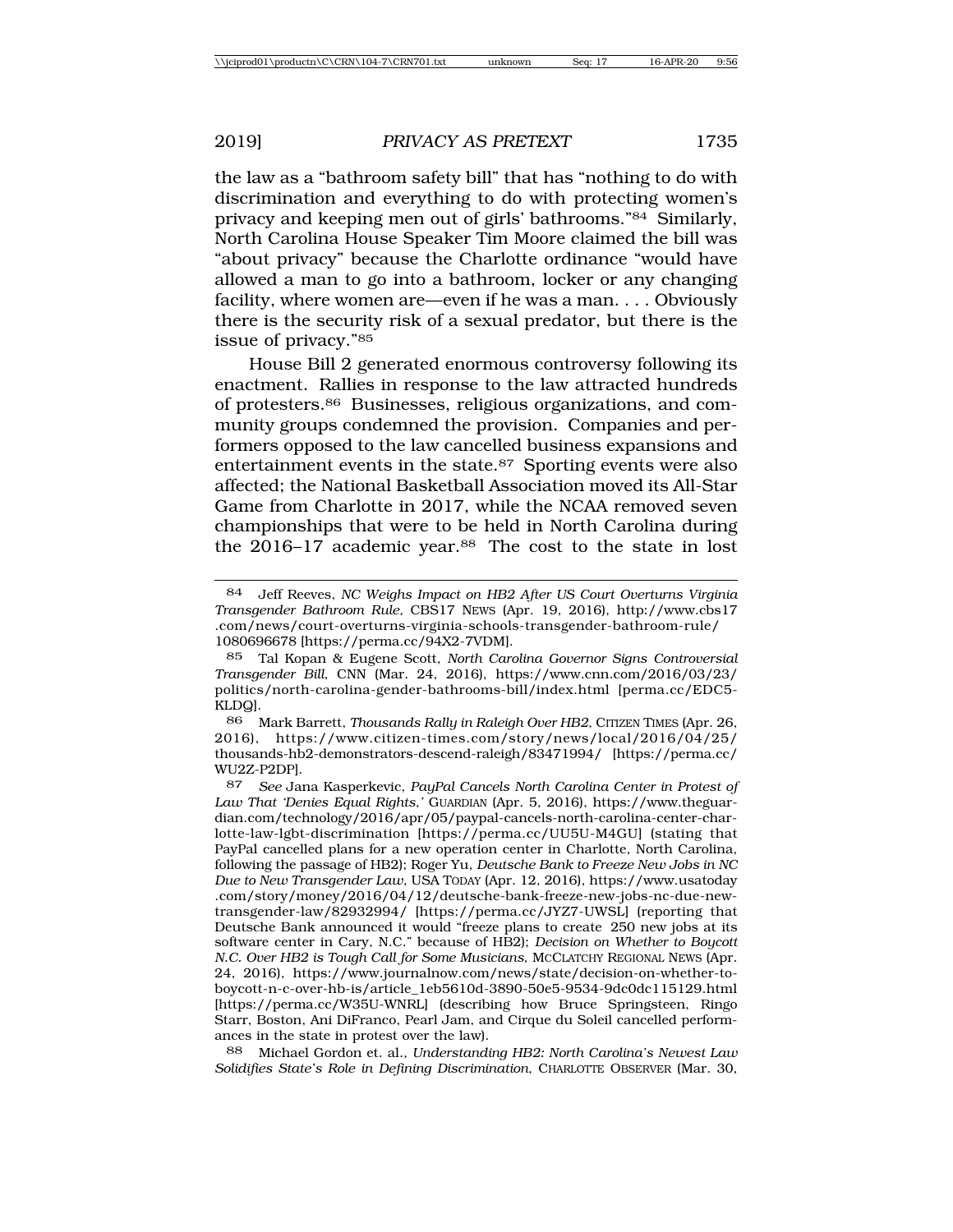revenue from canceled conventions, concerts, and sporting events was estimated to be \$196 million, and the *Associated Press* estimated that the state would lose \$3.76 billion in revenue by the end of 2028 as a result of the law.89 In November 2016, Republican Governor Pat McCrory lost his bid for reelection to Democrat Roy Cooper; his support of H.B. 2 was widely believed to be one of the reasons for his defeat.<sup>90</sup> Facing intense pressure to change the law in order to end boycotts against the state, particularly by the NCAA, the North Carolina legislature replaced H.B. 2 with H.B. 142 in March 2017.91

The new law was pitched as a repeal of H.B. 2, but it did not undo all the damage the original bill had done to LGBT people in North Carolina. The replacement statute forbids state agencies, offices, boards, and branches of government, including universities and local school boards, from regulating "access to multiple occupancy restrooms, showers, or changing facilities," leaving such power solely in the hands of the North Carolina state legislature.92 No public institution in North Carolina can adopt a policy allowing transgender people to use sexsegregated facilities in accordance with their gender identity.93 But in July 2017, the North Carolina governor and other executive branch officials entered into a consent decree holding that

90 *See, e.g.*, Associated Press & Ariel Zilber, *North Carolina Lawmakers Set to Repeal Controversial 'Bathroom Bill' Which Requires Transgender People to Use Restrooms of Sex on Birth Certificate* (Dec. 20, 2016), https://www.dailymail.co .uk/news/article-4048630/Incoming-governor-says-North-Carolina-repeal-LGBT-law.html [https://perma/cc/C55F-56YU] (noting that McCrory's election defeat was "blamed partly on the controversial [HB2] law"); Chris Fitzsimon, *Mc-Crory, the Mayor Who Never Figured Out How to Be Governor*, WINSTON-SALEM J. (N.C.) A16, Dec. 10, 2016, at A16 (opining that McCrory "actually lost the race [for reelection] on March 23 when he signed the sweeping anti-LGBT law HB2").

91 Jason Hanna, Madison Park & Eliott C. McLaughlin, *North Carolina Repeals 'Bathroom Bill'*, CNN (Mar. 30, 2017), https://www.cnn.com/2017/03/30/ politics/north-carolina-hb2-agreement/index.html [https://perma.cc/GFS6- XPN5].

92 Steve Harrison, *Does the HB2 Compromise Fix the State's Bathroom Dilemma? Maybe Not*, CHARLOTTE OBSERVER (Mar. 30, 2017), https://www.charlotteobserver.com/news/politics-government/article141686774.html#storylink=cpy [https://perma.cc/JT44-6Q7E].

<sup>2017),</sup> http://www.charlotteobserver.com/news/politics-government/article68401147.html [https://perma.cc/6ELR-G53W].

<sup>89</sup> *'Bathroom Bill' to Cost North Carolina \$3.76B, AP Analysis Finds*, NBC (Mar. 27, 2017), https://www.nbcnews.com/feature/nbc-out/bathroom-billcost-north-carolina-3-76b-ap-analysis-finds-n738866 [https://perma.cc/ GWQ4-BKEN]; *see also* Jack B. Harrison, *To Sit or Stand: Transgender Persons, Gendered Restrooms, and the Law*, 40 U. HAW. L. REV. 49, 99 (2017) (noting that "[i]n the months following the passage of H.B. [2], North Carolina faced a significant financial backlash").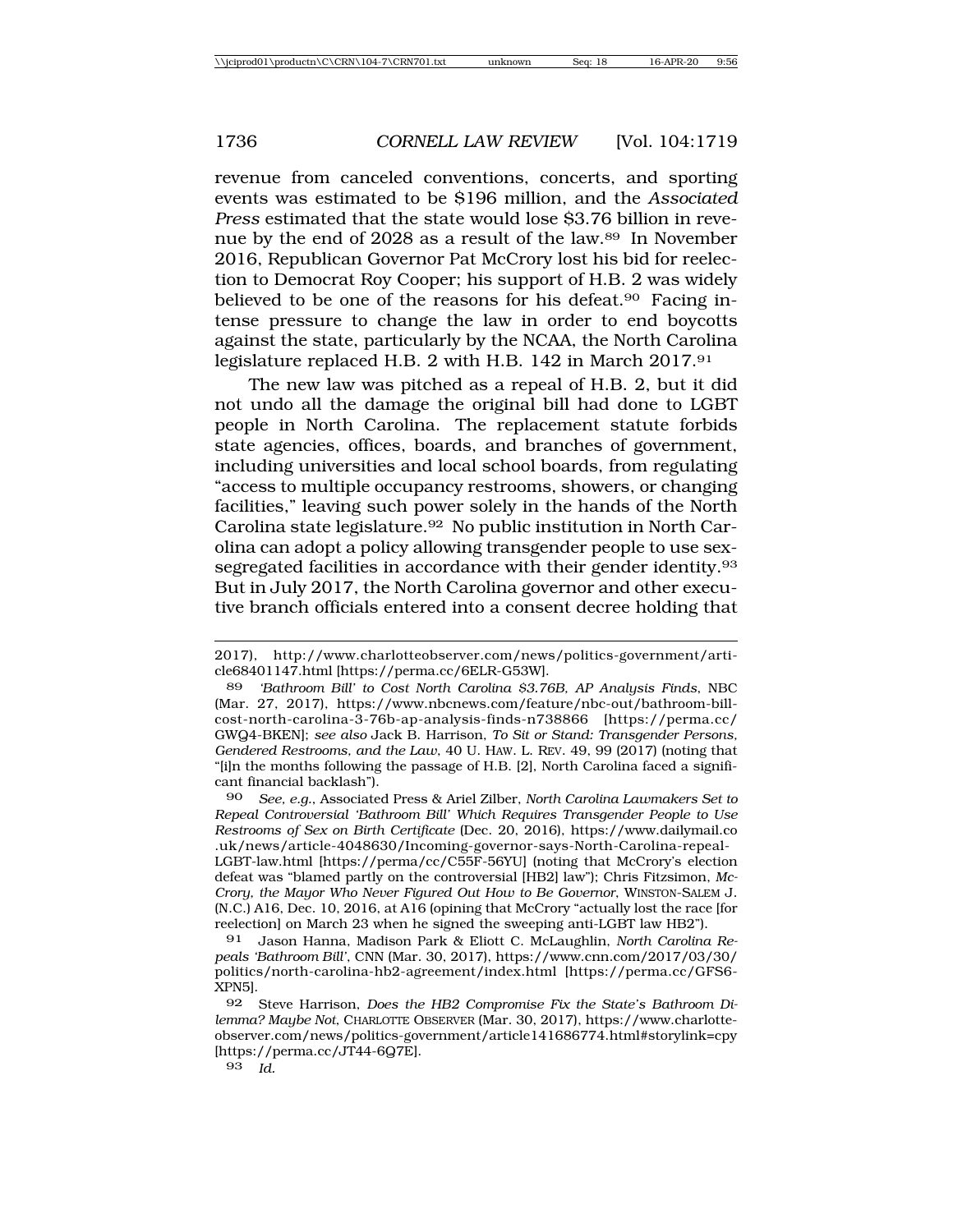the new statute cannot be construed "to prevent transgender people from lawfully using public facilities in accordance with their gender identity."94 As such, transgender people in North Carolina are no longer barred from using bathrooms that accord with their gender identity, even though North Carolina schools, public universities, and other state institutions cannot by law adopt transgender-inclusive policies regarding access to sex-segregated facilities.95

But while H.B. 2's ban on bathroom usage has been lifted, its restriction on local antidiscrimination ordinances remains. The replacement law H.B. 142 prevents any city from "regulating private employment practices or regulating public accommodations" until December 2020, meaning that no city can enact antidiscrimination protections for LGBT people.96 So LGBT people in North Carolina have no legal protection against discrimination at work or in public accommodations, and local communities cannot create such protection until December 2020. Those opposed to the original Charlotte antidiscrimination ordinance clearly achieved their objective despite the massive mobilization against H.B. 2 and its purported repeal.

A similar story played out in Texas. In 2014, the City Council in Houston, Texas, passed the Houston Equal Rights Ordinance (HERO), which prohibited discrimination in employment, housing, and public accommodation on the basis of a variety of traits, including sexual orientation and gender identity.97 Opponents of the law collected signatures to put HERO to a public referendum.98 The ordinance was voted down on November 3, 2015, after an intense campaign in which opponents of the ordinance "flooded radio and TV with ads saying the law [gave] men dressed in women's clothing, including sexual predators, the ability to enter a woman's restroom."99 Ad-

<sup>94</sup> Consent Judgment and Decree at 5, Carcaño v. Cooper, No. 1:16-cv-00236-TDS-JEP (M.D.N.C. July 23, 2019).

<sup>95</sup> The decree is binding on the current governor and executive branch officials as well as their "successors, officers, and employees." *Id.*

<sup>96</sup> Mark Joseph Stern, *The HB2 'Repeal' Bill Is an Unmitigated Disaster for LGBTQ Rights and North Carolina*, SLATE (Mar. 30, 2017), http://www.slate.com/ blogs/outward/2017/03/30/hb2\_repeal\_bill\_is\_a\_disaster\_for\_north\_carolina\_ and\_lgbtq\_rights.html [https://perma.cc/W3KE-776D].

<sup>97</sup> Katherine Driessen, *Claims About Restroom Access Dominate HERO Debate*, HOUS. CHRON. (Oct. 15, 2015), http://www.houstonchronicle.com/news/ houston-texas/houston/article/Claims-about-bathroom-access-dominate-HERO-debate-6572325.php [https://perma.cc/4LMB-NRJ4].

<sup>98</sup> Alexa Ura, *Houston Ordinance Vote a Test for LGBT Advocates*, TEXAS TRIB-UNE (Oct. 28, 2015), https://www.texastribune.org/2015/10/28/houston-ordi nance-vote-next-big-test-lgbt-advocate/ [https://perma.cc/7ZFB-HUP7].

<sup>99</sup> Driessen, *supra* note 97. **R**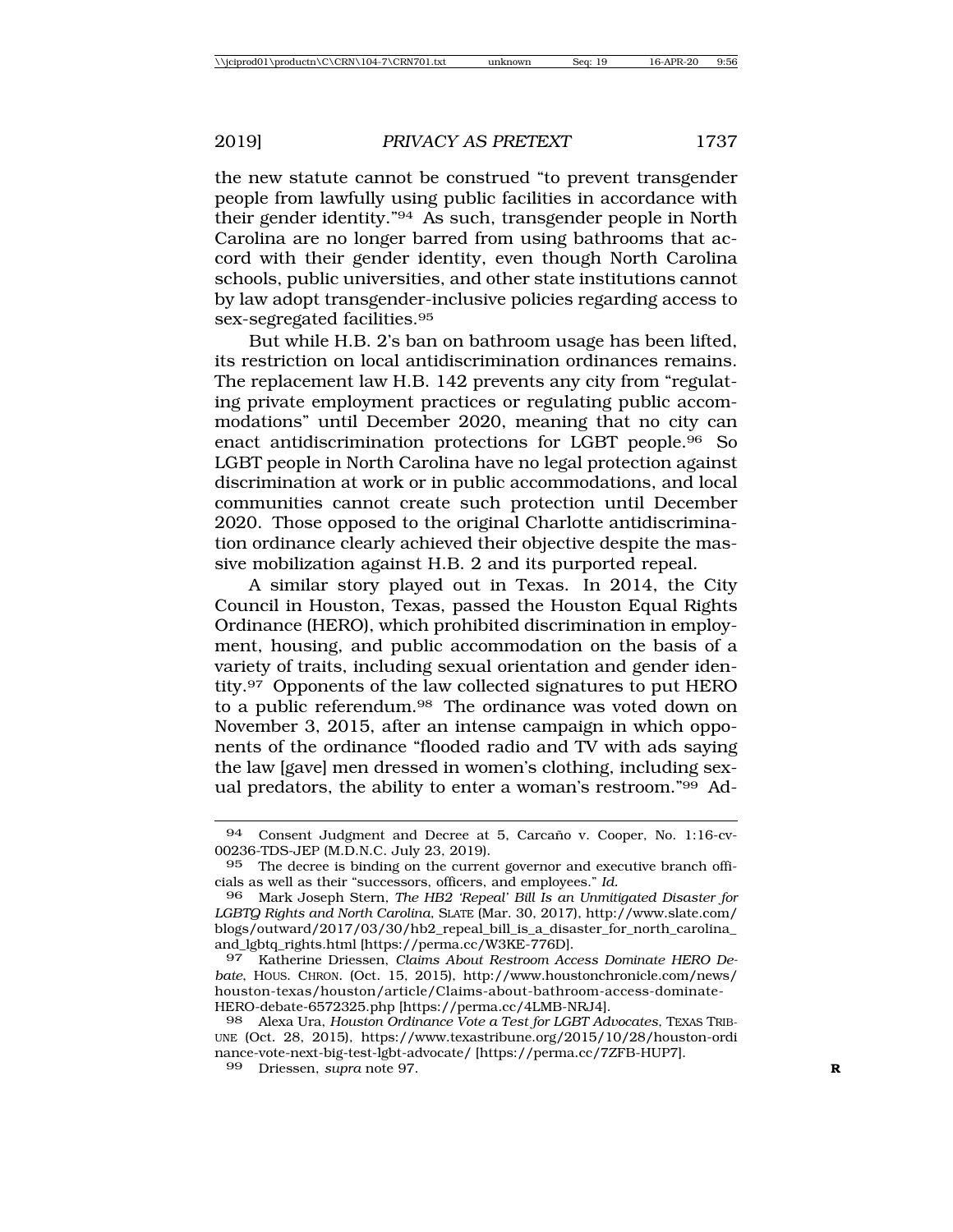vertisements by the group Texas Values Action showed a transgender woman using a woman's locker room and posing a threat to other women in the facility.100 Another TV ad showed a man bursting into a bathroom stall occupied by a young girl.101

After successfully repealing the Houston ordinance, Texas conservatives came close to prohibiting municipal antidiscrimination laws across the state. In 2017, the Texas Senate passed Senate Bill 6, a proposed law similar to North Carolina's H.B. 2 that would have preempted any local nondiscrimination ordinance that allowed transgender people to use bathrooms in accordance with their gender identity.102 The bill also mandated that people use bathrooms in public schools, universities, and government buildings that match their "biological sex."103 The stated purpose of the law was to ensure that "residents have a reasonable expectation of privacy when using intimate facilities."104 Sponsor Senator Kolkhorst said the bill would "provide privacy and safety that Texans expect," and would protect women and girls from being victims of voyeurs and sexual predators in women's bathrooms.105 The proposal drew strong opposition from the business community, civil rights groups, and law enforcement.106 Police chiefs from around the state testified that enforcing the bill would draw law enforcement resources away from more important priorities.107 Business leaders, including Fortune 500 companies based in Texas, spoke out against the bill and claimed it would cost the

<sup>100</sup> German Lopez, *The Ugly Myth About Transgender People Opponents of a Houston Civil Rights Law Used to Win*, VOX (Nov. 3, 2015), https://www.vox.com/ 2015/10/20/9576343/hero-houston-bathroom-myth [https://perma.cc/M2XG-AZ7U].

Driessen, *supra* note 97.

<sup>102</sup> Chris Johnson, *Texas Senate Approves Anti-Trans Bathroom Bill*, WASH. BLADE (Mar. 15, 2017), https://www.washingtonblade.com/2017/03/15/texassenate-approves-anti-trans-bathroom-bill/ [https://perma.cc/BE7B-KXGT].

<sup>103</sup> "Biological sex" is defined as "the physical condition of being male or female, which is stated on a person's birth certificate." S.B. 6 § 5, 85th Leg., Reg. Sess. (Tex. 2017), https://apps.texastribune.org/texas-bathroom-bill-annotated/ [https://perma.cc/8WNE-6RPV].

<sup>104</sup> *Id.* § 1(4).<br>105 *Jeremy W* 

<sup>105</sup> Jeremy Wallace, *Bathroom Bill Wins Key Vote in Texas Senate*, HOUS. CHRON. (July 26, 2017), https://www.chron.com/news/politics/texas/article/ Bathroom-bill-wins-key-vote-in-Texas-Senate-11402981.php [https://perma.cc/ A9ZZ-G3G7].

<sup>107</sup> *Id.*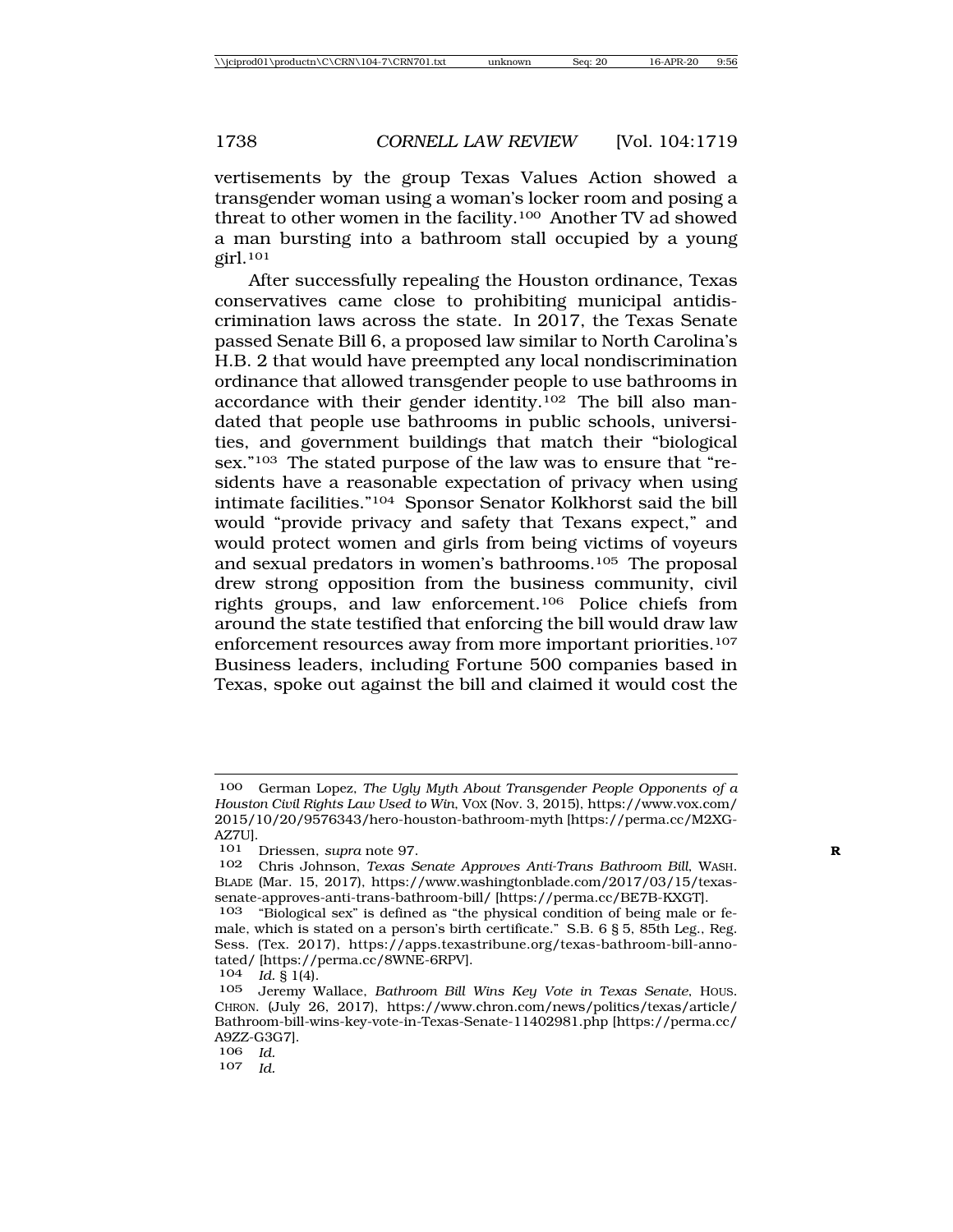state \$5.6 billion through 2026.108 The bill died in the Texas House of Representatives after the House speaker refused to refer it to a committee for consideration.<sup>109</sup> While the measure did not pass in 2017, prominent lawmakers appeared committed to considering it again in future legislative sessions. Lieutenant Governor Dan Patrick told reporters that the bill would be back next session "[b]ecause the people will demand it," adding: "The issue is not going to go away."110

Similar provisions have been debated across the country. In the 2017 legislative session sixteen states considered legislation to restrict access to multiple occupancy bathrooms and other sex-segregated facilities on the basis of sex assigned at birth or "biological sex."111 Proposed legislation in another fourteen states would have limited transgender students' access to sex-segregated facilities that accord with their gender identity at school.112 Six more states considered legislation to preempt local antidiscrimination laws, $113$  although only North Carolina passed such a law.114 In November 2018, Massachusetts held a state-wide referendum on whether to retain a law outlawing discrimination on the basis of gender identity in public accommodations.115 Opponents of the antidiscrimination measure argued that it should be repealed because it

<sup>108</sup> Jonathan Berr, *In Texas, It's Business Vs. the Bathroom Bill*, CBS NEWS (July 27, 2015), https://www.cbsnews.com/news/texas-bathroom-bill-opposedby-businesses/ [https://perma.cc/3KXQ-Q2YY].<br>109 Alexa Ura, After Months of Controversu, Te

<sup>109</sup> Alexa Ura, *After Months of Controversy, Texas Bathroom Bill Dies Quietly*, LONGVIEW NEWS-JOURNAL (Aug. 16, 2017), https://www.news-journal.com/news/ state/after-months-of-controversy-texas-bathroom-bill-dies-quietly/article\_e0569592-1894-59fb-b827-c6b7db58800c.html [https://perma.cc/L3SF-

HYTR].<br>110 110 David Montgomery & Manny Fernandez, *Texas Bathroom Bill Dies Again, Raising Republican Acrimony*, N.Y. TIMES (Aug. 16, 2017), https://www.nytimes .com/2017/08/16/us/politics/texas-bathroom-bill-dies-again-raising-republican-acrimony.html [https://perma.cc/QS73-SFPN].<br>111 These states are Alabama. Arkansas. Illinois

<sup>111</sup> These states are Alabama, Arkansas, Illinois, Kansas, Kentucky, Minnesota, Missouri, Montana, New York, South Carolina, South Dakota, Tennessee, Texas, Virginia, Washington, and Wyoming. *"Bathroom Bill" Legislative Tracking*, NAT'L CONFERENCE OF STATE LEGISLATURES (July 28, 2017), http://www.ncsl.org/ research/education/-bathroom-bill-legislative-tracking635951130.aspx [https:/ /perma.cc/3Y6T-5V45].<br>112 These states are

These states are Arkansas, Illinois, Kansas, Kentucky, Minnesota, Missouri, Montana, New Jersey, New York, Oklahoma, South Dakota, Tennessee, Texas and Virginia. *Id.*

<sup>113</sup> These states are Missouri, Montana, North Carolina, South Carolina, Texas and Virginia. *Id.* <sup>114</sup> House Bill 2 and then House Bill 142 discussed in detail *infra*. <sup>115</sup> Julie Moreau, *Massachusetts Backs Transgender Rights in Historic State-*

*wide Referendum*, NBC NEWS (Nov. 7, 2018), https://www.nbcnews.com/feature/ nbc-out/massachusetts-backs-transgender-rights-historic-statewide-referendum-n933516 [https://perma.cc/PNN8-AY4D].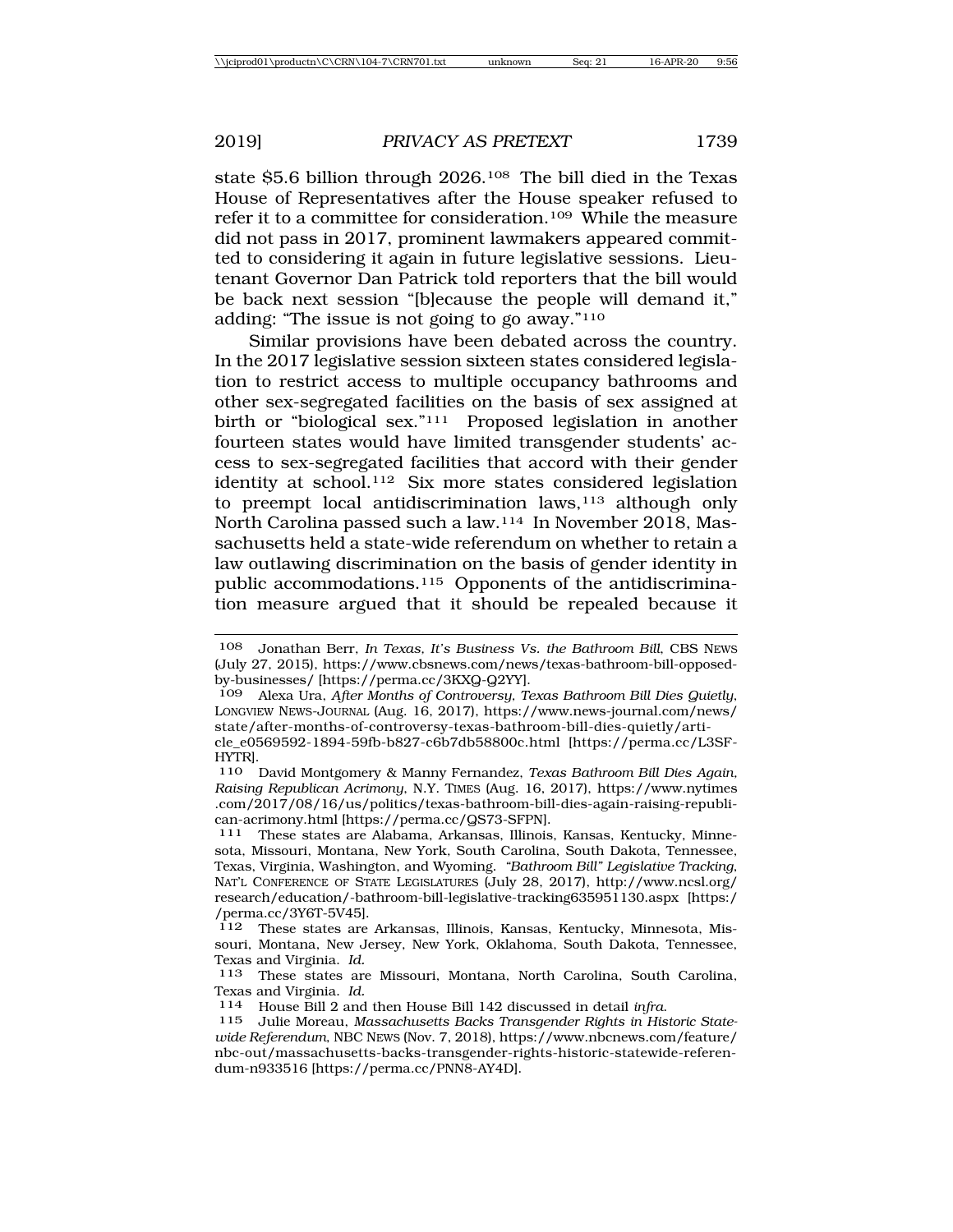"eliminate[d] the right to privacy and safety in public restrooms, locker-rooms, showers and changing facilities."116 Massachusetts voters opted to retain the antidiscrimination law, an encouraging result for transgender advocates in the first state-wide referendum on transgender rights.117 LGBTrights activists feared that a vote to repeal the antidiscrimination protections would likely have prompted "a wave of similar efforts to roll back protections in other states."118

While obtaining access to gender-appropriate bathrooms may not be the number one goal for transgender advocates,  $119$ restrooms certainly are not a trivial issue for the transgender community. Using the bathroom in public places presents serious challenges for transgender people, who may face verbal harassment, physical attacks, sexual assault, or being denied access to the toilet altogether. This has serious life consequences. "Transgender people are forced out of employment and school because they are denied access to bathrooms."120 In a recent survey of transgender Americans, 12% reported being verbally harassed in public restrooms within the previous year, while 1% were physically attacked, and 1% were sexually assaulted.121 Another 9% said someone had denied them access to a bathroom.122 Perhaps not surprisingly, transgender people were afraid to use the bathroom; almost 60% had avoided using public restrooms for fear of confrontation.<sup>123</sup> Just under a third of transgender people said they limited the amount they ate or drank at least once in the previous year so they did not need to use a public restroom.124 This reluctance

<sup>116</sup> KEEP MASSACHUSETTS SAFE, https://www.keepmasafe.org/ [https://perma .cc/YJA3-CCZD] (last visited Mar. 15, 2019).

<sup>117</sup> Moreau, *supra* note 115. **R**

<sup>118</sup> *Id.*

<sup>119</sup> See Shannon Price Minter, "Déjà Vu All Over Again": The Recourse to Biol*ogy by Opponents of Transgender Equality*, 95 N.C. L. REV. 1161, 1191 (2017) (arguing that "if transgender advocates were able to choose their own priorities, equal treatment in restrooms, in and of itself, would likely fall lower on the scale than ensuring that transgender people are able to work, attend school, be free from hate violence, have access to homeless shelters and medically necessary care, secure accurate state-issued identification, raise children, obtain asylum, and be protected from violence and abuse in prisons, jails, and detention facilities").<br>120 Jen

<sup>120</sup> Jennifer Levi & Daniel Redman, *The Cross-Dressing Case for Bathroom Equality,* 34 SEATTLE U. L. REV. 133, 137 (2010).

<sup>121</sup> SANDY E. JAMES ET AL., NAT'L CTR. FOR TRANSGENDER EQUALITY, THE REPORT OF THE 2015 U.S. TRANSGENDER SURVEY 226–27 (2016). The 2015 survey of 27,715 respondents reached an estimated 2% of the adult transgender population.

<sup>122</sup> *Id.* at 225.

*Id.* at 228.

<sup>124</sup> *Id.* at 229.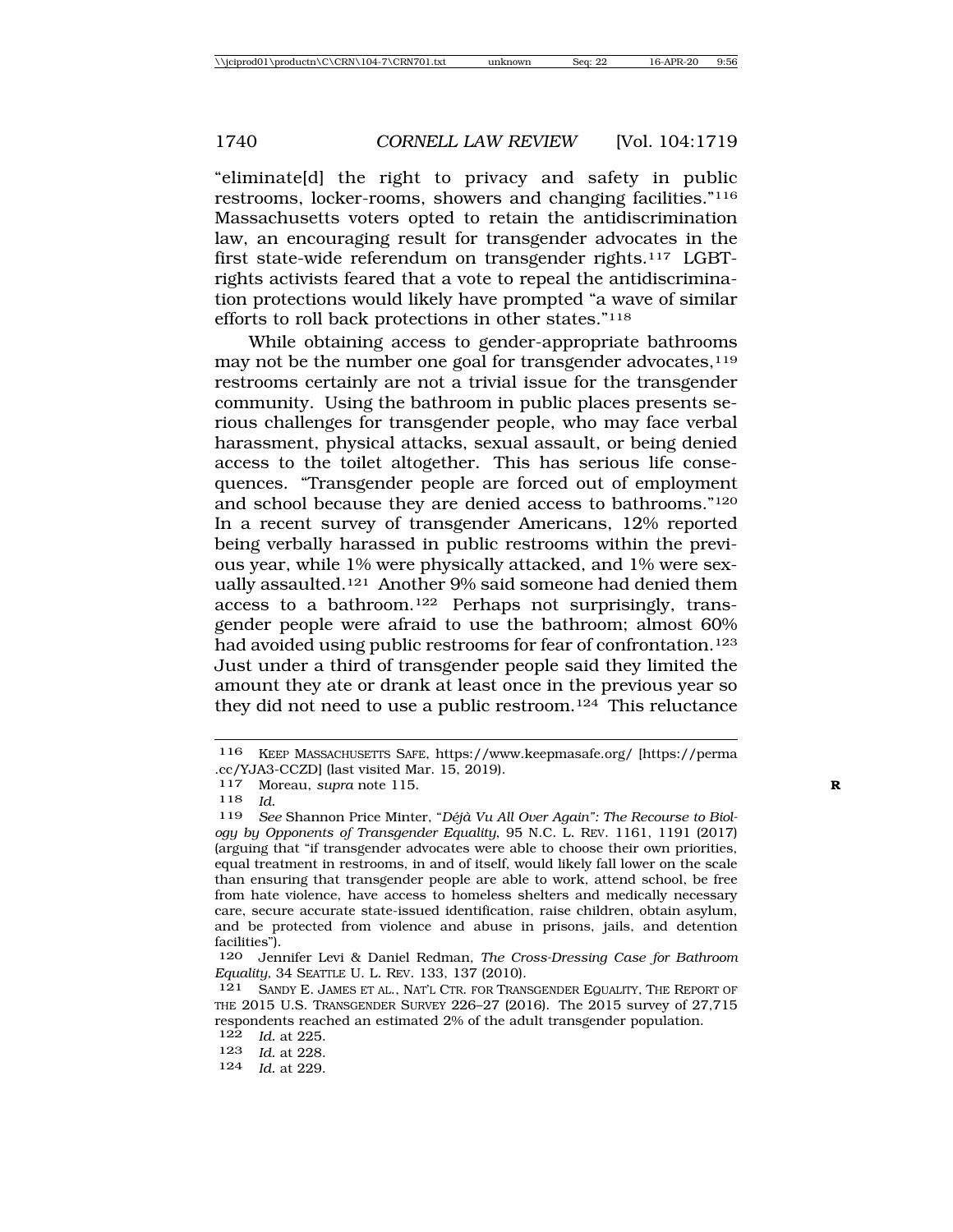to use the bathroom often had health consequences: 8% of transgender people surveyed reported that avoiding going to the restroom had caused them to suffer a medical problem such as a kidney or urinary tract infection, or another kidneyrelated medical issue.125 Unfortunately, transgender people may view risking such health problems as the lesser of two evils; as one commentator put it, for a transgender person, "the public restroom is the closest thing to hell."126

When transgender people seek permission to use facilities that accord with their gender identity at their school or work, privacy concerns are often used to justify denying access.127 Employers and school districts argue that permitting transgender people to utilize the facility that matches their gender identity, as opposed to their sex assigned at birth, will invade the privacy of other, cisgender people.128 One transgender woman resigned her position and filed suit after her employer refused to allow her to use the women's bathroom at work.129 The company claimed it was "attempting to accommodate the conflicting concerns of [the transgender employee] and the female employees who expressed uneasiness about sharing their restroom with a male."<sup>130</sup> Despite a state law banning discrimination on the basis of sexual orientation and gender identity, the employer's action was deemed nondiscriminatory; the Minnesota Supreme Court noted that "the traditional and accepted practice in the employment setting is to provide restroom facilities that reflect the cultural preference for restroom designation based on biological gender" and therefore ruled that the employer had not violated federal or state law forbidding discrimination on the basis of sex or sexual orientation.131 An-

129 *Goins*, 635 N.W.2d at 721.

<sup>125</sup> *Id.*

<sup>126</sup> MATT KAILEY, JUST ADD HORMONES: AN INSIDER'S GUIDE TO THE TRANSSEXUAL EXPERIENCE 143–44 (2005) (also noting that "[r]estroom use is probably the biggest single issue for a person transitioning on the job, and it's a major discussion point in any trans support group").

<sup>127</sup> Of course, people with a nonbinary gender identity who are neither male nor female may not have access to any bathroom facility that accords with their gender identity. *See* Jessica A. Clarke, *They, Them, and Theirs*, 132 HARV. L. REV. 894, 981 (2019) (noting that "the presence of a nonbinary person in either the men's or women's restroom may result in harassment or even violence").

<sup>128</sup> *See, e.g.*, Goins v. W. Grp., 635 N.W.2d 717, 721 (Minn. 2001) (employer refused to permit a transgender woman to use the women's bathroom because cisgender women employees objected); Bd. of Educ. of the Highland Sch. Dist. v. U.S. Dep't of Educ., 208 F. Supp. 3d 850, 874 (S.D. Ohio 2016) (school denied transgender schoolgirl permission to use the girl's bathroom, citing concerns about the privacy of cisgender girls).

<sup>130</sup> *Id.*

*Id.* at 723.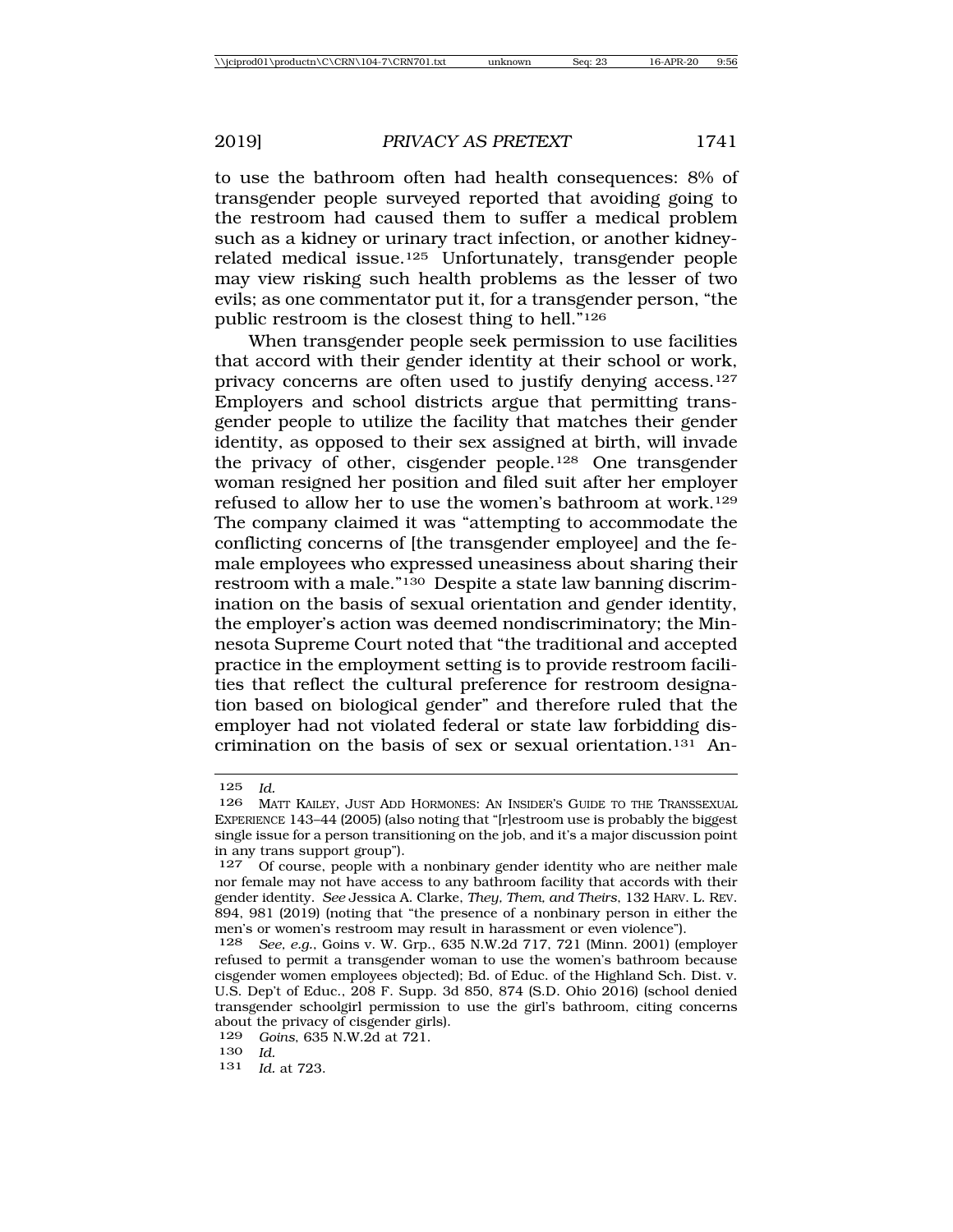other court found an employer who fired a transgender woman who refused to use the men's bathroom at work had not violated Title VII because the company "only required Plaintiff to conform to the accepted principles established for gender-distinct public restrooms."132 Landlords have also refused to lease space to tenants on similar grounds. In *Hispanic Aids Forum v. Estate of Bruno*, a New York landlord refused to rent office space to a nonprofit that served transgender clients.133 The company said it declined to renew the organization's lease because "other tenants in the building were complaining" about the transgender clients' bathroom usage.134 Again, despite a local law forbidding discrimination based on gender identity, the court found the landlord's actions were not contrary to law. It held the organization's transgender clients were merely "prohibited from using the restrooms not in conformance with their biological sex, as were all tenants."135

Employers who do permit transgender workers to use the bathroom that accords with their gender identity may face protests or even litigation from cisgender employees. School teacher Carla Cruzan sued the school district where she worked after a transgender woman coworker was permitted to use the women's bathroom there.<sup>136</sup> Cruzan argued that because of the school district's actions, she had been "forced to share the restroom with a biological male."137 She believed her coworker's use of the women's bathroom was "an invasion of her 'personal privacy as a female,'" "humiliating to her as a female," and a deprivation of her "sexual modesty."138 She sued, alleging violations of Title VII.<sup>139</sup> The court granted the defendant school district's motion for summary judgment, however, holding that Cruzan had failed to establish that the school had created a hostile work environment or subjected her to religious discrimination.140

<sup>132</sup> Johnson v. Fresh Mark, Inc., 337 F. Supp. 2d 996, 1000 (N.D. Ohio 2003) (stating that the employer's conduct was not illegal because the employer "did not require Plaintiff to conform her *appearance* to a particular gender stereotype" so as to engage in illegal sex stereotyping).

<sup>133</sup> Hispanic Aids Forum v. Estate of Bruno, 792 N.Y.S. 2d 43, 44 (N.Y. App. Div. 2005).

<sup>134</sup> *Id.* at 46.

<sup>135</sup> *Id.* at 47.

<sup>136</sup> Brief for Plaintiff-Appellant at 3, Cruzan v. Minn. Pub. Sch. Sys., 165 F. Supp. 2d 964 (D. Minn. 2001) (No. 01-3417), 2001 WL 34091359, at \*3.

<sup>137</sup> *Id.* at \*6.

<sup>138</sup> *Id.*

<sup>139</sup> *Id.* at \*6.

<sup>140</sup> *Cruzan*, 165 F. Supp. 2d at 966.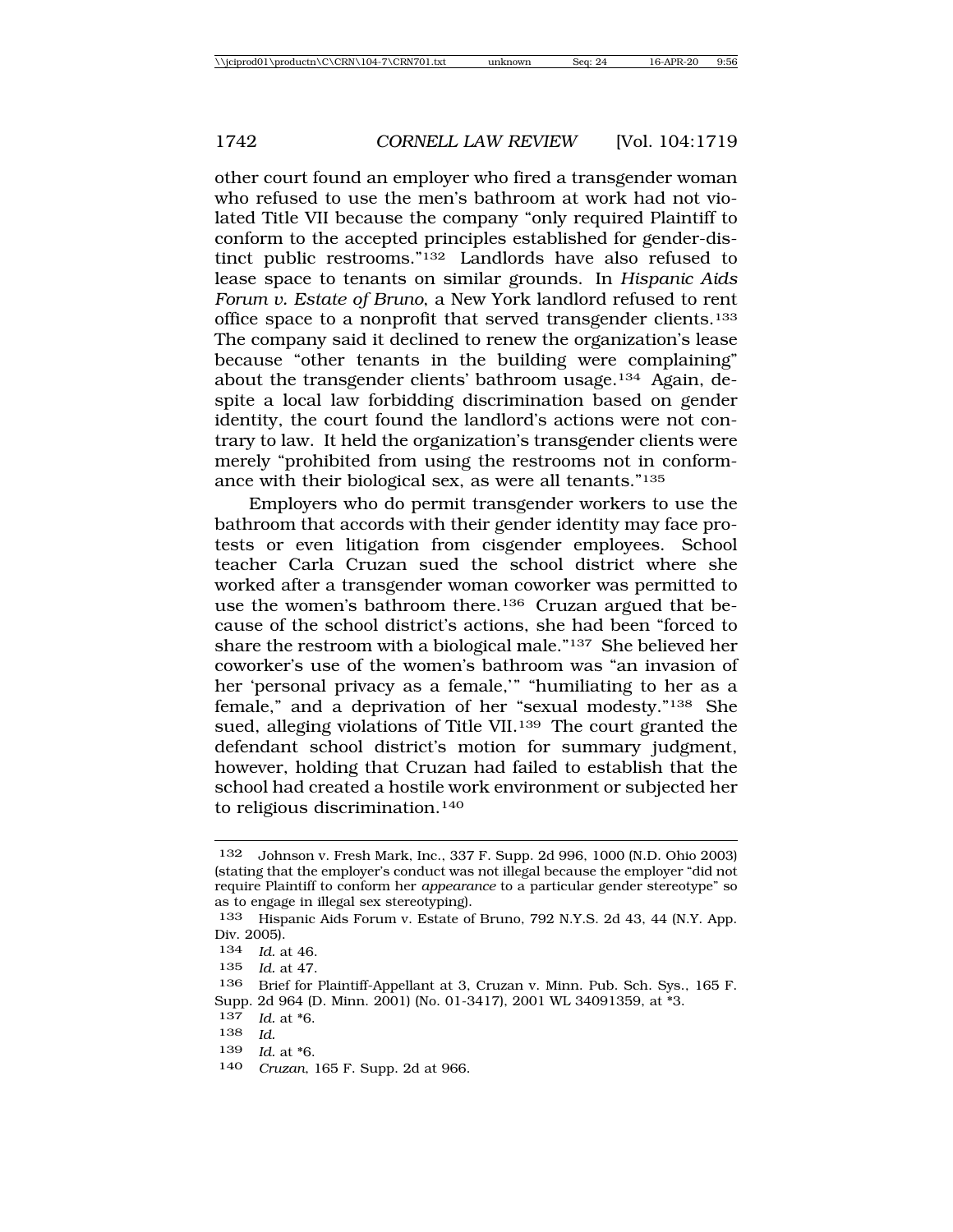Bathroom access issues have also arisen in public schools with respect to transgender students.<sup>141</sup> High school student Gavin Grimm told school officials that he was transgender when he began his sophomore year of high school.<sup>142</sup> They were supportive and ensured he was treated as a boy by teachers and staff. Gavin was also allowed to use the boy's restroom, but some members of the community contacted the school board looking to bar him from doing so.143 A school board member subsequently introduced a proposed resolution limiting male and female restroom and locker room facilities to "the corresponding biological genders."144 Community members who spoke in support of the proposed resolution during the school board meeting claimed that "permitting [Gavin] to use the boys' restroom would violate the privacy of other students and would lead to sexual assault in restrooms."145 Speakers pointedly referred to Gavin using female pronouns and called him "young lady."146 One man compared Gavin to a person who was convinced he was a dog and wanted to urinate on fire hydrants.147

The school board ultimately adopted the proposed resolution and barred Gavin from the boys' bathroom.148 Gavin avoided using the bathroom at school and repeatedly developed painful urinary tract infections after holding his urine too long.149 Gavin filed suit, alleging that the school district had discriminated against him based on sex in violation of Title IX of the Civil Rights Act and denied his right to equal protection under the Fourteenth Amendment.150 He sought a preliminary injunction to permit him to use the boy's bathroom during his senior year of high school.<sup>151</sup> The district court denied his request, and while an appeals court reversed that decision and an injunction was issued, the Supreme Court took certiorari and overturned the appellate decision.152 The case was re-

141 *See, e.g.*, G.G. ex rel. Grimm v. Gloucester Cty. Sch. Bd. (*Grimm I*), 822 F.3d 709, 715 (4th Cir. 2016), *vacated and remanded*, 137 S. Ct. 1239 (2017). 142 *Id.* 143 *Id.* at 716. 144 *Id.* 145 *Id.* 146 *Id.* at 716. 147 *Id.* 148 *Id.* 149 *Id.* at 727. 150 *Id.* at 731. 151 *Id.* at 732. 152 Gloucester Cty. Sch. Bd. v. G.G. ex rel. Grimm, 137 S. Ct. 1239, 1239 (2017).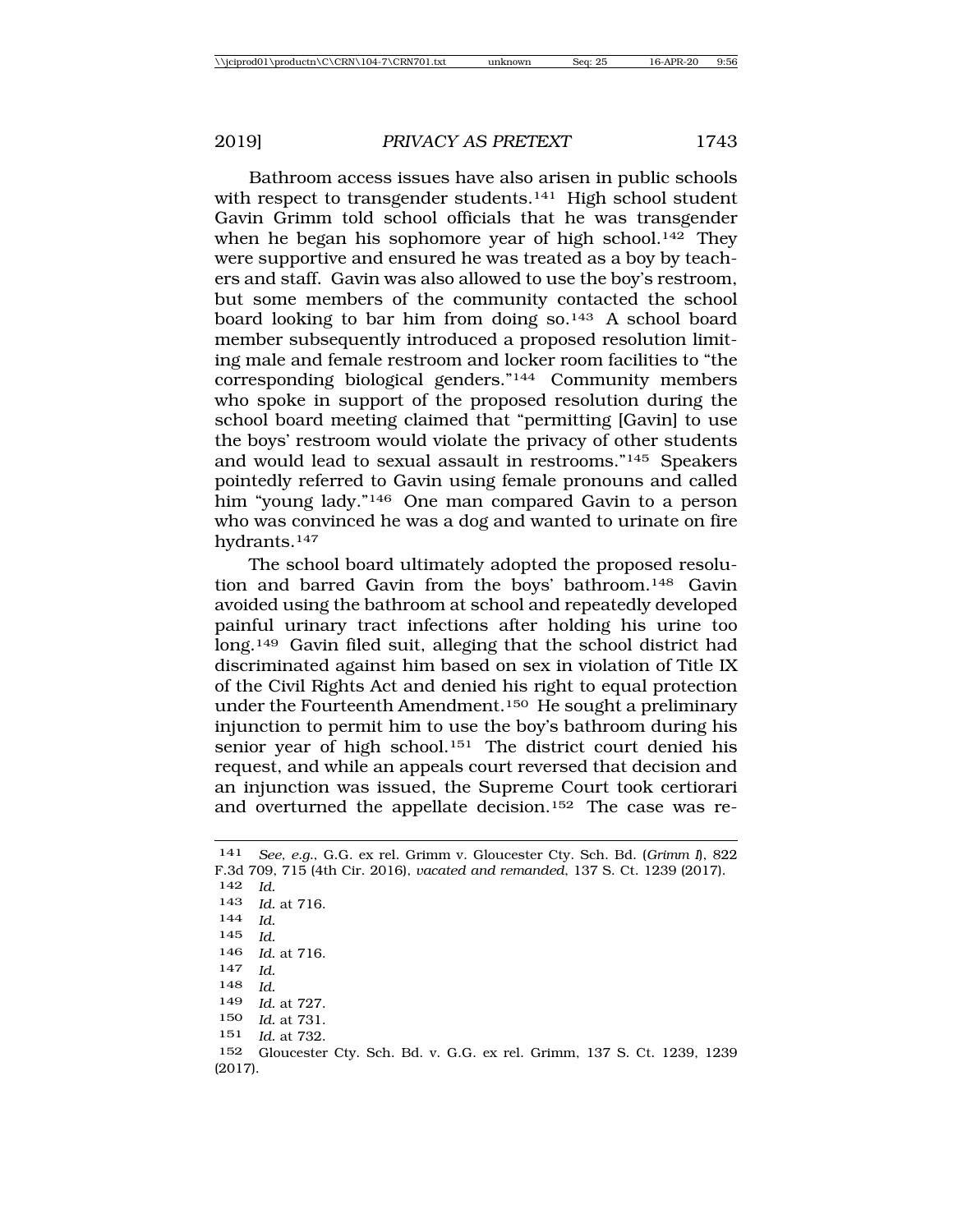manded back to the district court. On August 9, 2019, the district court ruled that the school board had discriminated against Gavin in violation of Title IX and the Equal Protection Clause of the Fourteenth Amendment.153

In a similar case, Jane Doe's mother informed the principal of her elementary school that Jane was transgender the summer before she began first grade.154 Jane's mother requested that Jane be allowed to use the girls' bathroom at school and be referred to using a female name. The school declined both requests and required Jane to use the office restroom during first grade, and a unisex restroom in the teachers' lounge during her second-grade year.155 Jane faced harassment from school staff and was bullied by other students.156 She suffered from "extreme anxiety and depression" because of her treatment at school and was hospitalized for suicidal ideation.157 The summer before fourth grade, Jane "became anxious about returning to school" and attempted suicide.158

The U.S. Department of Education notified the school district that its actions violated Title IX,159 and the district filed suit, seeking an injunction forbidding the federal government from compelling it to change its policies.160 Jane moved to intervene and sought an injunction permitting her to use the girls' bathroom. Jane's school district asserted that excluding her from the girls' bathroom was necessary because of "the

<sup>153</sup> Order Granting Summary Judgment, Grimm v. Gloucester Cty. Sch. Bd., No. 4:15-cv-00054-AWA-RJK (E.D. Va. Aug. 9, 2019). The Court issued a declaratory judgment, awarding Gavin nominal damages of one dollar plus reasonable attorneys' fees and costs. *Id.*

<sup>154</sup> Bd. of Educ. of the Highland Sch. Dist. v. U.S. Dep't of Educ., 208 F. Supp. 3d 850, 855 (S.D. Ohio 2016).

<sup>155</sup> *Id.* at 856–57.

<sup>156</sup> *Id.*

*Id.* at 856.

<sup>&</sup>lt;sup>159</sup> The Obama administration took the position that excluding a transgender child from the bathroom that accords with her gender identity constituted sex discrimination that violated Title IX. In May 2016, the Department of Education issued a "Dear Colleague" to school districts notifying them that to comply with Title IX, "[w]hen a school provides sex-segregated activities and facilities, transgender students must be allowed to participate in such activities and access such facilities consistent with their gender identity." U.S. DEP'T OF JUSTICE, DEAR COL-LEAGUE LETTER ON TRANSGENDER STUDENTS 3 (May 13, 2016), https://www.justice .gov/opa/file/850986/download [https://perma.cc/6XWQ-8PJ3]. The Trump administration rescinded the guidance on February 22, 2017, saying there "must be due regard for the primary role of the States and local school districts in establishing educational policy." U.S. DEP'T OF JUSTICE, DEAR COLLEAGUE LETTER 1 (Feb. 22, 2017), https://www2.ed.gov/about/offices/list/ocr/letters/colleague-201702-title-ix.pdf [https://perma.cc/U3BV-7TV4].

<sup>160</sup> *Bd. of Educ. of the Highland Sch. Dist.*, 208 F. Supp. 3d at 859.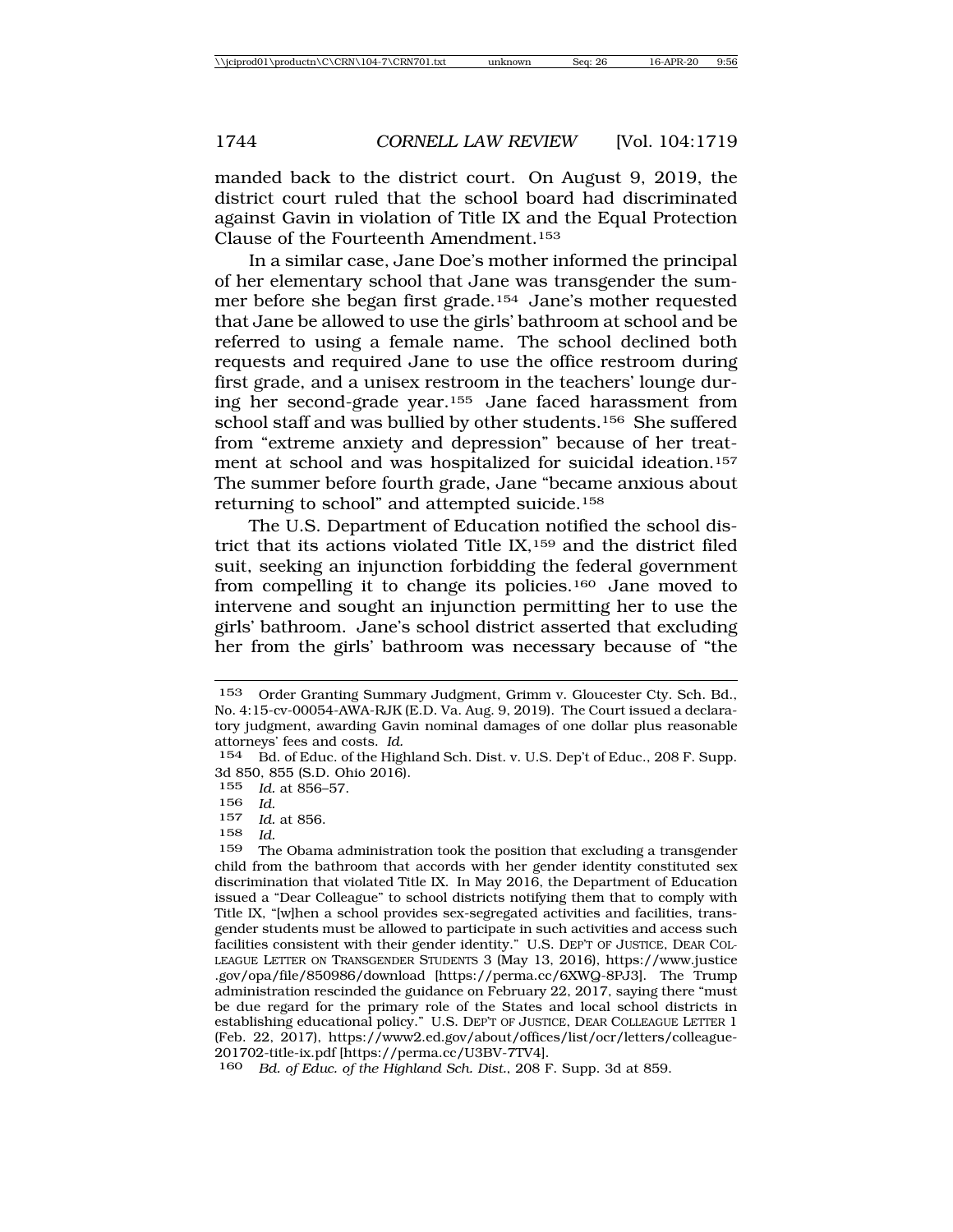dignity and privacy rights of other students" as well as "safety issues and lewdness concerns."161 Three parents of other Highland students submitted affidavits in support of the School District's policies, including one whose foster children had suffered sexual abuse.162 She stated that, for her daughters, "the male anatomy is a weapon by which they were assaulted," and so "[t]he very presence of a male, regardless of whether he identifies as a female, in my daughters' restroom or locker room . . . will almost certainly cause severe trauma that will set back their emotional and psychological healing process."163

A federal district court found that the school had likely violated Title IX, and it entered a preliminary injunction permitting Jane to use the girls' bathroom.164 The district appealed, but the parties agreed to dismiss the appeal following the change in political administration and the Trump administration's revocation of prior guidance requiring schools to allow transgender students to use facilities consistent with their gender identity.165 Jane Doe and the school district subsequently settled the lawsuit.<sup>166</sup>

The asserted privacy concerns of cisgender people who object to sharing bathrooms and other sex-segregated facilities with transgender people have become the central basis for numerous political and judicial decisions about LGBT equality and restroom access.167 Part III examines the privacy interests that traditionalists claim are at stake when a transgender woman uses a women's bathroom. To determine whether a transgender person using the bathroom in accordance with her gender identity actually threatens the privacy of other users, I examine the claim using philosophical conceptions of privacy advanced by legal scholars to justify a right to privacy protection under the law.

<sup>161</sup> *Id.* at 874.

<sup>162</sup> *Id.* at 858.

<sup>163</sup> *Id.*

<sup>164</sup> *Id.* at 854.<br>165 Doe ex rel

Doe ex rel. Doe v. Bd. of Educ. of the Highland Local Sch. Dist., No. 2:16-CV-524, 2017 WL 3588727, at \*1 (S.D. Ohio Aug. 21, 2017).

<sup>166</sup> Order Granting 139 Sealed Motion for Approval of a Collaborative Resolution Agreement, Bd. of Educ. of the Highland Sch. Dist. v. U.S. Dep't of Educ., No. 2:16-CV-524 (S.D. Ohio June 21, 2018).

<sup>167</sup> *See, e.g.*, Whitaker *ex rel.* Whitaker v. Kenosha Unified Sch. Dist. No. 1 Bd. of Educ., 858 F.3d 1034 (7th Cir. 2017) (affirming grant of preliminary injunction allowing transgender student to use the boys' restroom while at school).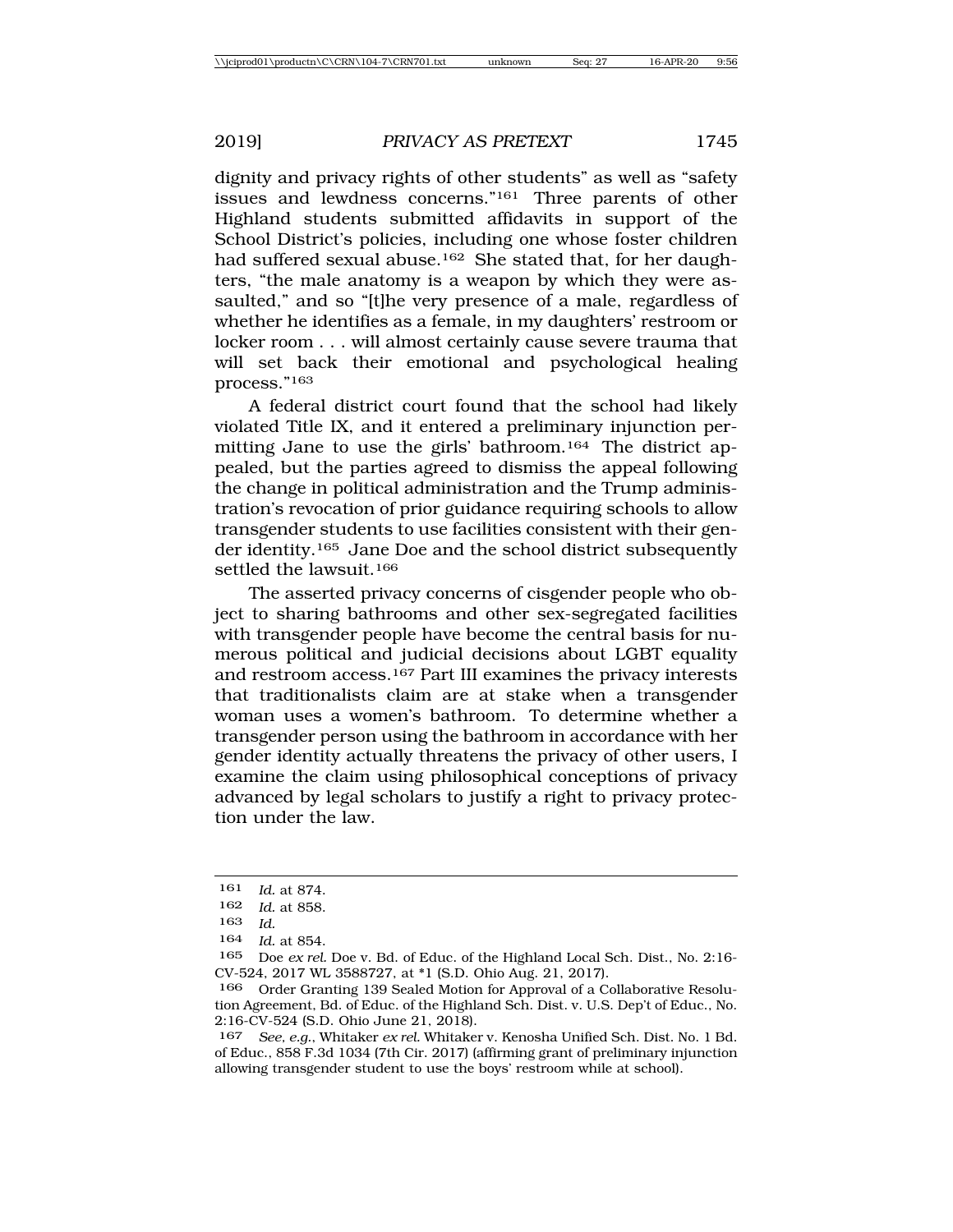#### III

## IS THERE A LEGALLY COGNIZABLE PRIVACY INTEREST IN TRANSGENDER EXCLUSION?

The task of evaluating the competing privacy claims of transgender people who seek to use the bathroom in accordance with their gender identity and cisgender objectors who want to keep them out is made more difficult by the fact that there is no scholarly unanimity on what privacy is or how far the right to it extends. Much has been written about the contradictory justifications for protecting privacy and the difficulty of even agreeing upon a definition of privacy itself.168 The reality is that scholars disagree passionately about how to conceptualize our legal right to privacy. As philosopher Judith Jarvis Thomson put it, "[p]erhaps the most striking thing about the right to privacy is that nobody seems to have any very clear idea what it is."169 Daniel Solove argues that privacy cannot be distilled to a single unitary conception.170 Rather, "[p]rivacy is too complicated a concept to be boiled down to a single essence. Attempts to find such an essence often end up being too broad and vague, with little usefulness in addressing concrete issues."171 There are, however, several fairly distinct schools of thought regarding how the law should understand privacy. I evaluate the issue of transgender bathroom access using six prominent conceptions of privacy: the Right to Be Let Alone, Limited Access, Intimacy, Control of Information, Personhood, and Social Networks.

<sup>168</sup> *See* DANIEL J. SOLOVE, UNDERSTANDING PRIVACY 1 (2008) (describing privacy as "a concept in disarray" and noting that "[p]hilosphers, legal theorists, and jurists have frequently lamented the great difficulty in reaching a satisfying conception of privacy").

<sup>169</sup> Judith Jarvis Thomson, *The Right to Privacy,* 4 PHIL. & PUB. AFF. 295, 295 (1975).

<sup>170</sup> SOLOVE, *supra* note 168 at 103. **R**

<sup>171</sup> *Id.* Solove instead advocates a taxonomic approach, identifying potentially problematic activities that are frequently recognized as violating privacy. His taxonomy of privacy problems identifies four basic groups of harmful activities: (1) information collection, in which data is gathered about a person through surveillance or interrogation; (2) information processing, when data concerning an individual is used, stored or manipulated via aggregation, identification, insecurity, secondary use, and exclusion; (3) information dissemination, when information about a person is spread or disseminated through breach of confidentiality, disclosure, exposure, increased accessibility, blackmail, appropriation, and distortion; and (4) invasion, which unlike the others does not necessarily involve information, but occurs when a person's seclusion is disrupted through intrusion or decisional interference. *Id.* at 103–05.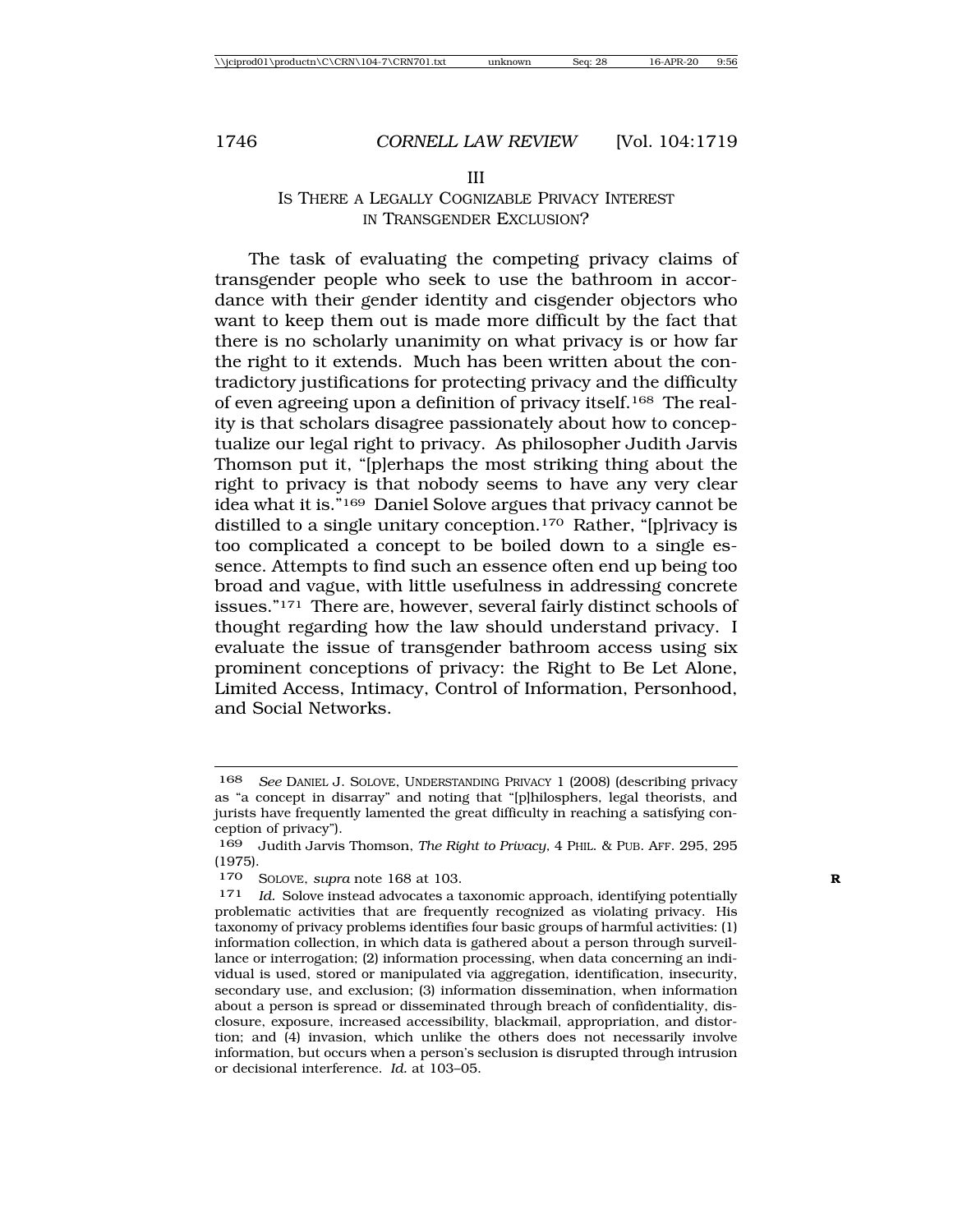### A. The Right to Be Let Alone

Samuel Warren and then-activist Louis Brandeis described the right to privacy as a "right to be let alone,"172 in a groundbreaking 1890 article often described as the foundation of American privacy law.<sup>173</sup> They argued that privacy was under threat from technological advances such as instant photography and lurid press interest in publishing salacious stories about people's intimate lives. Such developments, they claimed, "have invaded the sacred precincts of private and domestic life; and numerous mechanical devices threaten to make good the prediction that 'what is whispered in the closet shall be proclaimed from the house-tops.'"174 With privacy under threat because "[g]ossip is no longer the resource of the idle and of the vicious, but has become a trade," they argued that there was a common law right to protection from the publication of personal information.175 In the past, the phrase "right to be let alone" had been used to justify a tort remedy for attempted physical touching, but Warren and Brandeis argued that the common law also "secures to each individual the right of determining, ordinarily, to what extent his thoughts, sentiments, and emotions shall be communicated to others."176

Warren and Brandeis' article led to the recognition of various privacy torts in almost every state.177 But the authors argued for more than a tort remedy for people whose private information had been published by a newspaper. They also spoke of privacy as protecting an individual's "inviolate personality" and argued that each person had a "general right to the immunity of the person[—]the right to one's personality."178 Since then, the Supreme Court has frequently invoked this conception of privacy in constitutional cases, including in seminal rulings protecting citizens from wiretapping,<sup>179</sup> overturning prohibitions on contraception,180 and prohibiting making

<sup>172</sup> Warren & Brandeis, *supra* note 6, at 193.<br>173 *See e.g.* James H. Barron, *Warren and B.* 

<sup>173</sup> *See, e.g.*, James H. Barron, *Warren and Brandeis*, The Right to Privacy, <sup>4</sup> <sup>H</sup>ARV. L. REV. *193 (1890): Demystifying a Landmark Citation* 13 SUFFOLK U. L. REV. 875, 877 (1979) (claiming there is "near unanimity among courts and commentators that the Warren-Brandeis conceptualization created the structural and jurisprudential foundation of the tort of invasion of privacy").

<sup>174</sup> Warren & Brandeis, *supra* note 6 at 195.<br>175 *Id* at 196.

<sup>175</sup> *Id.* at 196.

<sup>177</sup> DANIEL J. SOLOVE ET AL., INFORMATION PRIVACY LAW 30-31 (2d. ed. 2006); SOLOVE, *supra* note 168, at 16. **R**

<sup>178</sup> Warren & Brandeis, *supra* note 6, at 205, 207. **R**

<sup>179</sup> Katz v. United States, 389 U.S. 347, 350 (1967).

<sup>180</sup> Eisenstadt v. Baird, 405 U.S. 438, 453–54 (1972).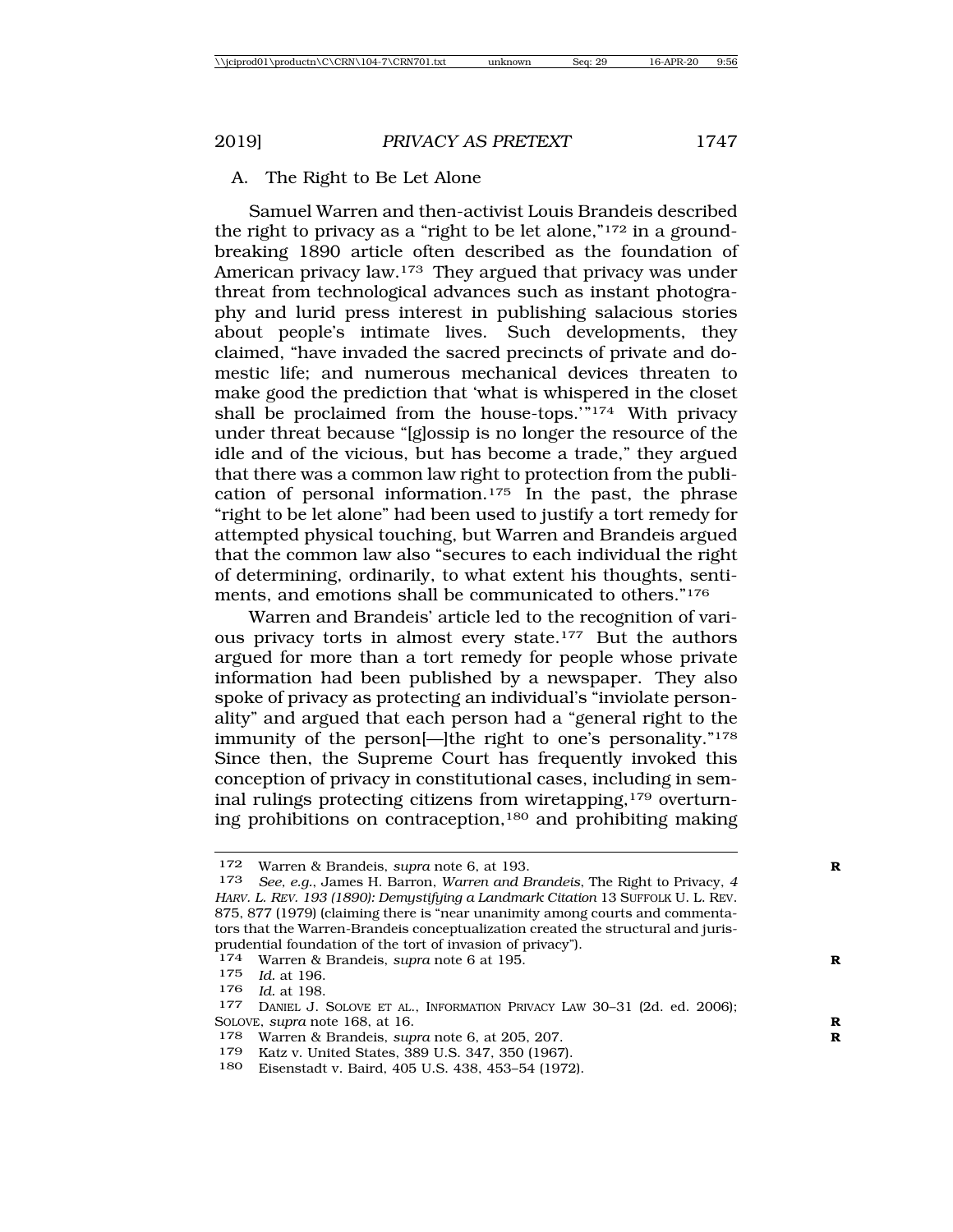the mere possession of obscene material in the home a crime.181 Justice Abe Fortas wrote that this "right to be let alone" allowed a person "to live one's life as one chooses, free from assault, intrusion or invasion except as they can be justified by the clear needs of community living under a government of law."182

In *Doe v. Boyertown Area School District*, four cisgender high school students sued their school district after it permitted two transgender students to use bathrooms and locker rooms that accorded with their gender identity.183 One of their causes of action was a Pennsylvania state law privacy tort. The plaintiffs claimed that they had been subjected to "intrusion upon seclusion," which occurs when someone "intentionally intrudes, physically or otherwise, upon the solitude or seclusion of another or his private affairs or concerns," in a manner that would be "highly offensive to a reasonable person."184 Plaintiffs Joel Doe and Jack Jones claimed they had experienced such tortious conduct because they were "viewed in their underwear by a member of the opposite sex," and Joel Doe also "[saw] a member of the opposite sex in a state of undress," after a transgender boy entered the locker room when they were preparing for gym class and changed his shirt.185

Do cisgender people like these students who object to using a bathroom or locker room at the same time as a transgender person have a viable claim that being required to do so violates their right "to be let alone"? At first blush, it might appear so. What the cisgender objector desires is seclusion from the transgender person, and the essence of a "right to be let alone" would seem to be protection for those who want isolation or separation from others. But on closer inspection, the cisgender students' claim is not really about protecting their isolation, or the ability to separate themselves from other people. After all, Joel Doe and Jack Jones did not object to sharing the locker room with one another, or with other boys who are not transgender.186

<sup>181</sup> Stanley v. Georgia, 394 U.S. 557, 564 (1969).

<sup>182</sup> Time, Inc. v. Hill, 385 U.S. 374, 413 (1967) (Fortas, J., dissenting).

<sup>183</sup> Doe v. Boyertown Area Sch. Dist., 897 F.3d 518, 521 (3d Cir. 2018).

<sup>184</sup> *Id.* at 537 (quoting RESTATEMENT (SECOND) OF TORTS § 652B (AM. LAW INST. 1965)).

<sup>185</sup> Brief of Appellants at 51, Doe v. Boyertown Area Sch. Dist., 897 F.3d 518 (3d Cir. 2018) (No. 17-3113), 2017 WL 5515323, at \*51.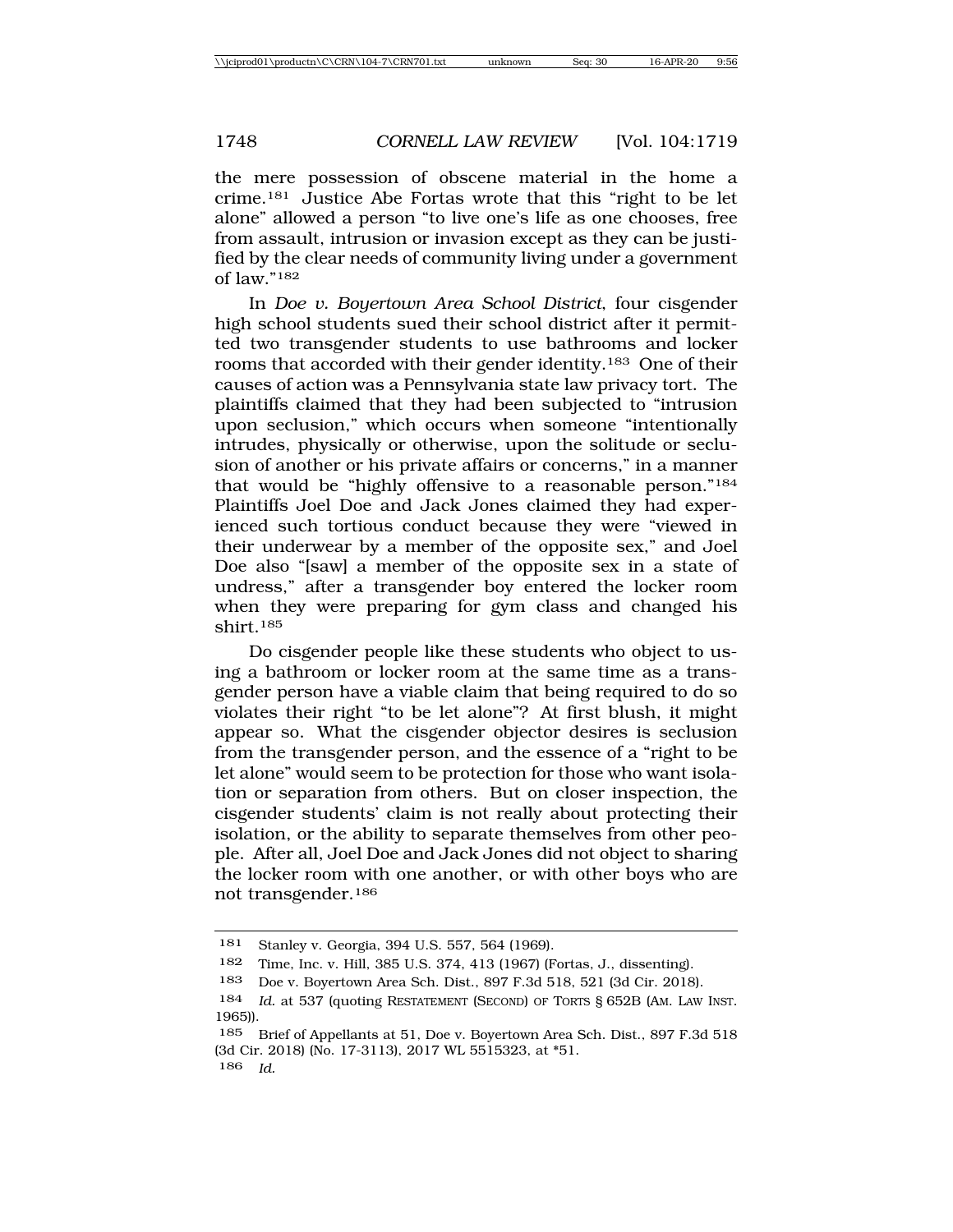The Third Circuit Court of Appeals ruled that the cisgender students' claims were not viable and affirmed their dismissal by the district court.187 The court found that "the mere presence of a transgender individual in a bathroom or locker room is not the type of conduct that would be highly offensive to a reasonable person."188 This was partly because students in a locker room are not seeking isolation or seclusion. Rather, they "expect to see other students in varying stages of undress, and they expect that other students will see them in varying stages of undress."189 Further, the school did not permit any and all students to use any locker room, regardless of gender identity or sex assignment at birth. Transgender students were allowed to use facilities in accordance with their gender identity only after meeting with a counsellor as part of a case-by-case assessment to determine whether to permit the student to use facilities that accorded with their gender identity, instead of the sex they were assigned at birth.190 Joel Doe and Jack Jones's claim that the boys' locker room was open to "member[s] of the opposite sex" was thus misleading—only a transgender boy was allowed to use the facility in addition to the cisgender boys, and even he had to satisfy a counsellor that permitting him to do so was appropriate.

All students at the Boyertown Area High School were also given the option to change or use the toilet in completely private, single-user facilities if they did not feel comfortable in the locker room or multi-stall bathroom.<sup>191</sup> But the cisgender students who sued the district argued that this was unsatisfactory.192 They argued that transgender students should be limited to the facilities of their sex assigned at birth or the single-user facilities.193 In their view, this was the appropriate solution because only "preserving the sex-specific communal facilities to single-sex use would resolve all [plaintiffs'] privacy concerns."194 The cisgender plaintiffs in *Boyertown* were not seeking to be left alone. They conceded that the single-user facilities offered by the district would allow them to change or toilet in solitude, but they nevertheless claimed that option was

<sup>187</sup> *Doe v. Boyertown Area Sch. Dist*., 897 F.3d at 521.

<sup>188</sup> *Id.* at 537.

<sup>189</sup> *Id.*

<sup>190</sup> *Id.* at 524.

<sup>191</sup> *Id.* at 524–25.

<sup>192</sup> *Id.* at 530.

<sup>194</sup> Brief of Appellants at 32, Doe v. Boyertown Area Sch. Dist., 897 F.3d 518 (3d Cir. 2018) (No. 17-3113), 2017 WL 5515323, at \*32.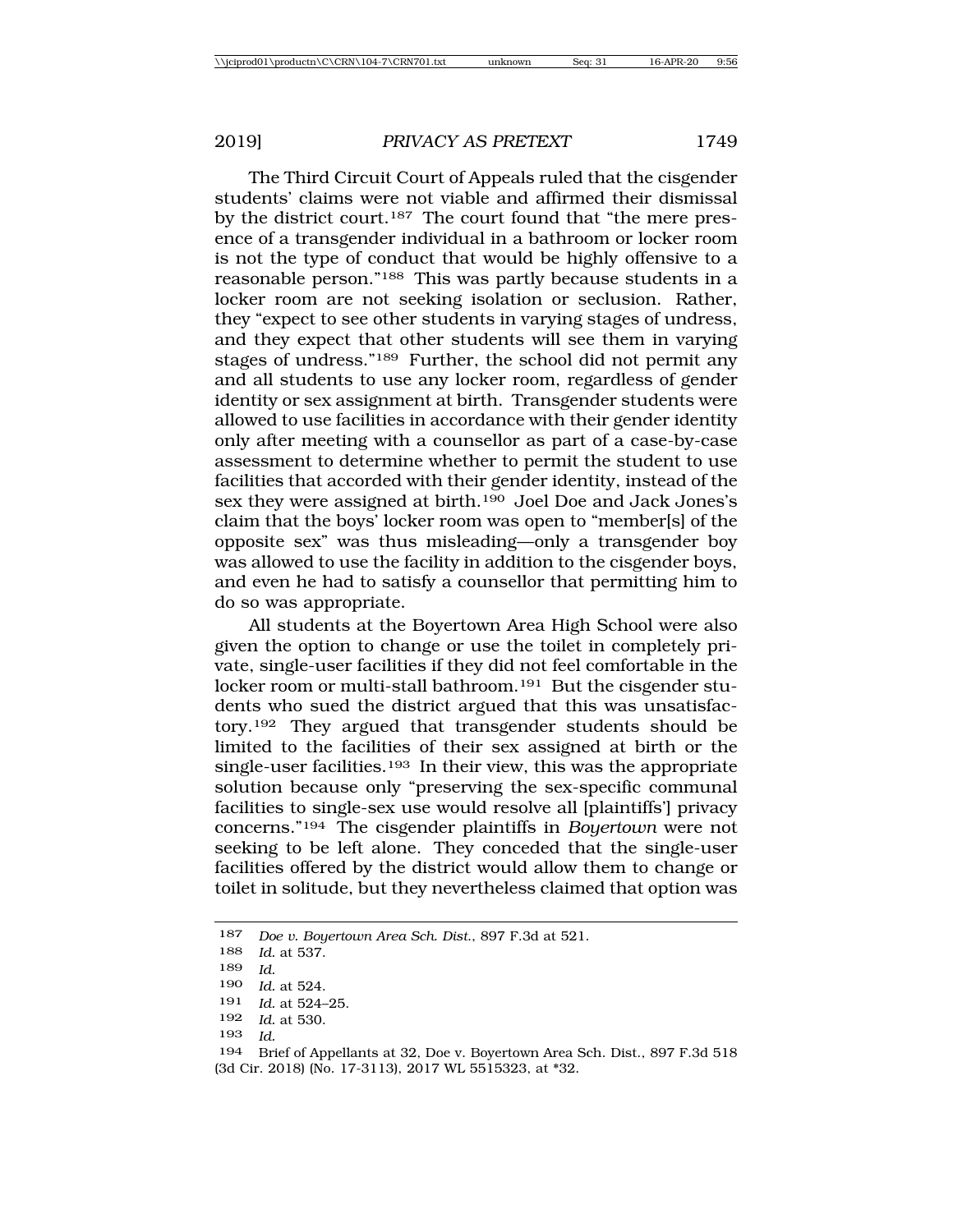not sufficient. Clearly, their privacy claim against the school district was not grounded in a "right to be let alone."

# B. Limited Access

Another conception of privacy is that it is a "concern for limited accessibility."195 Under this rubric, privacy exists to limit access to the self. Ruth Gavison argues that we want privacy to limit our "accessibility to others: the extent to which we are known to others, the extent to which others have physical access to us, and the extent to which we are the subject of others' attention."196 In this conception, a person would have total privacy only if no one knew anything about her, no one paid any attention to her, and no one had physical access to her. Of course, as Gavison points out, such "perfect privacy" could never exist in any society.197 But if we start from that (albeit imaginary) vantage point we can see that a person loses privacy "as others obtain information about [that] individual, pay attention to him, or gain access to him."<sup>198</sup> Thus privacy lessens as secrecy, anonymity, or solitude are diminished.

This conception of privacy also does not support a claim by the cisgender woman who objects to sharing a bathroom with a transgender woman (as opposed to other women). Carla Cruzan sued her employer after a transgender woman colleague was permitted to use the women's bathroom at her workplace, claiming that this policy violated her privacy.199 But the fact that Cruzan had to use a bathroom that was also open to transgender women did not mean anyone would obtain information about her or pay attention to her. Certainly, Cruzan's use of the bathroom facility might communicate some information to her coworkers. People who saw her walking into the bathroom might assume that she needed to urinate, although that assumption may or may not have been accurate.200 They would also see that Cruzan identified as a woman by her choice of bathroom, but they likely would have been aware of her gender identity already, so it is questionable whether that really qualifies as learning new information. But the most important thing is that neither of these things that people might learn about Cruzan based on her visit to the

<sup>195</sup> Gavison, *supra* note 7, at 423. **R**

<sup>196</sup> *Id.*

<sup>197</sup> *Id.* at 428.

<sup>199</sup> Cruzan v. Minn. Pub. Sch. Sys., 165 F. Supp. 2d 964, 966 (D. Minn. 2001). 200 She could instead be planning to re-apply her makeup, defecate, or blow her nose, among other reasons that people use bathroom facilities.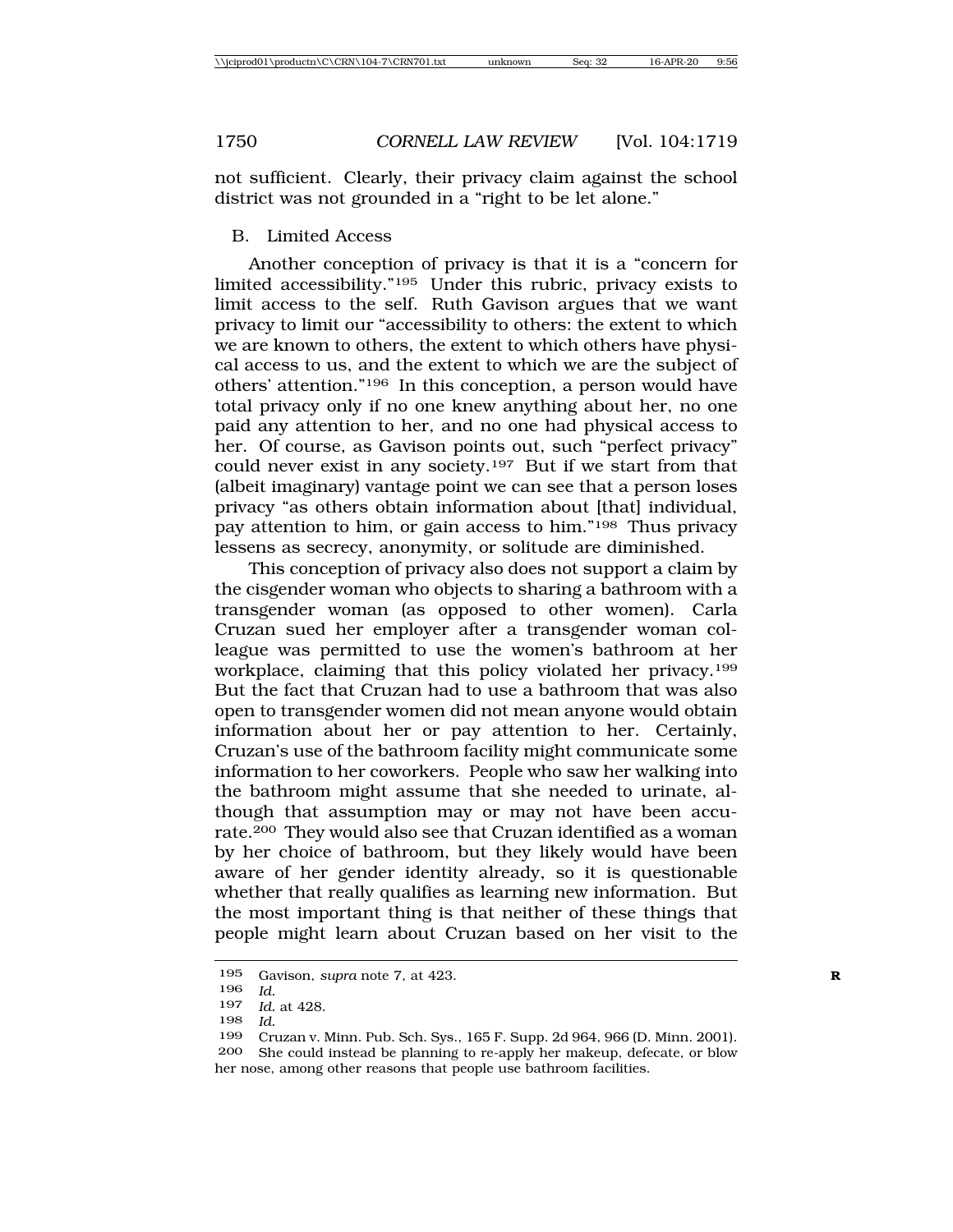bathroom was affected by whether a transgender woman was also using that bathroom. The fact that a transgender woman was also permitted to use the same shared women's bathroom as Cruzan did not result in anyone knowing anything more about Cruzan than they would had she used a women's bathroom from which transgender women were excluded. She enjoys the same level of secrecy about herself whether or not transgender women are permitted to use the bathroom facility.

Nor does a transgender woman having access to the bathroom facility mean that anyone will pay more attention to Cruzan.201 People will not be more likely to notice Cruzan going to the bathroom facility just because a transgender woman is also permitted to use it. The bathroom being accessible to transgender women does not increase the attention paid to Cruzan. She will not be looked at, scrutinized, or observed more closely than were she only sharing the bathroom with other cisgender women. Or, to put it another way, Cruzan's level of anonymity in her workplace is simply not affected by the decision to allow transgender women to utilize the women's bathroom. Some people may notice her walking to the bathroom, others may see her washing her hands in the sink, or spot her leaving the facility after she is done using it. But this is no more likely because transgender women also have access to the same facility as Cruzan. Her level of scrutiny or anonymity is the same.

Cruzan's level of solitude is also not affected by the decision to admit transgender women to the women's bathroom facility.202 In a shared bathroom facility, Cruzan is always subject to having to share the areas outside the bathroom stalls with other people. While she will be alone in the bathroom stall itself, the sinks, mirrors, and hand driers may be used by other women while Cruzan is adjacent to them. Again, this is true whether or not transgender women are among those permitted to enter the women's bathroom facility. Cruzan has the same amount of solitude that she had before. With regard to all the three aspects of privacy identified by the "limited access" conception, then, a cisgender objector's privacy is not diminished by transgender women being allowed to use the bathroom facilities. On the other hand, a transgender girl like Jane Doe does face a loss of privacy if she is forced to

<sup>201</sup> *Cruzan*, 165 F. Supp. 2d at 966. 202 *Id.*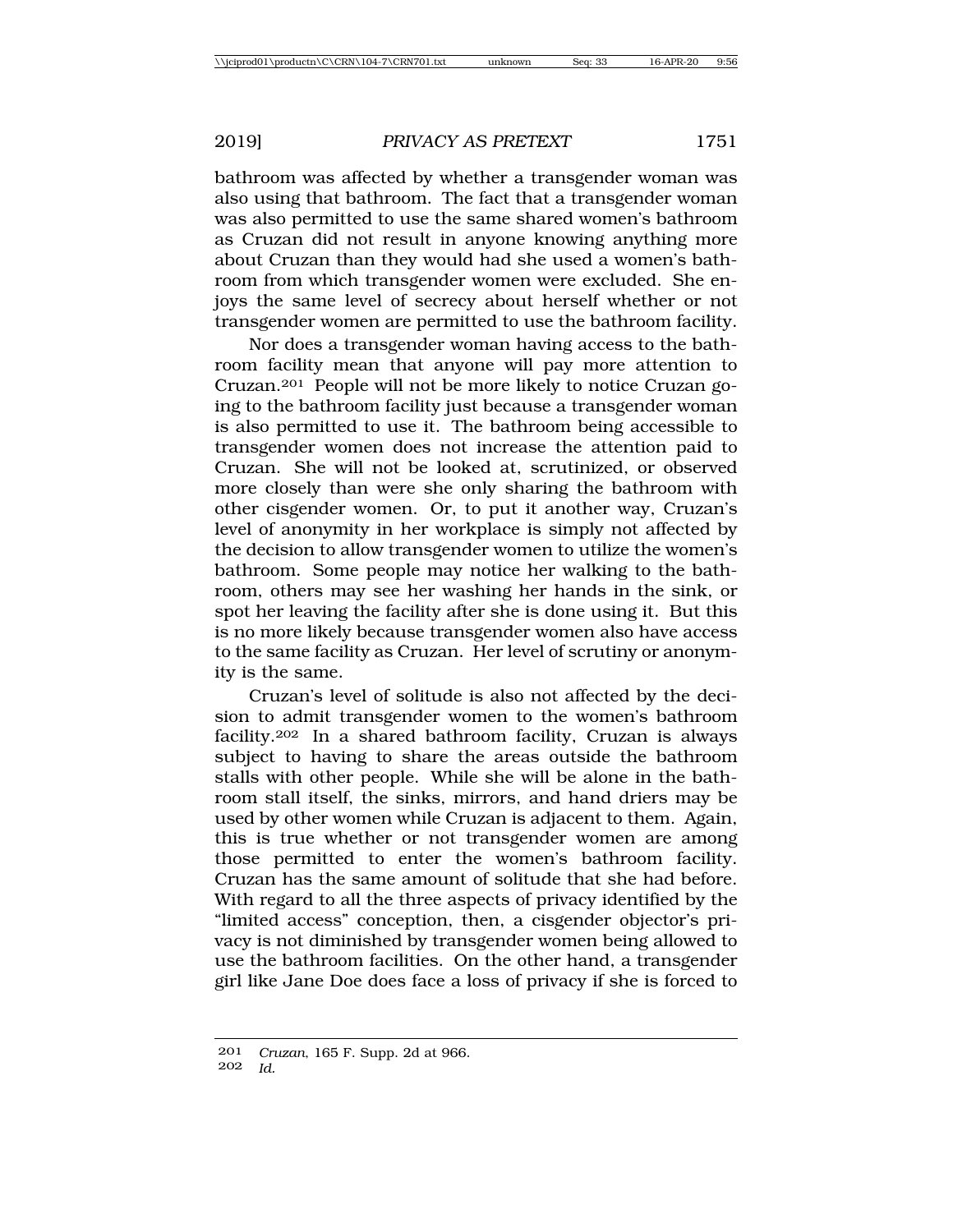use the boys' bathroom at her school.203 Being compelled to use the male restroom will "out" Jane as transgender. When she goes to the toilet marked "boys," that will communicate to her fellow students that Jane was designated male at birth. It will also likely provoke questions from the other children about why Jane is going to the boys' bathroom and not the girls' facility. A girl in the boys' restroom is likely to face stares and hostility from boys who question whether she belongs in that space. So Jane's classmates will both obtain information about her and pay attention to her as a result of her exclusion from the girls' bathroom. Under a limited access conception of privacy, we can clearly see that barring Jane from the girls' restroom will threaten her privacy.

## C. Intimacy

Some scholars conceptualize the right to privacy as one that safeguards intimacy. Tom Gerety argues that the right of privacy exists to give adults "autonomy sufficient to bar state intrusion, observation, or regulation of the harmless intimacies of personal identity[,]  $\ldots$  [which] begin with the body and its sexuality."204 The paradigmatic example of this, Gerety says, is the sexual relationship enjoyed by a married couple at issue in *Griswold v. Connecticut*.205 In that case the Supreme Court struck down a state statute that criminalized the use of contraception by married couples.206 Justice William Douglas noted that the law allowed the police "to search the sacred precincts of marital bedrooms for telltale signs of the use of contraceptives[.]"207 But as Gerety points out, there is no dispute that police could enter the bedroom if they had a warrant to look for illegal drugs, or evidence related to a murder.208 So the problem is not the physical location of the "sacred . . . marital bedroom" but rather regulation of the intimate sexual relationship between the couple.209 The state of Connecticut had empowered police officers to search people's bedrooms to ascertain whether they were having sex forbidden by the statute. This was what Justice Douglas called "repulsive," because intimate conduct at home should not be subject to such scru-

- 206 *Griswold*, 381 U.S. at 486.
- 207 *Id.* at 485.
- 208 *Id.* at 486.
- 209 *Id.* at 485.

<sup>203</sup> Bd. of Educ. of the Highland Local Sch. Dist. v. U.S. Dep't of Educ., 208 F. Supp. 3d 850, 874 (S.D. Ohio 2016).

<sup>204</sup> Gerety, *supra* note 8, at 280. **R**

<sup>205</sup> *Id.* at 279; Griswold v. Connecticut, 381 U.S. 479, 480 (1965).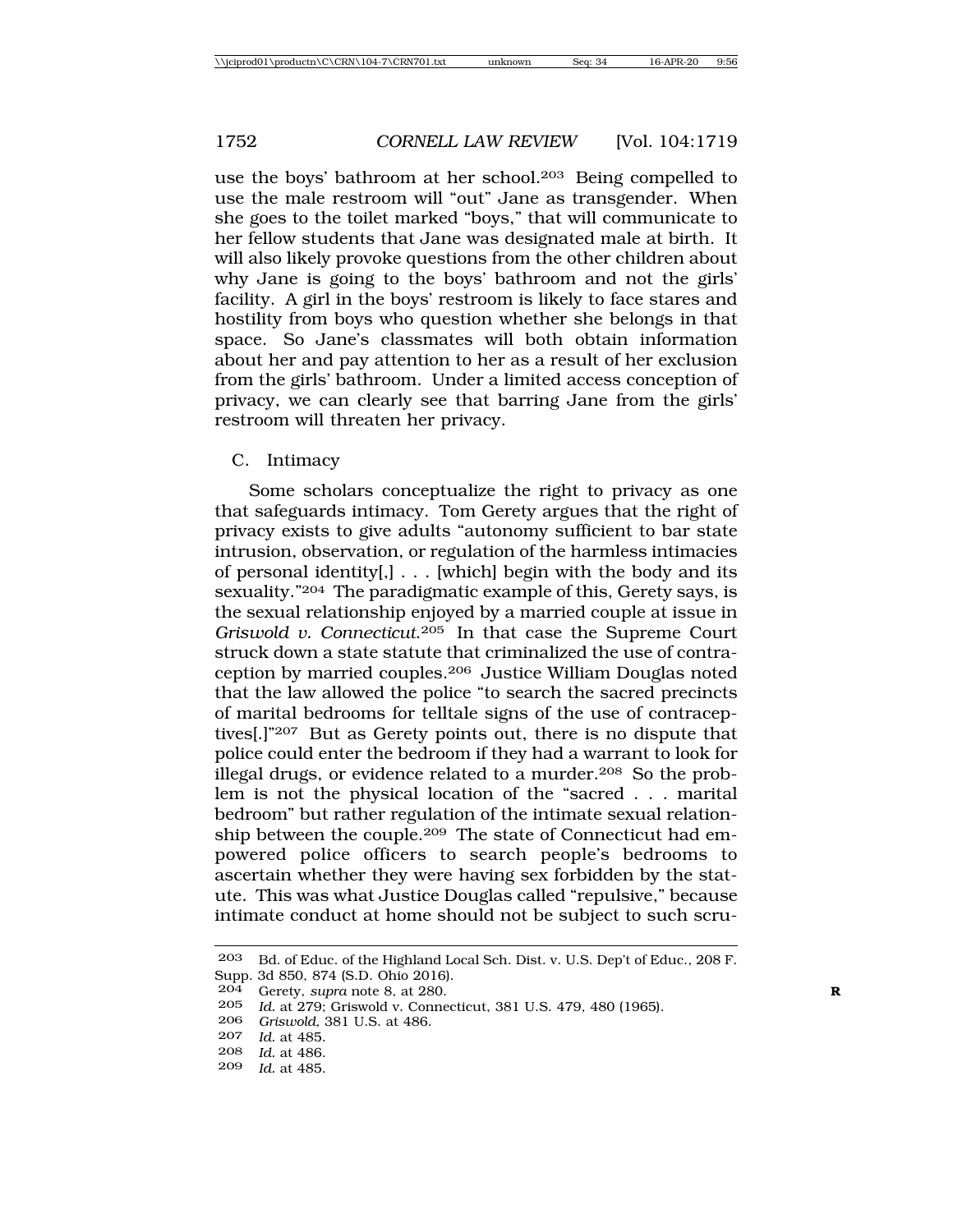tiny.210 In this view, the right of privacy protects the autonomy of each person to engage in "bodily and mental intimacies over which no one wishes to grant the state the right of regulation."211

Obviously, if a cisgender objector like Carla Cruzan is obligated to use a shared women's bathroom facility that is also used by a transgender woman, that does not implicate a sexual relationship with another person.212 So the intimacy conception of privacy would initially not appear to give her any grounds to object. But Gerety's conception of privacy does not only cover sexual relationships, but also the intimacy of one's own body. "Intimacy itself is always the consciousness of the mind in its access to its own and other bodies and minds, insofar, at least, as these are generally or specifically secluded from the access of the uninvited."213 As such, the intimacy conception of privacy also protects against intentional intrusions upon seclusion, either by physically violating a person's solitude or by publicizing details of a person's intimate life. These are, in Gerety's words, acts of "outrageous peering and prying into private lives and things,"214 such as by watching a mother give birth without her consent,215 or tricking a woman into being photographed nude and distributing the images to others.216

The seminal *De May v. Roberts* case was decided in 1891, a few years before Warren and Brandeis published their groundbreaking call for recognition of privacy rights.217 Roberts brought suit after a man named Scattergood had entered her home and watched the birth of her child.<sup>218</sup> When Scattergood arrived with her doctor, Roberts and her husband assumed that he was a part of the medical team coming to help with the birth. They therefore allowed him to enter their home. But later they discovered that Scattergood had no medical training or expertise at all. The court found that the Roberts had not consented to Scattergood's presence because they were misled as to his role, believing him to be a physician-in-training or

<sup>210</sup> *Id.* at 486.

<sup>211</sup> Gerety, *supra* note 8, at 272. **R**

<sup>212</sup> Cruzan v. Minn. Pub. Sch. Sys., 165 F. Supp. 2d 964, 966 (D. Minn. 2001).

<sup>213</sup> Gerety, *supra* note 8, at 268. **R**

<sup>214</sup> *Id.* at 263.

<sup>215</sup> De May v. Roberts, 9 N.W. 146, 147 (1881).

<sup>216</sup> York v. Story, 324 F.2d 450, 454 n.6 (9th Cir. 1963).

<sup>217</sup> Warren & Brandeis, *supra* note 6. **R**

<sup>218</sup> *De May*, 9 N.W. at 148–49.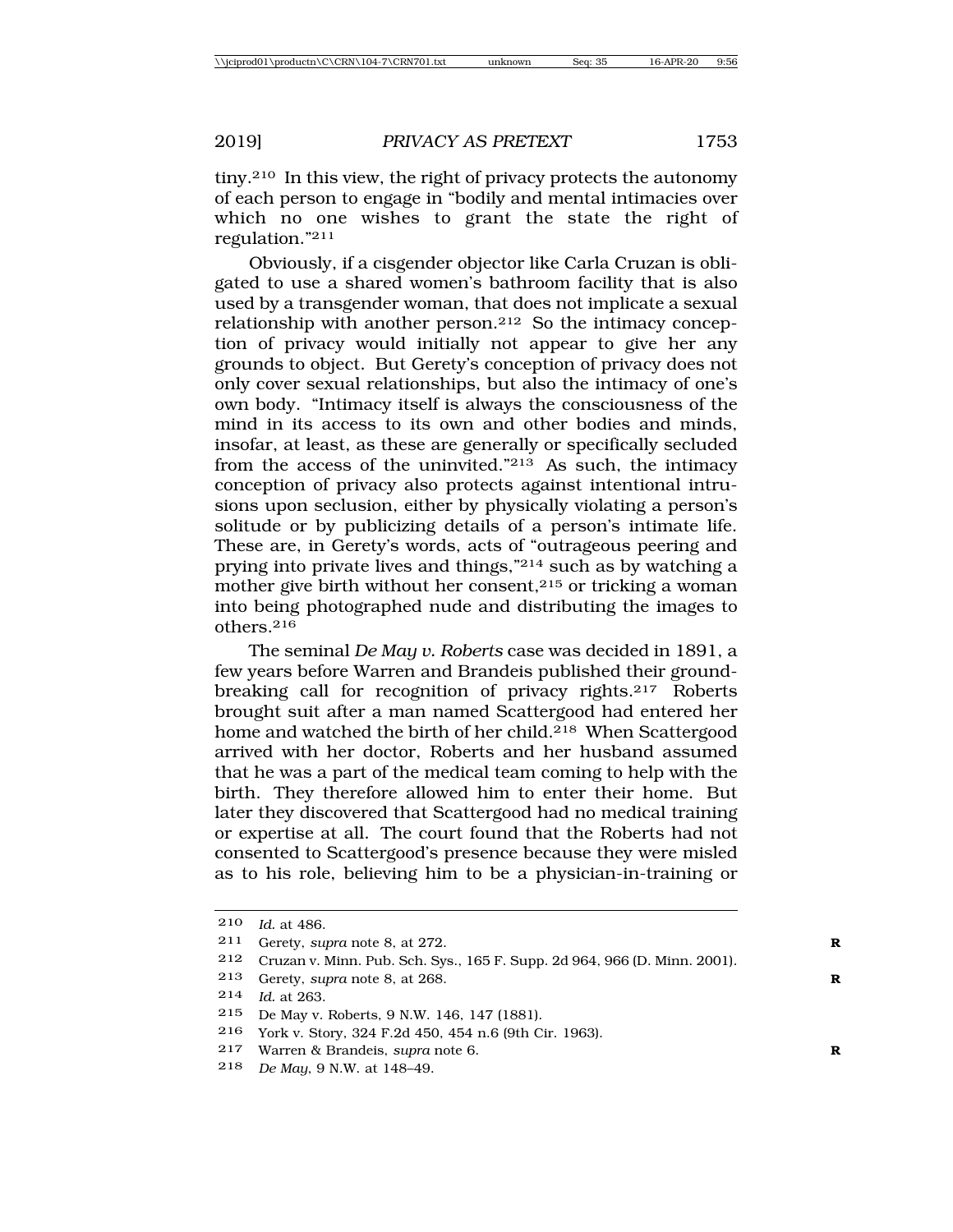other medical professional, when in fact he was not.219 As such, his presence at the "sacred" occasion of the birth of their child was an actionable violation of their privacy, and they were entitled to damages.220

In *York v. Story*, a police officer photographed Ms. York naked after she reported a physical assault against her.221 The officer ordered Ms. York into a room, locked her in, and then told her to undress before photographing her in "indecent positions" despite her objections that the photographs would not show her injuries.222 Officer Story later claimed he had destroyed the images, but in fact he had shared them with other officers, who also made additional copies. The Ninth Circuit found that Ms. York had stated a claim for violation of her Fourteenth Amendment right to privacy, declaring: "The desire to shield one's unclothed figured from view of strangers, and particularly strangers of the opposite sex, is impelled by elementary self-respect and personal dignity. . . . We do not see how it can be argued that the searching of one's home deprives him of privacy, but the photographing of one's nude body, and the distribution of such photographs to strangers does not."223

Privacy-as-intimacy protects against such acts of physical invasion and publicity because it grants us "control over who, if anyone, will share in the intimacies of our bodies."224 But can a cisgender objector like Cruzan argue that allowing a transgender woman to use the women's bathroom is a violation of her bodily privacy akin to those suffered by Roberts and York? A school district made such an argument in *Board of Education of the Highland Local School District v. United States Department of Education.*225 The district had refused to allow transgender girl Jane Doe to use the girls' bathroom at her elementary school. Examining the school district's justifications for its policy, the court noted that intervenors defending it had pointed to "several Sixth Circuit cases concerning the right to bodily privacy against invasive strip searches or videotaping," but held that those were inapposite.226 After all, another girl using the same bathroom facility as Jane Doe would not be

219 *Id.* at 149.

224 Gerety, *supra* note 8, at 266. **R**

<sup>220</sup> *Id.*

<sup>221</sup> *York*, 324 F.2d at 451.

<sup>222</sup> *Id.* at 452.

<sup>223</sup> *Id.* at 455.

<sup>225</sup> Bd. of Educ. of the Highland Local Sch. Dist. v. U.S. Dep't of Educ., 208 F.

Supp. 3d 850, 859 (S.D. Ohio 2016).

<sup>226</sup> *Id.* at 875.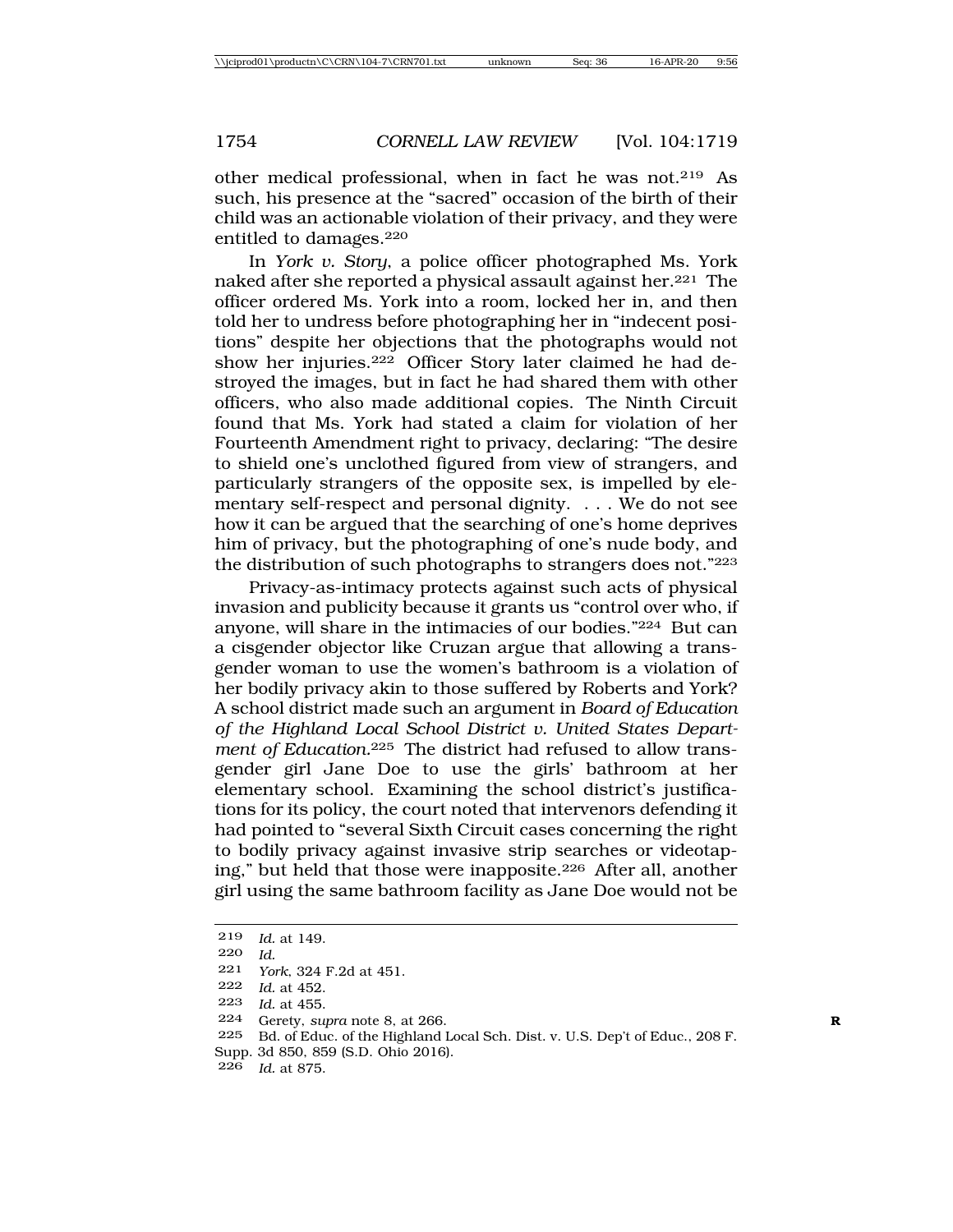photographed or videotaped. Nor would she have to expose her naked body to a school official or anyone else; like most shared bathrooms, the girl's facility at Jane's school had private stalls that shielded their occupants from view while they used the toilet. In contrast, Ms. York was forced to show her naked body to an official who photographed it and distributed the images.227 A cisgender objector like Cruzan cannot claim that her body will be publicized, as in the York case.

But perhaps *Roberts* provides a more fitting analogy?228 In seeking to enter the girls' bathroom, is Jane Doe misrepresenting herself just like Scattergood did in order to witness Roberts giving birth? Like giving birth, courts generally regard urination and defecation as private acts. As one court put it, "there are few activities that appear to be more at the heart of the liberty guaranteed by the Due Process Clause of the Fourteenth Amendment than the right to eliminate harmful wastes from one's body away from the observation of others."229 But again, no girl using the Highland school facilities would be exposed while using the toilet because private stalls were available. So, neither Jane Doe nor anyone else would have witnessed the intimate act at issue, as in the *Roberts* case. Scattergood misled Roberts as to his purpose in being present; she thought he was a medical professional present to assist in her labor and delivery, when in fact he was not.230 Jane Doe, in contrast, sought to enter the girl's bathroom for the appropriate reason: she needs to use the toilet while attending school.231 As such,

230 *De May*, 9 N.W. at 148.

<sup>227</sup> Similarly, in *Brannum v. Overton County School Board*, 516 F.3d 489, 495 (6th Cir. 2008), school officials videotaped middle school students changing in their locker rooms, recording the images and leaving them on an unsecure server, from which they were downloaded several times. *See also* Doe v. Luzerne Cty., 660 F.3d 169, 177 (3d Cir. 2011) (holding that a deputy sheriff stated a claim for a Fourteenth Amendment violation when a superior officer instructed her to undress and shower while filming her); Beard v. Whitmore Lake Sch. Dist., 402 F.3d 598, 604 (6th Cir. 2005) (holding that defendants who strip searched high school students at school violated their constitutional rights); Lee v. Downs, 641 F.2d 1117, 1118–19 (4th Cir. 1981) (upholding verdict for a female prisoner who was forcibly restrained by male guards while a female nurse removed her clothing).<br>228 De May v Roberts 9 N W 146 148-49 (1881) De May v. Roberts, 9 N.W. 146, 148-49 (1881).

<sup>229</sup> West v. Dallas Police Dep't, No. Civ. A. 3-95CV-1347P, 1997 WL 452727, at \*6 (N.D. Tex. July 31, 1997); *see also* Glaspy v. Malicoat, 134 F. Supp. 2d 890, 895 (W.D. Mich. 2001) (holding that a prison visitor who was forced to urinate in his pants because guards would not allow him to use the bathroom or leave the facility had suffered a Fourteenth Amendment violation).

The school district claimed that forbidding Jane from using the bathroom was also necessary to guard against "lewdness" but there is no discussion in the case of any evidence that Jane was behaving inappropriately. Bd. of Educ. of the Highland Local Sch. Dist. v. U.S. Dep't of Educ., 208 F. Supp. 3d 850, 874 (S.D.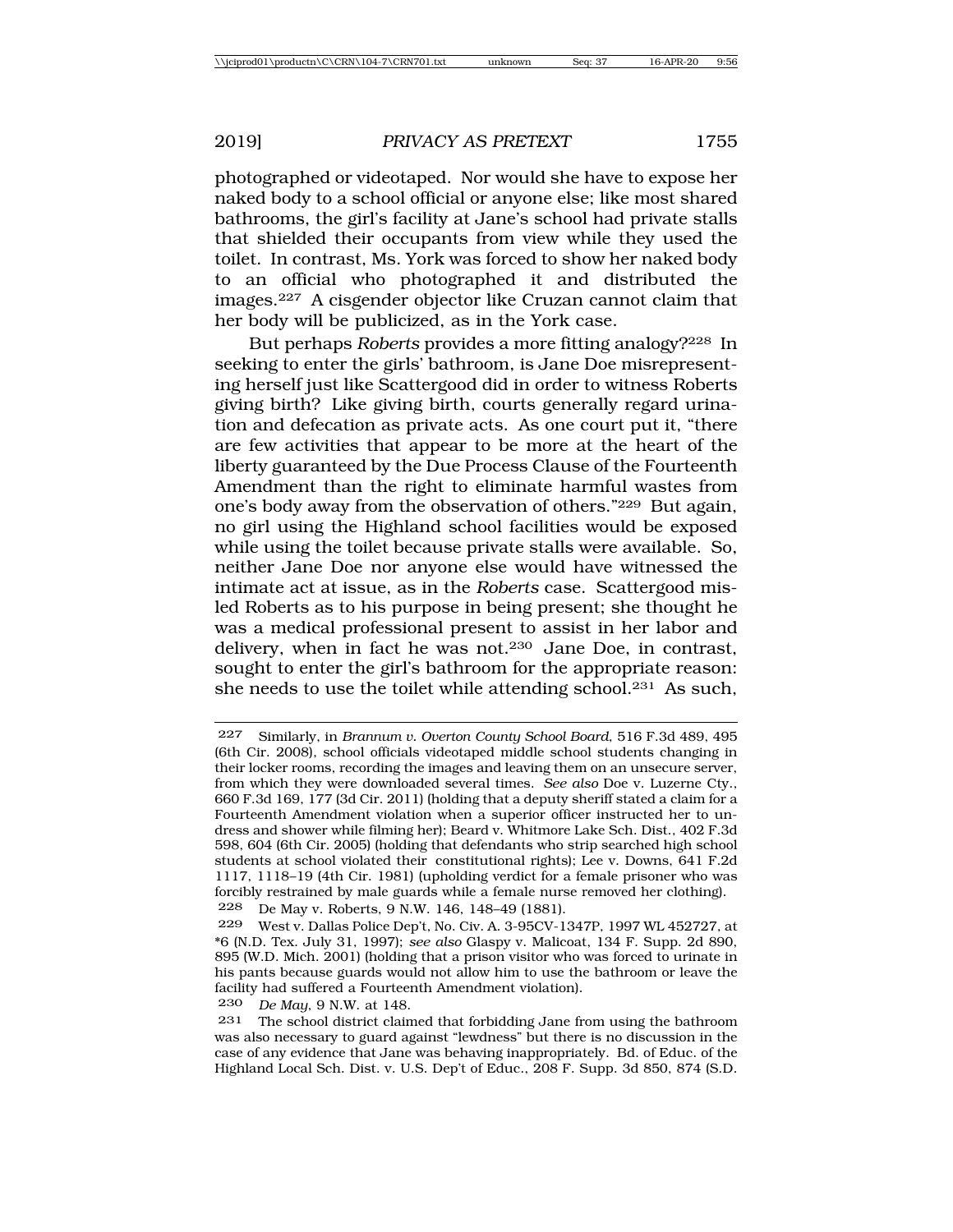the intimacy conception of privacy does not seem to provide any support for Carla Cruzan's claim that allowing a transgender woman to use the women's facility she also used violated her right to privacy.

A transgender person like Jane Doe, on the other hand, would seem to have a privacy interest in being able to use the bathroom that accords with her gender identity that is cognizable under the intimacy conception of privacy. As noted above, many transgender people report suffering physical and sexual assault when using the bathroom.232 These incidents often involve exposure or abuse of the victim's genitals. One transgender man reported: "I went into the men's bathroom[.] . . . I was just washing my hands when he first punched me in the back and then went for my vagina. I nearly passed out due to the blow."233 While a transgender woman who was recognized as she left the woman's bathroom was surrounded by a group of men who pushed her and "ripp[ed] [her] pants down."234 According to a national survey of transgender people, such incidents were more commonly suffered by respondents who were identifiable as transgender based on how they look as opposed to those who had greater passing privilege because their physical appearance matched their gender identity.235 If a transgender girl like Jane Doe is forced to use the boy's bathroom, her feminine appearance will out her as transgender. That increased visibility of her transgender status will put her at greater risk of assault and having her body exposed or attacked, violating her right to privacy in the intimacy of her body.

Laws and policies forcing people to use the bathroom that matches their "biological gender" also expose transgender people to questioning about the appearance of their genitals. In *Kastl v. Maricopa County Community College*, a transgender woman who sued after being fired for using the women's restroom at work was forced to answer questions concerning the appearance of her genitals, and to disclose medical records

Ohio 2016). The "lewdness" concern was therefore likely a matter of stereotypes. *See infra* Part IV.

<sup>232</sup> JAMES ET AL., *supra* note 121, at 226–27. **R**

<sup>233</sup> *Id.* at 228.

<sup>234</sup> *Id.*

<sup>235</sup> *See id.* at 227. Forty-five percent of respondents who said that others could always or usually tell they were transgender and 38% of those who said that others could sometimes tell they were transgender reported one or more of these experiences, in contrast to only 16% of those who said that others could rarely or never tell that they were transgender.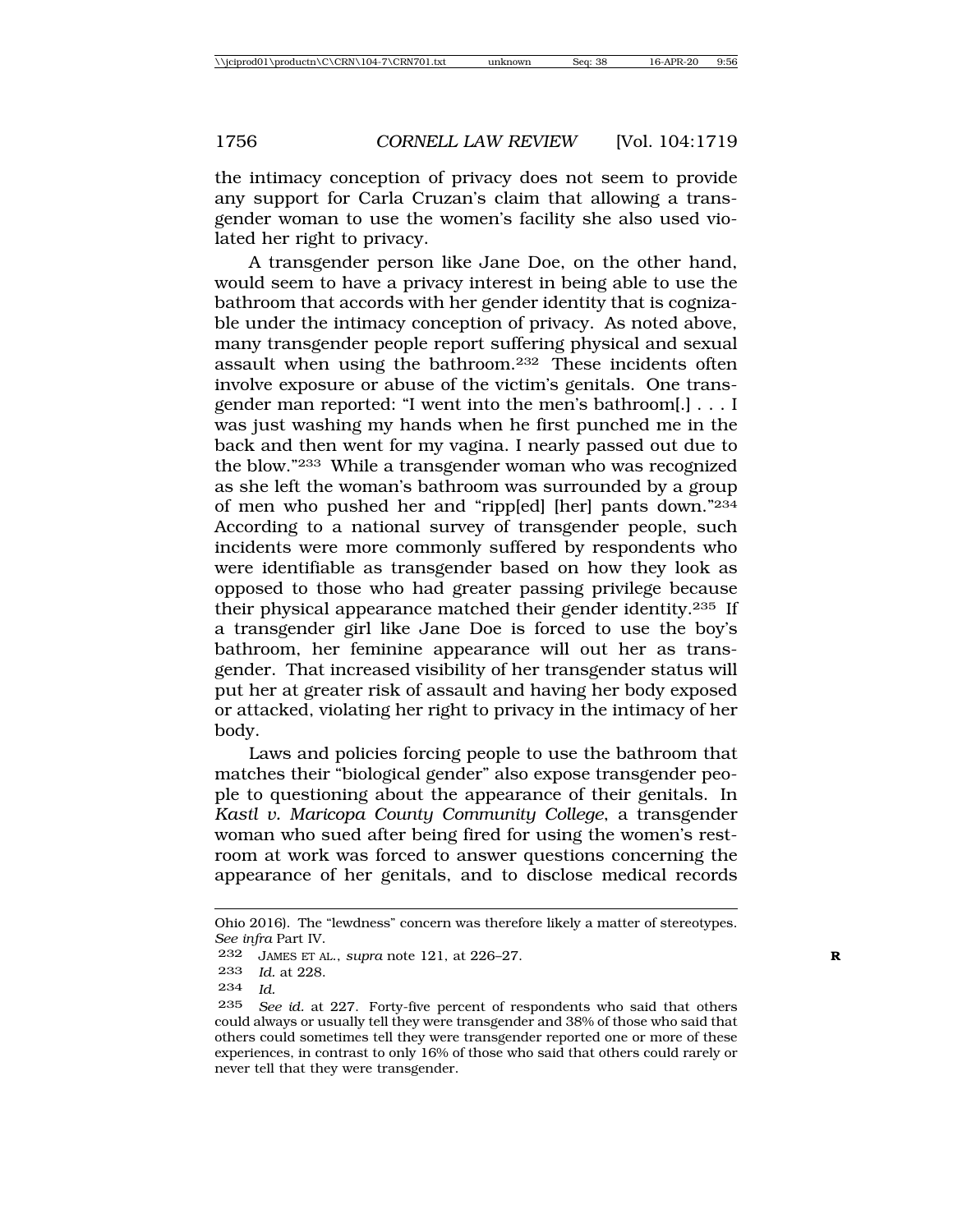regarding the same.236 In determining that she had not suffered illegal discrimination, the Court discussed Ms. Kastl's genitals in detail, noting that she had testified that she had "a penis and testicles" and that her doctor's notes from her last physical stated that her "testicles were bilaterally descended and there was no abnormality."237 While Ms. Kastl was not forced to be photographed naked, she was compelled to answer invasive questions about her genitals and discuss their appearance.238 She also had to reveal medical documents concerning the appearance of her genitals. Such compelled disclosures are also extremely invasive and humiliating. Indeed, a transgender woman might have a particular interest in keeping the appearance of her genitals private, because they do not conform with societal expectations of what a woman's body should look like. A law or policy that conditions bathroom access on "biological sex" or genitalia subjects transgender people to being questioned about the appearance of their genitals, which also infringes on their right to intimate bodily privacy.

## D. Control of Information

Another powerful conception of privacy is that it is the right to control information about oneself. As Alan Westin explains, "Privacy is the claim of individuals, groups, or institutions to determine for themselves when, how, and to what extent information about them is communicated to others."239 In this conception, a person's privacy is violated when they have no autonomy to decide who will have access to their personal information. Obviously, this is a pressing concern at a time when technological advances create ever more sophisticated means to obtain, gather, and share information about individuals. This conception of privacy is concerned with safeguarding individuals' right to choose what information is shared about them and when: "[p]rivacy [is] considered as the condition under which there is control over acquaintance with one's personal affairs by the one enjoying it."240 To demonstrate that her privacy had been violated under this conception, a cisgender ob-

<sup>236</sup> Kastl v. Maricopa Cty. Cmty. Coll. Dist., No. CV-02-1531-PHX-SRB, 2006 WL 2460636, at \*1 (D. Ariz. Aug. 22, 2006).<br>237 Id at \*5-6

<sup>237</sup> *Id.* at \*5–6.

As Tobias Wolff points out, "antagonists treat the physical reality of the transgender person—his or her genital configuration or other physical characteristics—as requiring obsessive attention." Wolff, *supra* note 68, at 211.

<sup>239</sup> WESTIN, *supra* note 9, at 7. **R**

<sup>240</sup> Hyman Gross, *Privacy and Autonomy*, *in* XIII NOMOS 169 (J. Roland Pennock & John W. Chapman eds., 1971).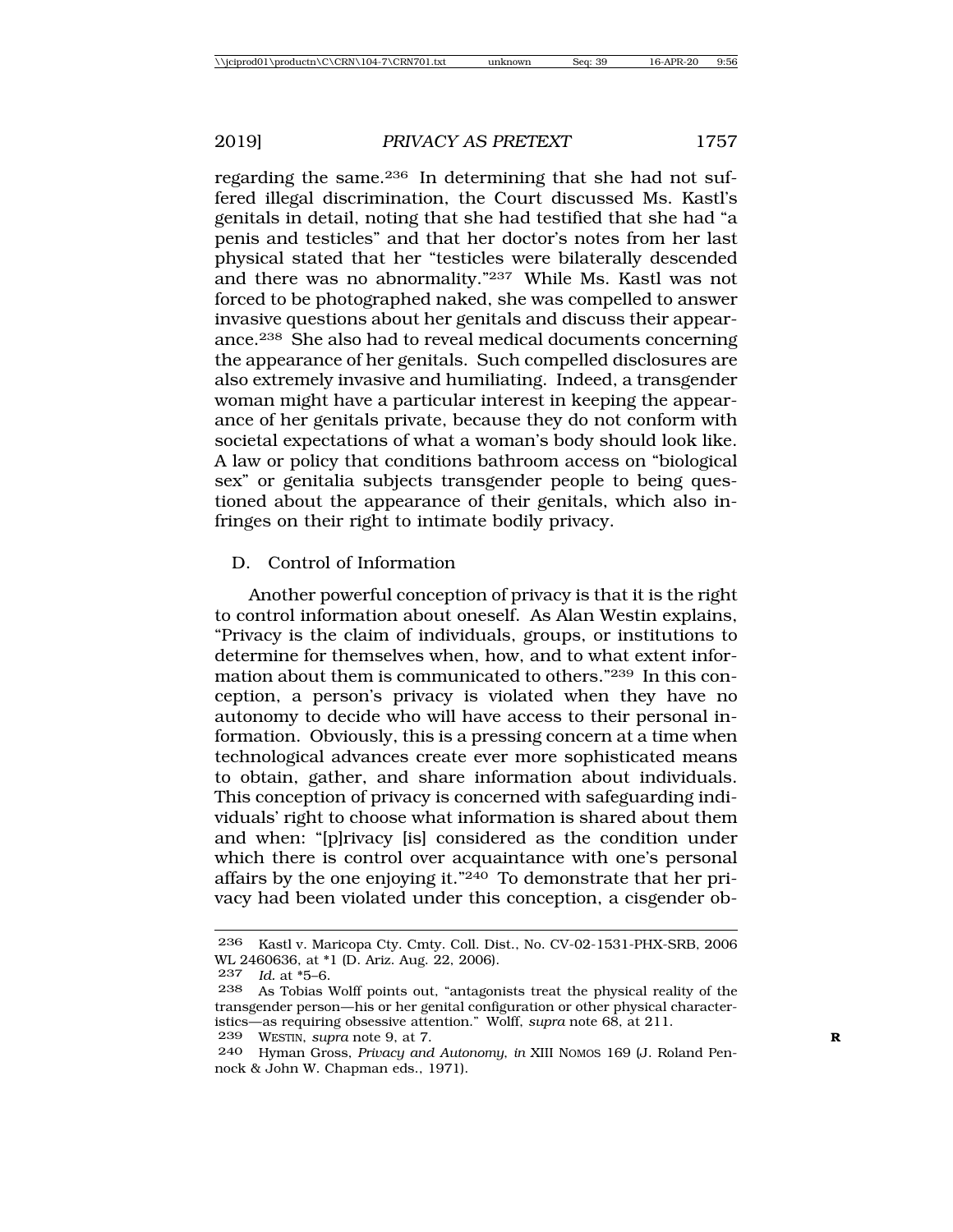jector like Carla Cruzan would have to show that permitting a transgender woman access to the shared bathroom she used would cause her to lose control over her personal information.241 But that is simply not the case. If a transgender woman is allowed to use the same shared facility as Cruzan, she might be able to see Cruzan applying makeup or washing her hands at the sink, but these activities were already subject to observation by other women in the facility. So Cruzan's control over her personal information is not reduced.

The animating concern behind many efforts to exclude transgender women from the women's bathroom appears to be that transgender women will use the bathroom to "peep" at or even assault other women. Of course, such violations are illegal whether committed by a transgender or cisgender person.242 There is also no evidence that protecting LGBT people from discrimination in public accommodations leads to sexual misconduct in bathrooms. Eighteen states, the District of Columbia, and more than 200 municipalities have laws permitting transgender people to use facilities that accord with their gender identity.243 These protections have not led to voyeurism or physical attacks in bathrooms. Rather, "prosecutors, law enforcement agencies[,] and state human rights commissions have consistently denied that there is any correlation between such policies and a spike in assaults."244 Given the lack of evidence that transgender women permitted to use women's bathrooms will violate the law by engaging in voyeurism, there is no basis to believe that Cruzan will lose control of personal information about the appearance of her naked body or any-

<sup>241</sup> Cruzan v. Minn. Pub. Sch. Sys., 165 F. Supp. 2d 964, 966 (D. Minn. 2001).<br>242 E.a. 18 U.S.C. 8 1801 (2004): Jowa CODE ANN. 8 709 21 (West 2017) ("A E.g., 18 U.S.C. § 1801 (2004); IOWA CODE ANN. § 709.21 (West 2017) ("A person who knowingly views, . . . another person, for the purpose of arousing or gratifying the sexual desire of any person, commits invasion of privacy [an aggravated misdemeanor,] if . . . [t]he other person does not . . . consent to being viewed, . . . [t]he other person is in a state of full or partial nudity. . . [and t]he other person has a reasonable expectation of privacy."); Bill Chappell, *'Playboy' Model Sentenced Over Body Shaming Woman at Gym*, NPR (May 25, 2017), http:/ /www.npr.org/sections/thetwo-way/2017/05/25/529999618/playboy-modelsentenced-over-body-shaming-woman-at-gym [https://perma.cc/43J3-BRM3]. Sadly, people do commit crimes in bathrooms and locker rooms. A recent highprofile example is that of Dani Mathers, a cisgender Playboy model who took a picture of a 70-year-old woman naked in a women's locker room at an LA Fitness gym and posted it on social media. Mathers was convicted of invasion of privacy and sentenced to community service. *Id.*

<sup>243</sup> *Transgender Bathroom Access Laws in the United States*, BALLOTPEDIA, https://ballotpedia.org/Transgender\_bathroom\_access\_laws\_in\_the\_United\_ States#cite\_note-aclu-1 [https://perma.cc/3ENH-DTTM] (last visited Jan. 11, 2019).

<sup>244</sup> Grinberg & Stewart, *supra* note 64.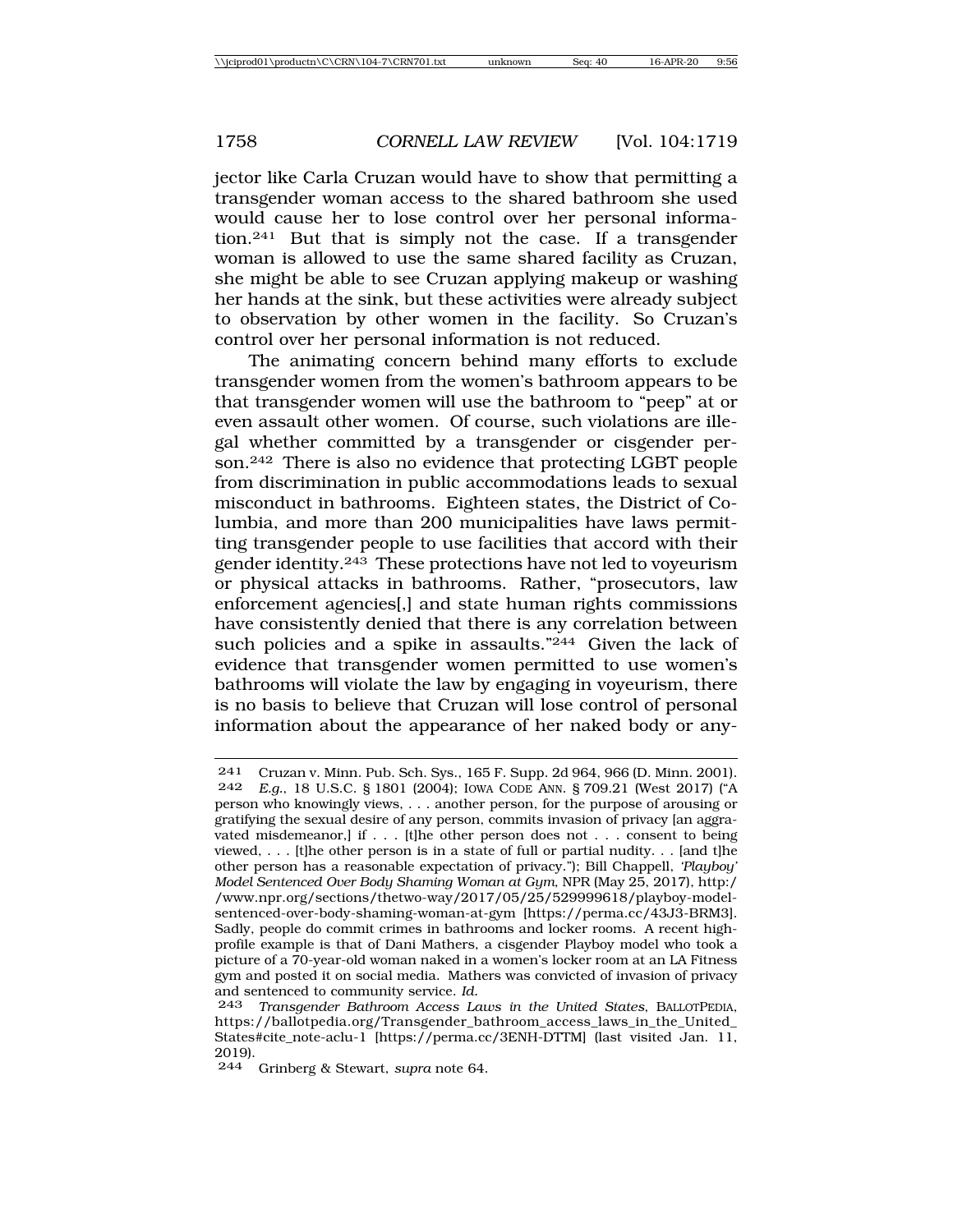thing else.245 Cruzan simply does not have less privacy under

this conception if her transgender coworker has access to the women's bathroom. Her control over her personal information remains the same.

In contrast, when a transgender girl like Jane Doe is denied access to the bathroom that accords with her gender identity and forced to use the boy's bathroom instead, she does lose control over her personal information.246 Both the fact that Jane was assigned male at birth and that she is transgender are revealed when she is forced to use the boy's bathroom. She no longer gets to decide whether to share these personal facts about herself with other children or teachers at her school. Instead, her assigned sex and transgender status are revealed without her consent.

E. Personhood

One influential theory of privacy views it as protecting personhood. The term "personhood" originated with Paul Freund,<sup>247</sup> who used it to refer to "those attributes of an individual which are irreducible in his selfhood."248 In Warren and Brandeis' seminal article, they wrote that the right to privacy was based on the principle that each person had a right to his "inviolate personality."249 Brandeis expounded on the idea forty years later as a Supreme Court Justice, writing in dissent in *Olmstead v. United States*, a case that found no legal violation after the government wiretapped a person's phone.250 Brandeis argued that:

The makers of our Constitution undertook to secure conditions favorable to the pursuit of happiness. They recognized the significance of man's spiritual nature, of his feelings[,] and of his intellect. . . . They sought to protect Americans in their beliefs, their thoughts, their emotions[,] and their sensations. They conferred, as against the Government, the right to be let alone.251

<sup>245</sup> Cruzan v. Minn. Pub. Sch. Sys., 165 F. Supp. 2d 964, 966 (D. Minn. 2001). 246 Bd. of Educ. of the Highland Local Sch. Dist. v. U.S. Dep't of Educ., 208 F. Supp. 3d 850, 859 (S.D. Ohio 2016).

<sup>247</sup> Craven, *supra* note 10, at 702. **R**

<sup>248</sup> Professor Paul A. Freund, Address at the Annual Dinner of the American Law Institute (May 23, 1975), 52 A.L.I. PROC. 563, at 574 (1975).

<sup>249</sup> Warren & Brandeis, *supra* note 6, at 205. **R**

<sup>250</sup> Olmstead v. United States, 277 U.S. 438, 478 (1928) (Brandeis, J. dissenting).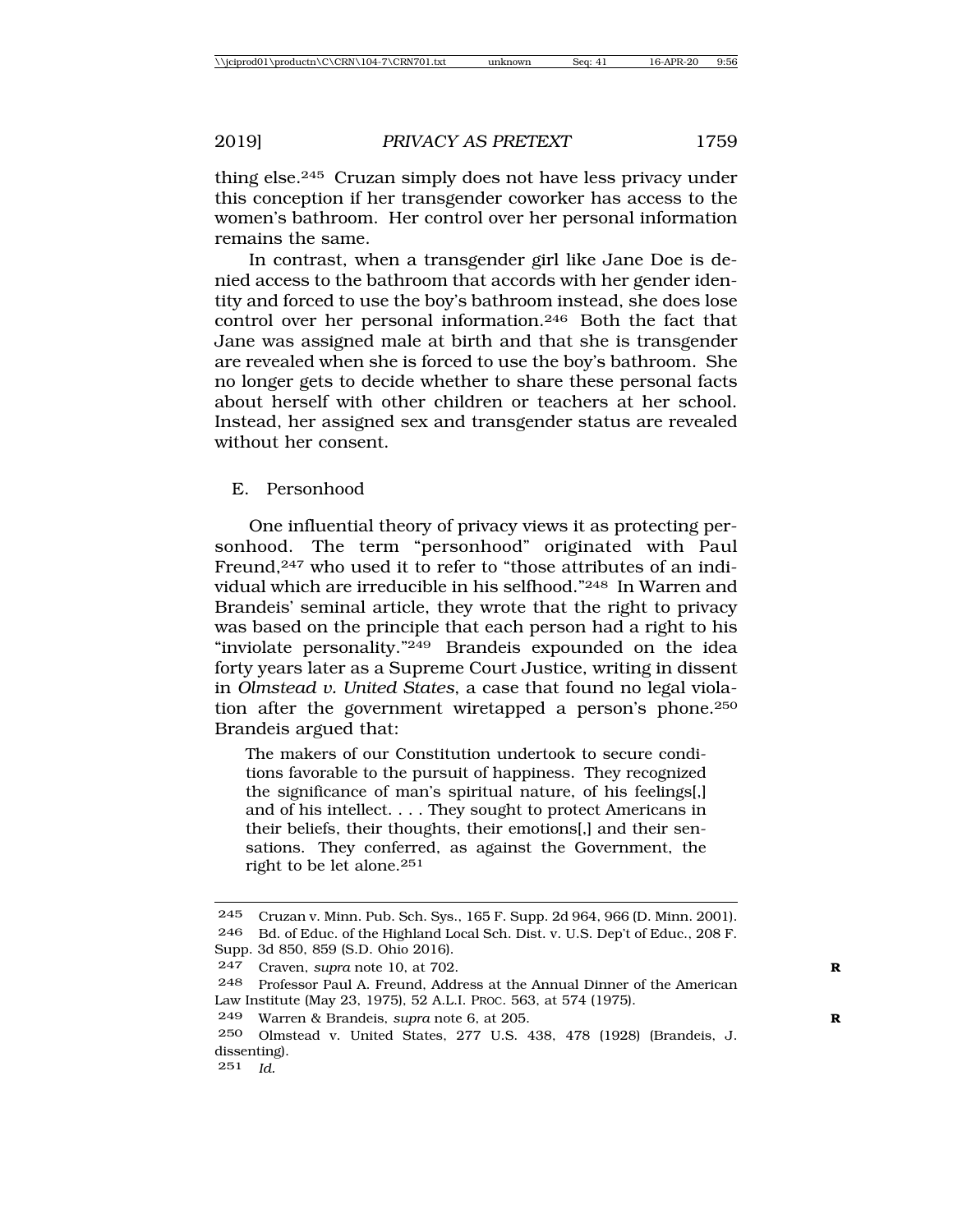Privacy as personhood protects people's right to make autonomous decisions about how they want to live their lives, without interference from the government or other people. It conceives privacy as the freedom to choose what kind of person one wants to be and to live in accordance with that vision without undue meddling. As Ed Bloustein writes, "[a]n intrusion on our privacy threatens our liberty as individuals to do as we will."252 Thus privacy protects against acts that are "demeaning to individuality," "an affront to personal dignity," or an "assault on human personality."253 The Supreme Court embraced a personhood theory of privacy in its decisions on the right to privacy such as *Griswold v. Connecticut*, *Eisenstadt v. Baird*, and *Roe v. Wade*, which involved decisions about reproduction, family formation, marriage, and raising children.254 The Court explained that such matters were protected by a constitutional right to privacy because they

involv[e] the most intimate and personal choices a person may make in a lifetime, choices central to personal dignity and autonomy, [and] are central to the liberty protected by the Fourteenth Amendment. At the heart of liberty is the right to define one's own concept of existence, of meaning, of the universe, and of the mystery of human life. Beliefs about these matters could not define the attributes of personhood were they formed under compulsion of the State.255

So does a cisgender objector like Carla Cruzan have a claim under this conception of privacy? Is her ability to define for herself what kind of person she will be undercut by a transgender woman being allowed to use the same shared bathroom facility that she frequents? Certainly, people have very strong feelings about the issue of who is allowed to use the same bathroom as them. A cisgender objector might say that permitting transgender women to use the women's bathroom damages her personal identity because she defines herself as a traditionalist who rejects a "radical homosexual agenda" and believes in a God-given distinction between men and women. Thus, living in a community with transgender women is profoundly at odds with her religious beliefs, or sense of morality. It impinges on her autonomy to define her identity according to her traditional, transphobic values.

<sup>252</sup> Edward J. Bloustein, *Privacy as an Aspect of Human Dignity: An Answer to Dean Prosser*, 39 N.Y.U. L. REV. 962, 1002 (1964).

<sup>253</sup> *Id.* at 973–74.

<sup>254</sup> Roe v. Wade, 410 U.S. 113, 116 (1973); Eisenstadt v. Baird, 405 U.S. 438, 440 (1972); Griswold v. Connecticut, 381 U.S. 479, 480 (1965).

<sup>255</sup> Planned Parenthood v. Casey, 505 U.S. 833, 851 (1992).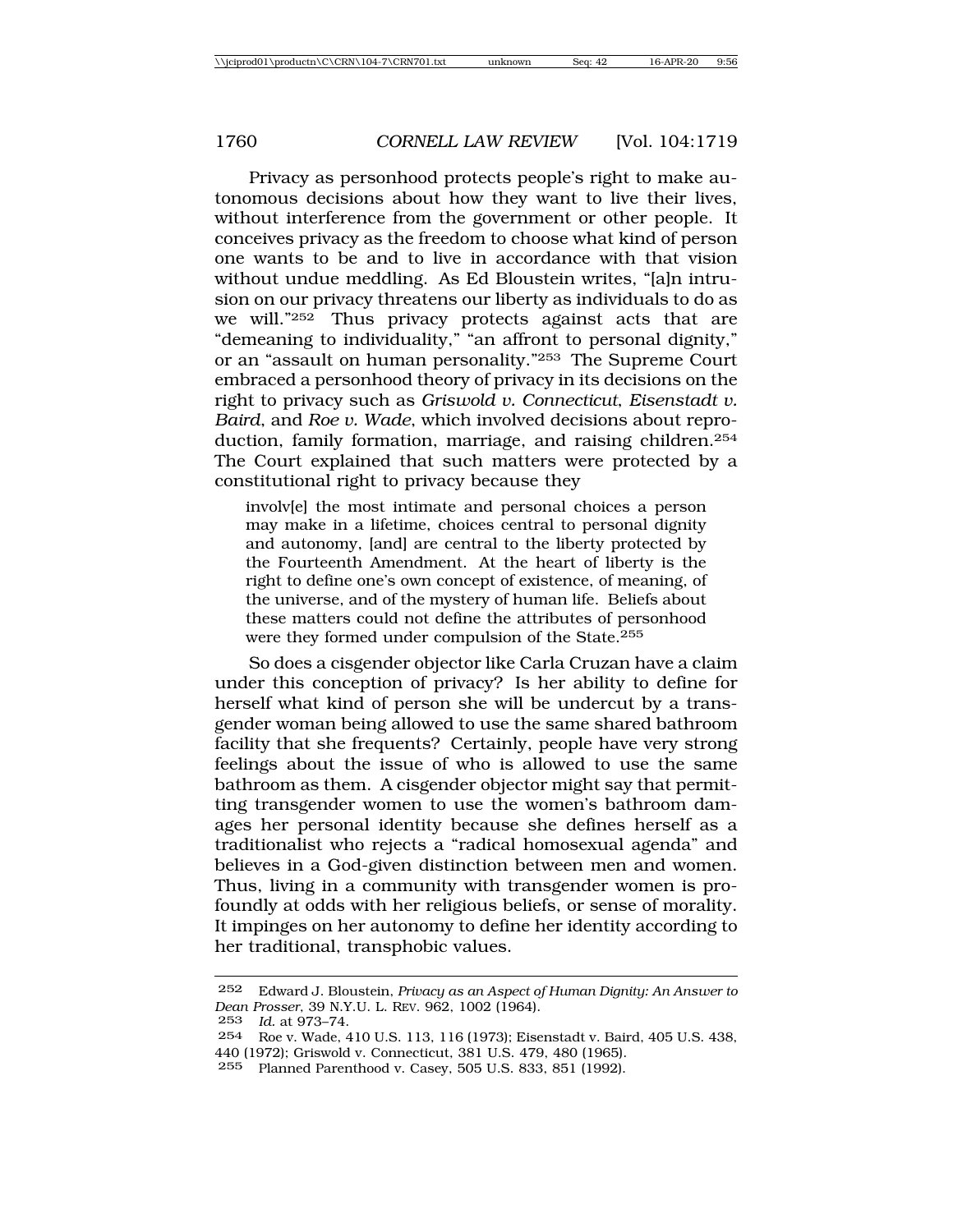Jed Rubenfeld criticized the personhood conception of privacy for just this reason, pointing out that some people may define their personhood through intolerance.256 Such individuals deeply value living in a community that excludes others of whom they disapprove. He noted that recognizing the right of LGBT people to engage in same-sex relationships without being criminalized might be said to undermine the rights of an "intolerant heterosexual" who "can claim, on personhood's own logic, that critical to *his* identity is not only his heterosexuality but also his decision to live in a homogenously heterosexual community."257

Of course, laws or policies excluding transgender people from bathrooms are arguably different from sodomy laws, which effectively rendered being gay a criminal offense.258 School officials who refuse to allow a transgender girl to use the bathroom that accords with her gender identity do not claim that doing so will stop her from being transgender;259 they accept that she may continue to be a transgender girl but nevertheless insist that she use the boys' bathroom or, in some cases, an individual gender-neutral bathroom. Such laws or policies arguably do not remove transgender people from the community260 and produce the homogeneously cisgender community the intolerant objector is seeking. Even if the school does exclude transgender girls from the bathroom, the cisgender objector will still attend school or work with transgender women. The only difference will be that now she does not have to spend the small percentage of her day that she is in the bathroom in the immediate vicinity of transgender women. Viewed in that way, it is clear that the impact of bathroom

<sup>256</sup> Jed Rubenfeld, *The Right of Privacy*, 102 HARV. L. REV. 737, 768 (1989). 257 *Id.* at 765.

<sup>258</sup> *See* Christopher R. Leslie, *Creating Criminals: The Injuries Inflicted by "Unenforced" Sodomy Laws*, 35 HARV. C.R.-C.L. L. REV. 103 (2000) (discussing how "the very existence of sodomy laws creates a criminal class of gay men and lesbians, who are consequently targeted for violence, harassment, and discrimination because of their criminal status").

<sup>259</sup> *See, e.g.*, Bd. of Educ. of the Highland Local Sch. Dist. v. U.S. Dep't of Educ., 208 F. Supp. 3d 850, 856 (S.D. Ohio 2016) (describing how school officials refused to allow Jane Doe, a transgender girl, to use the girls' restroom but nevertheless agreed to "address [her] as a female").

<sup>260</sup> Many would argue, however, that these laws are, at bottom, an effort to eradicate transgender people. Transgender advocates frequently characterize efforts to protect bathroom access as a fight to ensure transgender people have the right to exist in public spaces. *E.g.*, Shayna Medley, *Trans and Non-Binary People Continue to Fight for Their Right to Exist in Public Spaces*, ACLU (May 22, 2018), https://www.aclu.org/blog/lgbt-rights/transgender-rights/trans-and-non-bina ry-people-continue-fight-their-right-exist [https://perma.cc/7QTU-U7SH].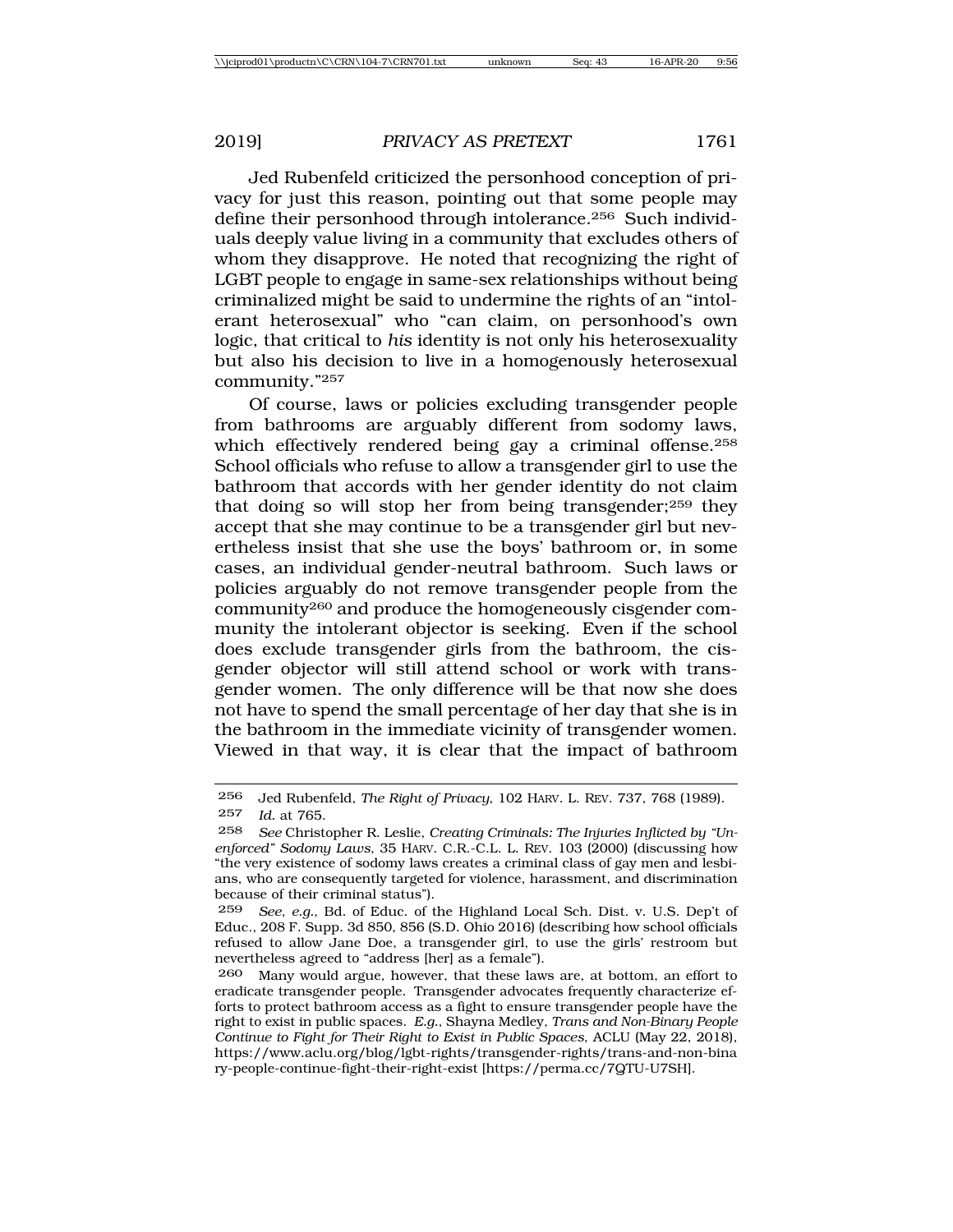inclusion (or exclusion) on the objector's personhood rights her ability to "define herself"—is negligible, even if she constructs her whole identity around opposition to transgender women.

Indeed, the reality is that the group of people using any given women's bathroom are likely to be diverse in a number of ways—in terms of age, race, weight, height, reproductive capacity, etc. So why would the characteristic in question—that of being assigned male at birth as opposed to assigned female loom so large as to impact the very identity of another woman using that bathroom at the same time? If the cisgender objector is compelled to use a women's bathroom that is also accessible to transgender woman, that would not seem to undermine her conception of who she is as a woman any more than a tall woman using the facility would make a petite person tall. Her identity formulation remains intact.261

Again we can contrast that with the impact upon a transgender girl like Jane Doe who is excluded from the girl's bathroom at school.262 Jane identifies as a girl. But when she is excluded from the girls' bathroom and forced to use the one for boys, Jane is categorized as a boy by the school and even forced to identify herself as a boy by walking into the boys' restroom. Even if the school allows her to express her female gender identity in other ways, for example by wearing female clothing or using a girl's name, by categorizing her as a boy they reduce her to a boy in a dress rather than the girl that she is. This concern applies with equal force to people who have a nonbinary gender identity and do not identify exclusively as either male or female. Requiring a nonbinary person to use either a men's or women's restroom fails to respect their identity.263 Gender is one of the most visible and socially significant categories we have for organizing people in our society.264 So forc-

<sup>261</sup> *But see* JANICE G. RAYMOND, THE TRANSSEXUAL EMPIRE: THE MAKING OF THE SHE-MALE 104 (1979) (arguing that the existence of transgender women is an assault on the identity of cisgender women: "[a]ll transsexuals rape women's bodies by reducing the real female form to an artifact, appropriating this body for themselves").

<sup>262</sup> *Bd. of Educ. of the Highland Local Sch. Dist.*, 208 F. Supp. 3d at 857.

<sup>263</sup> As Jessica Clarke points out, the ideal solution for accommodating people of all gender identities is to phase out gendered spaces altogether, providing instead "larger, open, public spaces and fully enclosed private stalls that would better ensure safety, accommodate families, and operate fairly and efficiently." Clarke, *supra* note 127 at 982; *see also* Laura Portuondo, *The Overdue Case* **R** *Against Sex-Segregated Bathrooms*, 29 YALE J.L. & FEMINISM 465, 496 (2018).

<sup>264</sup> *See* KWAME ANTHONY APPIAH, THE LIES THAT BIND: RETHINKING IDENTITY 12–13 (2018).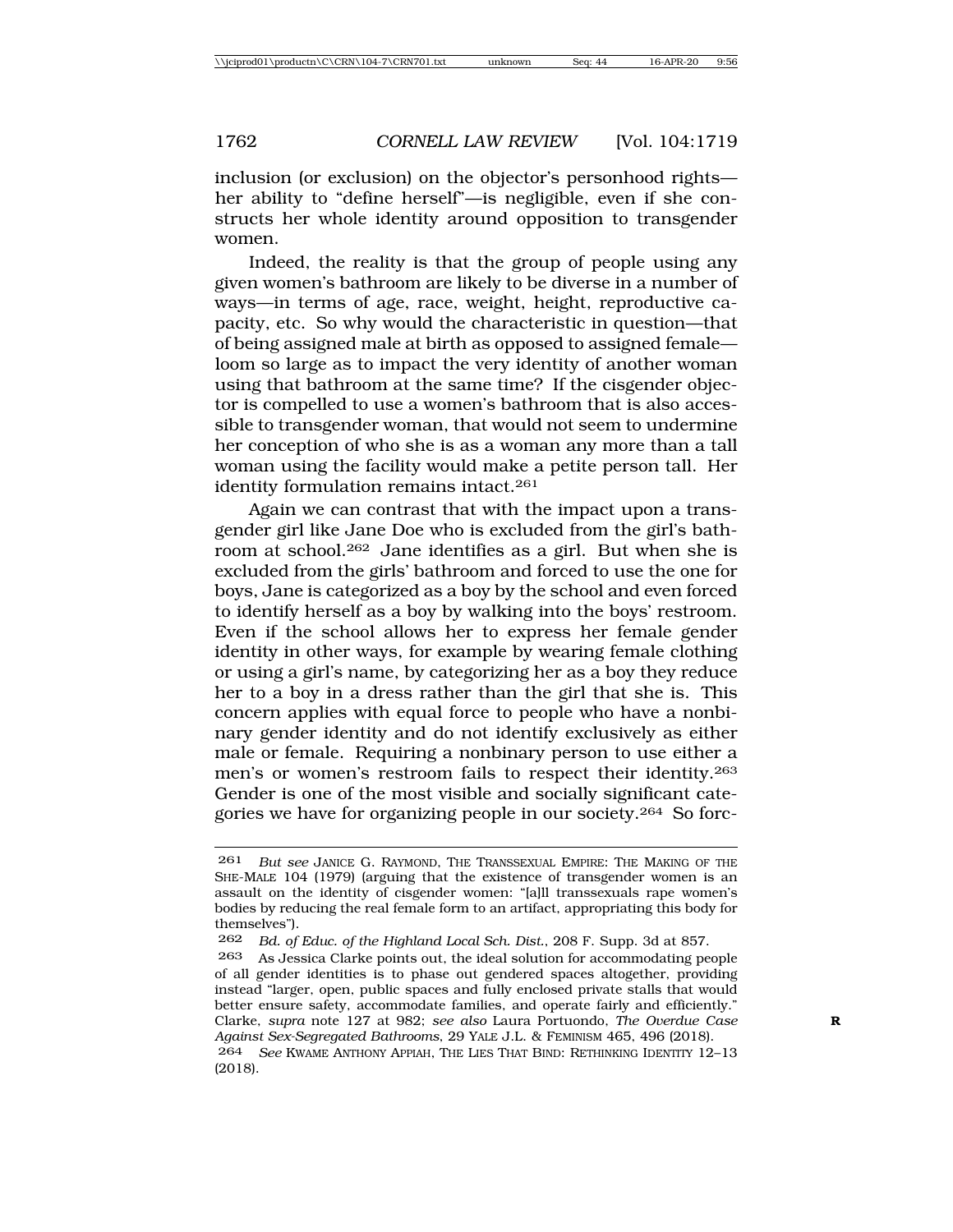ing a person to adopt a gender identity that is not their own is a significant burden upon their personal identity.<sup>265</sup> This is why gender dysphoria can produce clinically significant distress, including suicidal ideation, from which Jane herself suffered.266 So again, under a personhood conception of privacy, we can clearly see that Jane's privacy is threatened by excluding her from the bathroom, while the cisgender objector does not actually lose privacy if Jane is admitted.

This is all the more clear when we examine the refinement on the personhood conception of privacy advanced by Jed Rubenfeld. Rubenfeld argued that the constitutional right to privacy exists to protect against "a particular kind of creeping totalitarianism, an unarmed *occupation* of individuals' lives."267 In this conception, the government violates privacy when it directs a person's life course, forcing her to conform to a standardized conception of normal behavior. Privacy is thus to be invoked "only where the government threatens to take over or occupy our lives—to exert its power in some way over the totality of our lives."268 The Supreme Court's privacy decisions can therefore be understood as protecting individuals from being forced into socially enforced behaviors that take over their lives, such as by being compelled to bear a child, attend public school, or marry someone of the same race.269 Such activities enlist, direct, and take over people's lives, and so people have a constitutional privacy right to refuse to participate in them.

A cisgender student who objected to sharing the girl's bathroom with Jane Doe, however, could not claim that having to do so would direct her life course or take over her identity.270 Unlike being forced to bear a child, being compelled to use a

<sup>265</sup> *See* Doe *ex rel.* Doe v. Boyertown Area Sch. Dist, 897 F.3d 518, 523 (3d Cir. 2018) ("Forcing transgender students to use bathrooms or locker rooms that do not match their gender identity is particularly harmful. It causes 'severe psychological distress often leading to attempted suicide.'" (citations omitted)).

<sup>266</sup> Bd. of Educ. of the Highland Local Sch. Dist. v. U.S. Dep't of Educ., 208 F. Supp. 3d 850, 856 (S.D. Ohio 2016). In order to qualify for a diagnosis of Gender Dysphoria under the DSM-V, a patient must be suffering from "clinically significant distress." Transgender people are at much higher risk of suicidal ideation and completed suicide than cisgender persons. *See* William Byne et al., *Gender Dysphoria in Adults: An Overview and Primer for Psychiatrists*, 3 TRANS-GENDER HEALTH 57, 63 (2018) https://www.ncbi.nlm.nih.gov/pmc/articles/PMC5 944396/ [https://perma.cc/CQ35-AMR5] (noting that "[u]p to 47% of transgender adults have considered or attempted suicide").

<sup>267</sup> Rubenfeld, *supra* note 256, at 784. **R**

<sup>268</sup> *Id.* at 787.

*Id.* at 793.

<sup>270</sup> *Bd. of Educ. of the Highland Local Sch. Dist.*, 208 F. Supp. 3d at 856.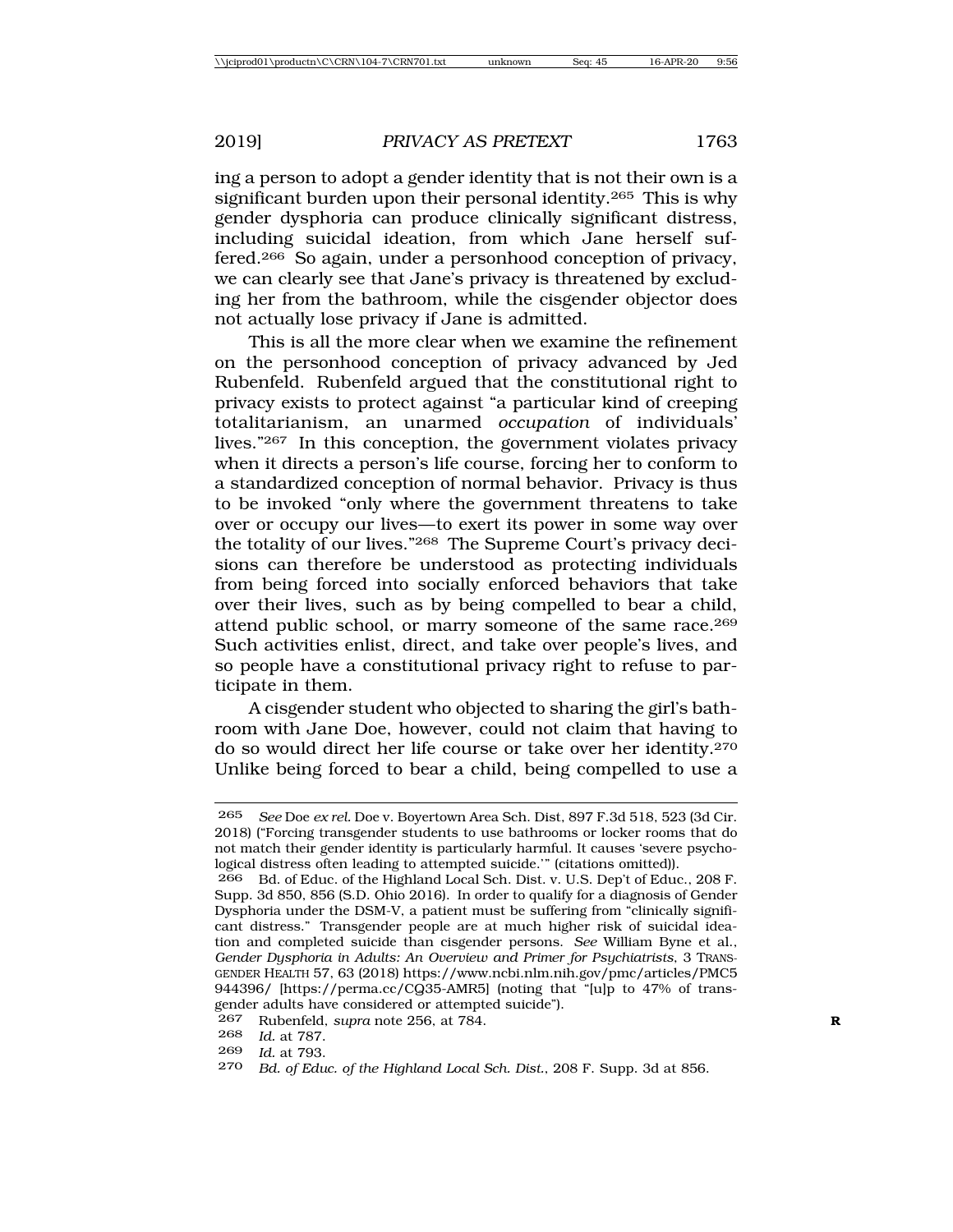bathroom that is also open to transgender women only affects the small percentage of the objector's day that she spends in the restroom. It does not fill up her life. As such, it does not violate her right to privacy from creeping totalitarianism.

The situation is different for Jane Doe, however. A requirement that she use the boy's bathroom imposes a far greater burden on her freedom to direct her own life course. Since Jane identifies as a girl, when she is compelled to use the boy's restroom she is forced to deny her true identity. "[W]alking into a toilet segregated by sex requires that each of us in effect selfsegregate by hanging a gendered sign on ourselves[.]"271 Jane is thus required to state that she is a boy, rather than a girl, and forced to reveal that she is transgender, rather than keeping her transgender status hidden. Such actions reverberate throughout Jane's life, affecting far more than just the few minutes she spends in the bathroom each day. Not only is the very act of denying her identity likely to cause Jane humiliation, shame, and distress, being exposed as transgender to her community will expose her to verbal harassment and physical abuse as well. Both will have a profound impact on her physical and mental health. When the real eleven-year-old Jane Doe was not permitted to use the girl's bathroom at her elementary school, the stress of being excluded and the bullying she endured from teachers and children who disapproved of her transgender status caused her to attempt suicide.272 She had to be hospitalized on two separate occasions for suicidal ideation and a suicide attempt.<sup>273</sup> A government action that limits a person's autonomy so profoundly that she tries to kill herself to escape its strictures clearly has taken over her life. Under Rubenfeld's refinement of the personhood theory, we again see that laws forcing transgender people to use bathrooms that conflict with their gender identity violate their right to privacy but are not necessary to defend the privacy of cisgender objectors.

## F. Social Network Privacy

In *Doe v. Boyertown Area School District*, four cisgender students sued to overturn a school policy permitting transgender high school students to use bathrooms and locker

<sup>271</sup> Mary Anne Case, *Why Not Abolish Laws of Urinary Segregation?*, *in* TOILET: PUBLIC RESTROOMS AND THE POLITICS OF SHARING, *supra* note 25, at 218.

<sup>272</sup> *Bd. of Educ. of the Highland Local Sch. Dist.*, 208 F. Supp. 3d at 856. 273 *Id.*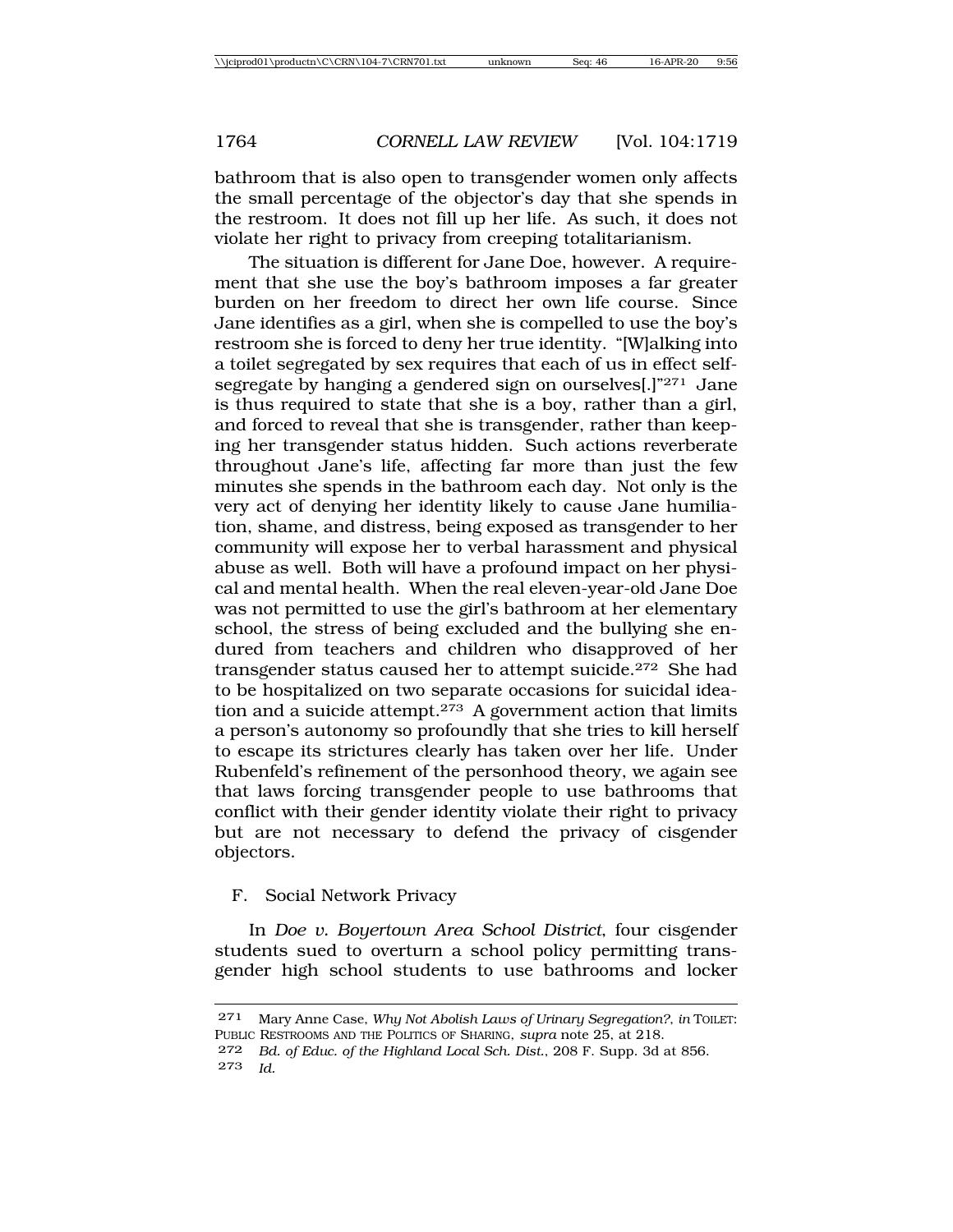rooms in accordance with their gender identity.274 The plaintiffs claimed that the school district's practice violated their right to privacy under the Fourteenth Amendment, their right of access to educational programs under Title IX, and their Pennsylvania common law right of privacy preventing inclusion upon their seclusion while using bathrooms and locker rooms.275 They sought a preliminary injunction requiring the school district to ensure students used facilities corresponding to their "biological sex."276

In addition to claiming that the policy violated their privacy because it meant a transgender student might see them partially undressed, the plaintiffs also claimed that it undermined their privacy because a transgender girl might hear a cisgender girl "opening products to deal with menstruation issues or using the restrooms" and thus the transgender girl could discern that the cisgender girl was menstruating.277 One plaintiff in the case, Mary Smith, claimed that the stalls in the multi-user bathrooms did not provide her with privacy because people could hear her opening pads or tampons while she was inside.278 Similarly, Plaintiff Macy Roe stated that bathroom stalls were insufficiently private because she could "still be heard going to the bathroom or attending [her] period, and there are large gaps in the stalls that [she has] made eye contact through before."279 The court noted, however, that Macy Roe testified she had never seen anyone purposefully looking through the gaps in the bathroom stall.<sup>280</sup> The court also quoted a medical doctor who testified as an expert on the treatment of transgender youth and indicated that transgender youth with gender dysphoria are "far more likely to want to conceal their physical anatomy and are typically extremely hypervigilant within sex-segregated" facilities.281 He further testified that "transgender patients are . . . particularly modest about exposing themselves while using privacy facilities."282 The district court held that the fundamental right to privacy did not extend to protection from "being heard . . . in an area such as a locker room or multi-user bathroom where there is a

<sup>274</sup> 276 F. Supp. 3d. 324, 329–30 (E.D. Pa. 2017). 275 *Id.* at 330. 276 *Id.* 277 *Id.* at 383. 278 *Id.* at 360. 279 *Id.* at 362–63. 280 *Id.* at 363. 281 *Id.* at 370. 282 *Id.*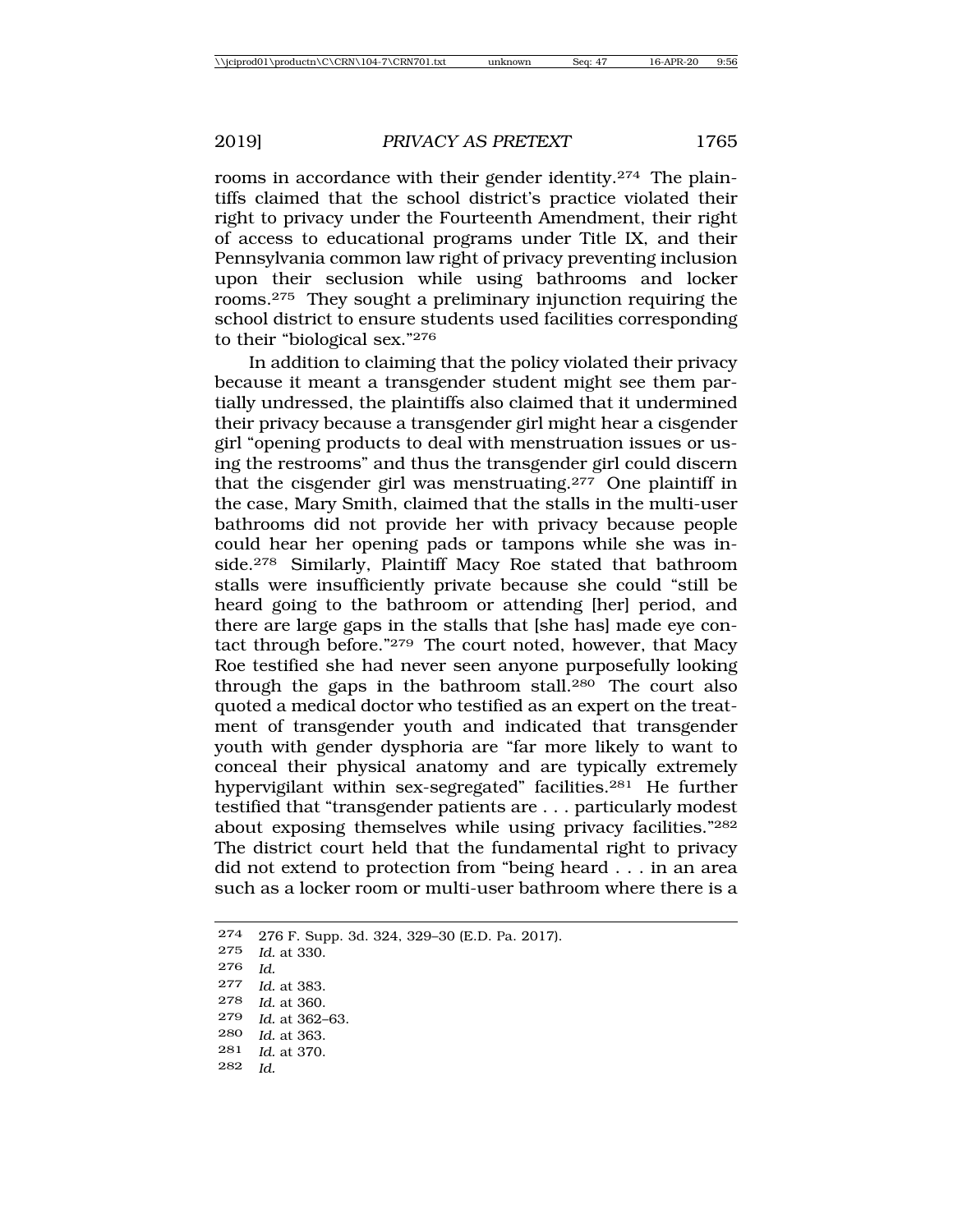limited amount of auditory privacy from anyone."283 While the plaintiffs claimed that the presence of a "member of the opposite sex" in a bathroom or locker room was objectively offensive because people "require a buffer from members of the opposite sex that we do not require from members of the same sex,"284 the court rejected that contention, noting that multi-user bathrooms and locker rooms are "shared common areas with other students,"285 and so the plaintiffs could not claim that they attempted to seclude themselves by entering them.

But arguably, the plaintiffs in *Doe v. Boyertown Area School District* were making an associational privacy claim about the social network of girls in the bathroom. Mary Smith and Marcy Doe asserted that when students who they called "members of the same sex" heard them urinate or open tampon wrappers, the information gleaned from that auditory exposure was still private.286 But when a transgender student heard the same thing, it was an unauthorized disclosure that violated their privacy.287 Similarly, the practice of "outing" LGBT celebrities, or revealing a famous person's sexual orientation without their consent, was frequently criticized as an invasion of privacy.288 This objection arose even when the information was widely known within the LGBT community. Publicizing the facts to the wider heterosexual world infringed on the celebrity's privacy because it violated a "long standing agreement among gay people that they kept each others' secrets."289

We might also analogize the Doe plaintiffs' claim to that of a member of Alcoholics Anonymous who wants to be able to tell fellow A.A. members that she is an alcoholic but does not want that information shared with others. Some privacy scholars find the A.A. member's claim compelling. Lior Jacob Strahilevitz argues, for example, that groups like A.A. "can be designed to trigger reciprocal nondisclosure, and people making germane disclosures within these settings generally ought to expect that the information disclosed will not circulate

<sup>283</sup> *Id.* at 388.

<sup>284</sup> *Id.* at 406.<br>285 *Id.* at 407

*Id.* at 407.

<sup>286</sup> *Id.* at 406.

<sup>287</sup> *Id.*

<sup>288</sup> *See generally* Katheleen Guzman, *About Outing: Public Discourse, Private Lives*, 73 WASH. U. L.Q. 1531 (1995) (noting that while proponents claimed outing was necessary to counter homophobic stereotypes with real-life examples of successful LGBT people, it was an ineffective advocacy tool and potentially subjected people to anti-gay discrimination and violence).

<sup>289</sup> LARRY GROSS, CONTESTED CLOSETS: THE POLITICS AND ETHICS OF OUTING 4 (1993).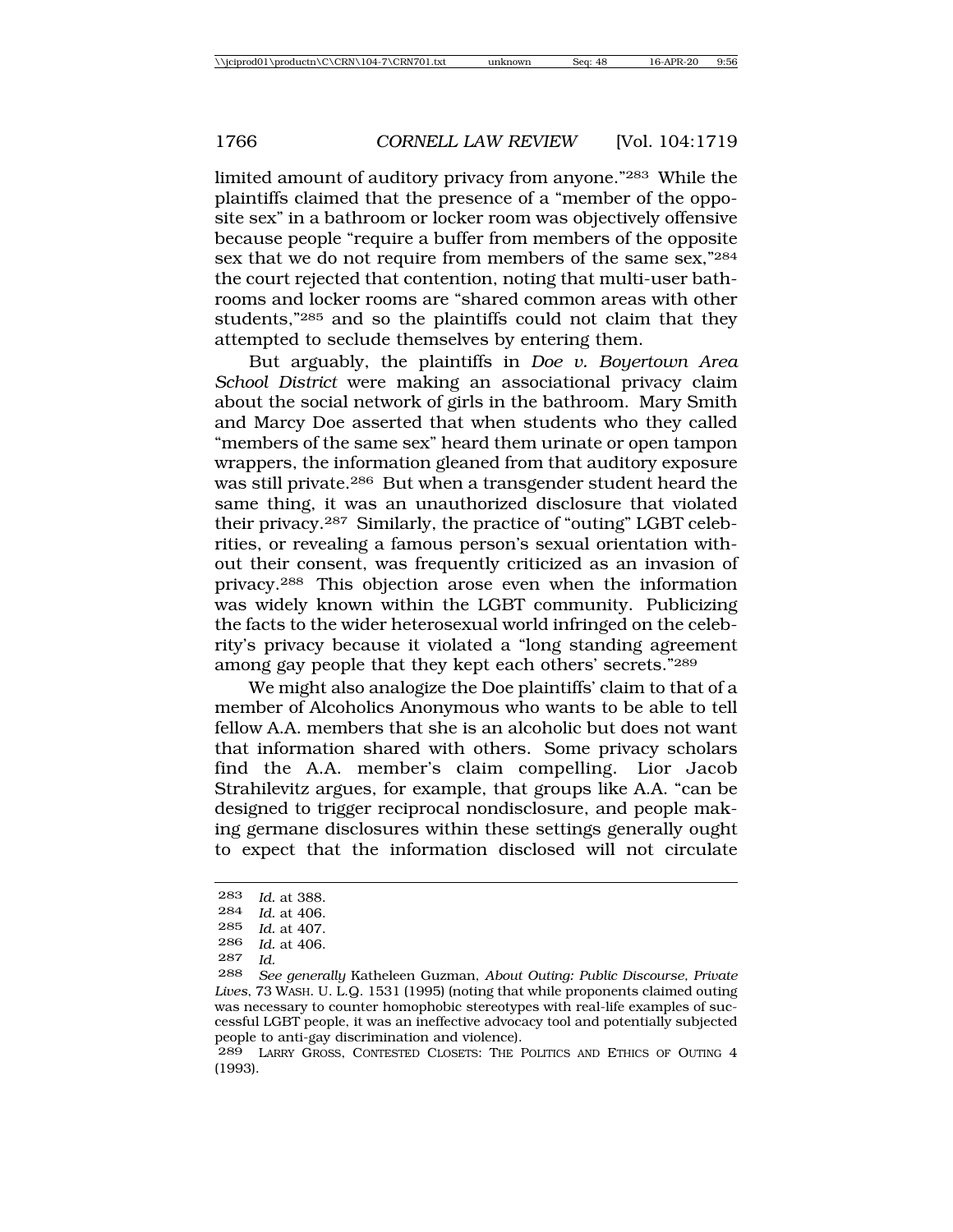outside the group."290 In his view, a famous actress who discloses that she is an alcoholic at an A.A. meeting "ought to have a reasonable expectation of privacy in the disclosed information."291

As a matter of law, "AA and other self-help groups do not enjoy the veil of legal confidentiality—evidentiary privilege."292 Courts have repeatedly rejected claims that confessions to fellow A.A. members are protected by privileges afforded to communications with a psychotherapist or a spiritual advisor. In *State v. Boobar*, for example, Ronald Boobar appealed his murder conviction on the basis that two members of A.A. who testified regarding statements Boobar had made to them should have been barred from doing so on the basis of privilege.<sup>293</sup> But the court held it was "not reasonable to conclude . . . that by the language of [the Maine counseling and therapist statute], the legislature intended to sweep information disclosed to peer counselor or self-help groups like AA within the privilege set forth."294

While information shared in A.A. or other self-help groups may not be legally privileged, however, participants might still be justified in thinking that it will not be disseminated beyond the group. "When an individual speaks with relative strangers in a support group like Alcoholics Anonymous, she trusts that they will not divulge her secrets."295 The norms of the social network and the identities of the group's members give her reassurance that they will keep information shared there confidential. Ethnographer Gene Shelley found that people with HIV frequently kept their HIV status secret from friends and family because they were afraid of being ostracized.296 But those same people felt comfortable telling other members of a support group for people with HIV about their status, even if

<sup>290</sup> Strahilevitz, *supra* note 11, at 970. **R**

<sup>291</sup> *Id.*

<sup>292</sup> Bree Schonbrun, *"In the Light of Reason and Experience": The Scope of Evidentiary Privilege in the Self-Help Setting: Alcoholics Anonymous Examined*, 25 CARDOZO L. REV. 1203, 1206 (2004).

<sup>293 637</sup> A.2d 1162, 1169 (Me. 1994).<br>294 Id: see also Cox y Miller 296 F.

<sup>294</sup> *Id.*; *see also* Cox v. Miller, 296 F.3d 89 (2d Cir. 2002) (holding that defendant's communications to members of an A.A. group are not privileged under New York state law); United States v. Schwensow, 942 F. Supp. 402, 403–04 (E.D. Wis. 1996) (holding that confessions to A.A. counselors are not privileged under the psychotherapist privilege).

<sup>295</sup> Ari Ezra Waldman, *Trust: A Model for Disclosure in Patent Law*, 92 IND. L. J. 557, 583 (2017).

<sup>296</sup> Gene A. Shelley, H. Russell Bernard, Peter Killworth, Eugene Johnsen & Christopher McCarty, *Who Knows Your HIV Status? What HIV Patients and Their Network Members Know About Each Other*, 17 SOC. NETWORKS 189, 204 (1995).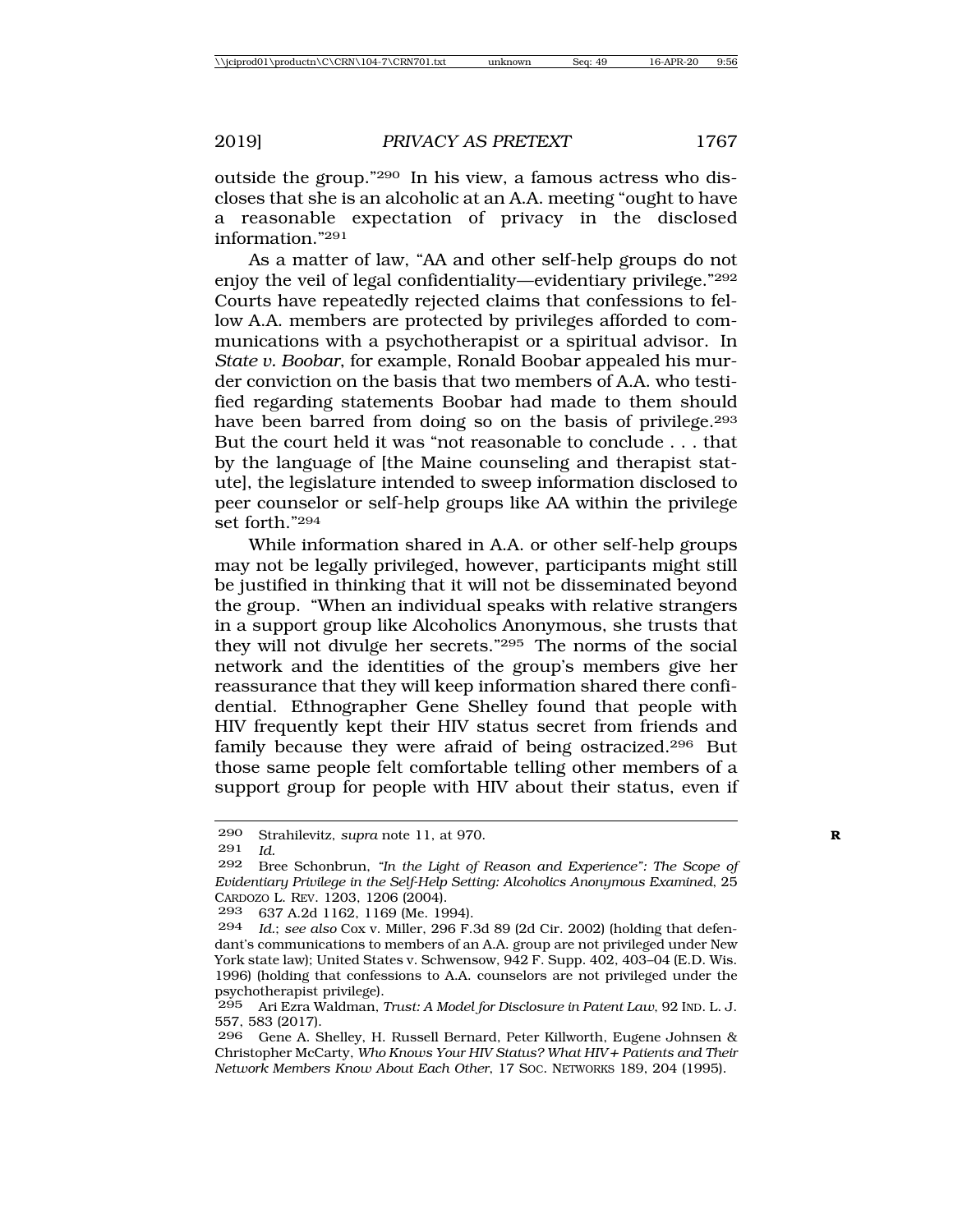they hardly knew them.297 They trusted fellow HIV positive individuals to keep the information private: "with respect to preventing the further spread of [information about] a person's HIV status, individuals living with HIV can better predict the future behavior of others also living with HIV (even if they know very little else about them) than others with whom they may be close for different reasons."298 Certainly, for people battling addictions or coping with health conditions like HIV, support groups provide an important outlet where people who may be isolated or marginalized can find community and understanding. The fact that such groups have a powerful norm barring the disclosure of information about members outside the group setting means they provide a safe space where individuals can share potentially stigmatizing information without fear of it being further disseminated.299

Obviously, multi-user bathrooms do not have the same shared norm of nondisclosure as an A.A. meeting. No one makes announcements in the bathroom that "what is said in the room remains in the room," as they do at the beginning of A.A. meetings.300 But Macy Roe and Mary Smith's argument hinges on what they perceive as the shared characteristics of girls using the bathroom. Like the HIV positive people in the Shelley study, they view the girls in the bathroom as fellow travelers—people with a common trait who will keep information related to that stigmatized characteristic private. So, from Doe and Smith's point of view, it doesn't matter if other girls know they have their period because they would not tell anyone else that information. Since the other girls also experience stigma regarding menstruation, they have the same incentive Doe and Smith do to keep it a secret.<sup>301</sup>

On the other hand, Doe and Smith claim a transgender girl is a "biological male."302 As such, they view her as no more likely to keep information about their periods secret than any other boy. But a transgender girl does not identify as a boy she lives and sees herself as a girl. While she might not experi-

<sup>297</sup> *Id.*

<sup>298</sup> Waldman, *supra* note 295, at 584. **R**

Strahilevitz, *supra* note 11, at 969-70.

<sup>300</sup> *See* Jessica G. Weiner, *"And the Wisdom to Know the Difference": Confidentiality vs. Privilege in the Self-Help Setting*, 144 U. PA. L. REV. 243, 307 n.118 (1995).

<sup>301</sup> *Cf.* SIMONE DE BEAUVOIR, THE SECOND SEX 339 (1998) (describing a girl's embarrassment as male relatives make jokes about her menstruation).

<sup>302</sup> Doe v. Boyertown Area Sch. Dist., 276 F. Supp. 3d 324, 391 (E.D. Pa. 2017).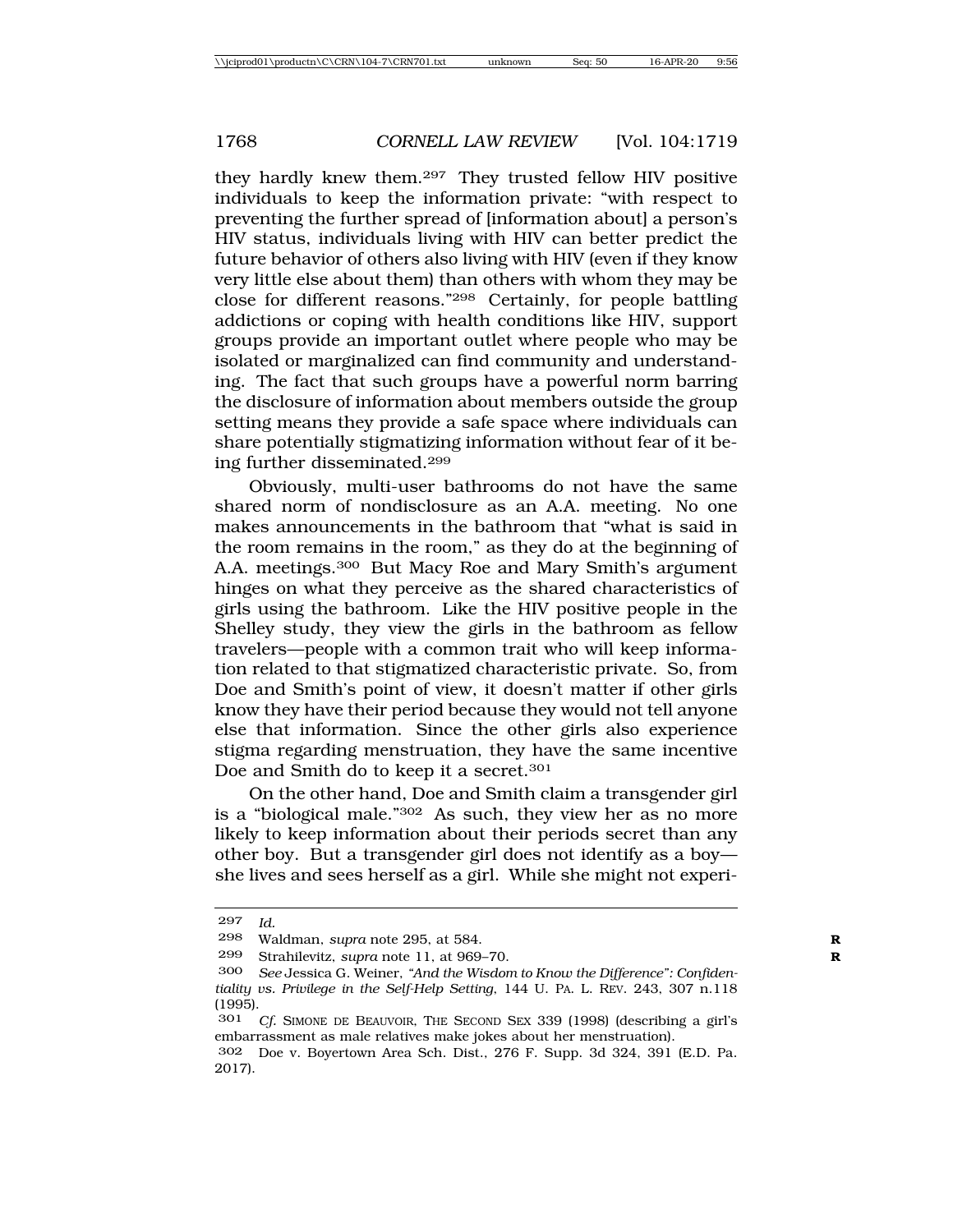ence menstruation, she is certainly not exempt from misogynistic harassment; indeed, she is probably more likely to experience sexist bullying than a cisgender girl.303 As such, she has the same incentive to avoid publicizing what goes on in the girls' bathroom as Macy Doe does. She is not a boy who might be expected to harass Doe by gossiping or teasing her about the fact that she has her period. Such behavior would only open her up to uncomfortable questions about her own anatomy.

Similarly, self-help groups like A.A. and other similar twelve-step programs are open to anyone who self-identifies as needing the intervention offered. There is no requirement that would-be A.A. members produce medical documentation or other evidence to prove that they are alcoholics, or that they have experienced particular difficulties related to their addiction. Rather, any person who believes they are dependent on alcohol and wants help to overcome that dependence can participate.304 As such, an A.A. member who decides to share information about, for example, losing a job due to being drunk at work runs the risk that someone else in the group may not have had that exact same experience. But still he trusts that the other A.A. member will keep his confidence because their stories are sufficiently analogous to generate sympathy and understanding. Similarly, a girl in the bathroom at school might hope that other girls present will safeguard information about her period, even if they themselves do not menstruate.

So the desire for social network privacy does not justify excluding transgender people from the bathroom most aligned with their gender identity.<sup>305</sup> A transgender girl is just as likely to form a reliable member of the social network in the women's bathroom as any other woman.

A careful examination of the asserted privacy interest in excluding transgender women from the women's bathroom

<sup>303</sup> *See, e.g.*, Bd. of Educ. of the Highland Local Sch. Dist. v. U.S. Dep't of Educ., 208 F. Supp. 3d 850, 856 (S.D. Ohio 2016) (describing how Jane Doe, a transgender girl, was bullied to the point that she became suicidal).

<sup>304</sup> "AA has, since its formal inception in 1938, represented itself as a nondenominational 'fellowship of men and women' whose only requirement for membership is the desire to stop drinking." Schonbrun, *supra* note 292, at 1225. **R**

<sup>305</sup> Respecting the gender identity of nonbinary people who do not identify exclusively as male or female requires offering gender neutral facilities that do not require people to select a male or female facility. Until such facilities can be made available, a "temporary solution is to permit nonbinary people to use whichever facility they feel the safest in, or which they believe best matches their sex or gender, just as transgender men and women should be able to." Clarke, *supra* note 127, at 983. **R**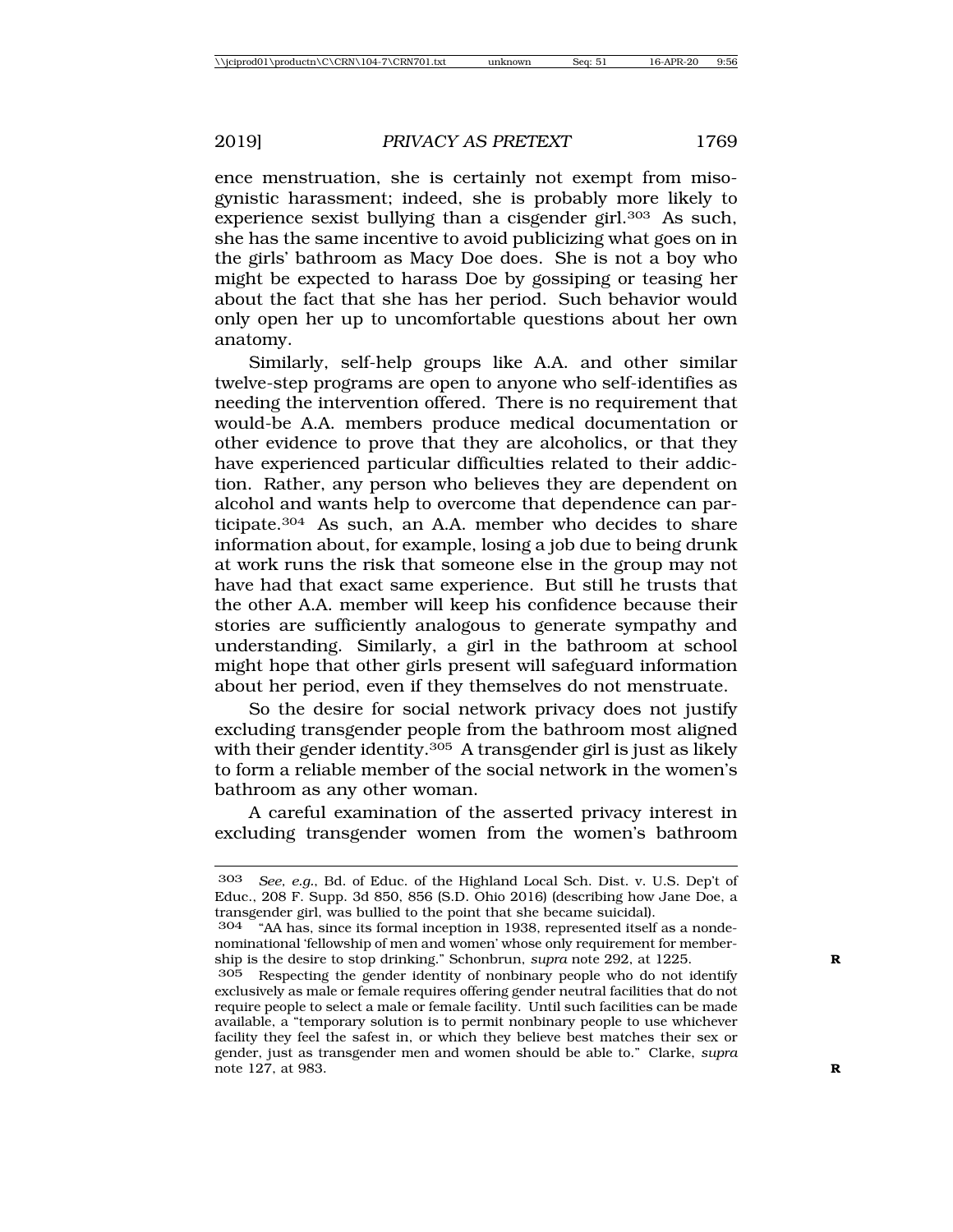shows that it does not accord with any of the philosophical conceptions of privacy that undergird the legal right to privacy protection. While all people have a legitimate interest in privacy when they use the bathroom, allowing transgender people to use the facility that accords with their gender identity does not undermine bathroom privacy for cisgender people. Rather, it is policies that make transgender people use facilities according to their assigned sex at birth rather than their gender identity that raise genuine privacy concerns. The privacy interests asserted to oppose antidiscrimination protections for LGBT people are clearly nothing more than a pretext used to justify continuing discrimination against sexual minorities. Efforts to enact so-called "privacy protection acts" that repeal antidiscrimination laws and exclude transgender women from women's bathrooms therefore do not enhance the privacy rights of women and children. They impose direct harms upon transgender women, who are excluded from facilities that reflect their gender identity and subjected to grave privacy violations, described above. But such efforts also harm cisgender women because they reify damaging stereotypes that undermine women's equality and safety. Part IV discusses the negative effects that efforts to justify transgender bathroom exclusion on privacy grounds have on all women.

IV

## WHY THE PRIVACY PRETEXT FOR DISCRIMINATION AGAINST LGBT PEOPLE HARMS ALL WOMEN

The argument that permitting transgender women to use the women's bathroom violates the privacy of other women and girls is grounded in pernicious gendered stereotypes that undermine sex equality. As such, the privacy pretext for discrimination against LGBT people is a threat to all women. As noted above, opponents of LGBT equality frequently argue that antidiscrimination protections for LGBT people will lead to women's privacy being violated by permitting (predatory) transgender women to use women's bathrooms.306 The specter of sexual predation looms large, but while many communities have had laws forbidding discrimination based on sexual orientation or gender identity on the books for years, there have not

<sup>306</sup> *E.g.*, Robin Charlow, *Tolerating Deception and Discrimination After Batson*, 50 STAN. L. REV. 9, 37 (1997) (discussing *Batson v. Kentucky*, 476 U.S. 79 (1986)).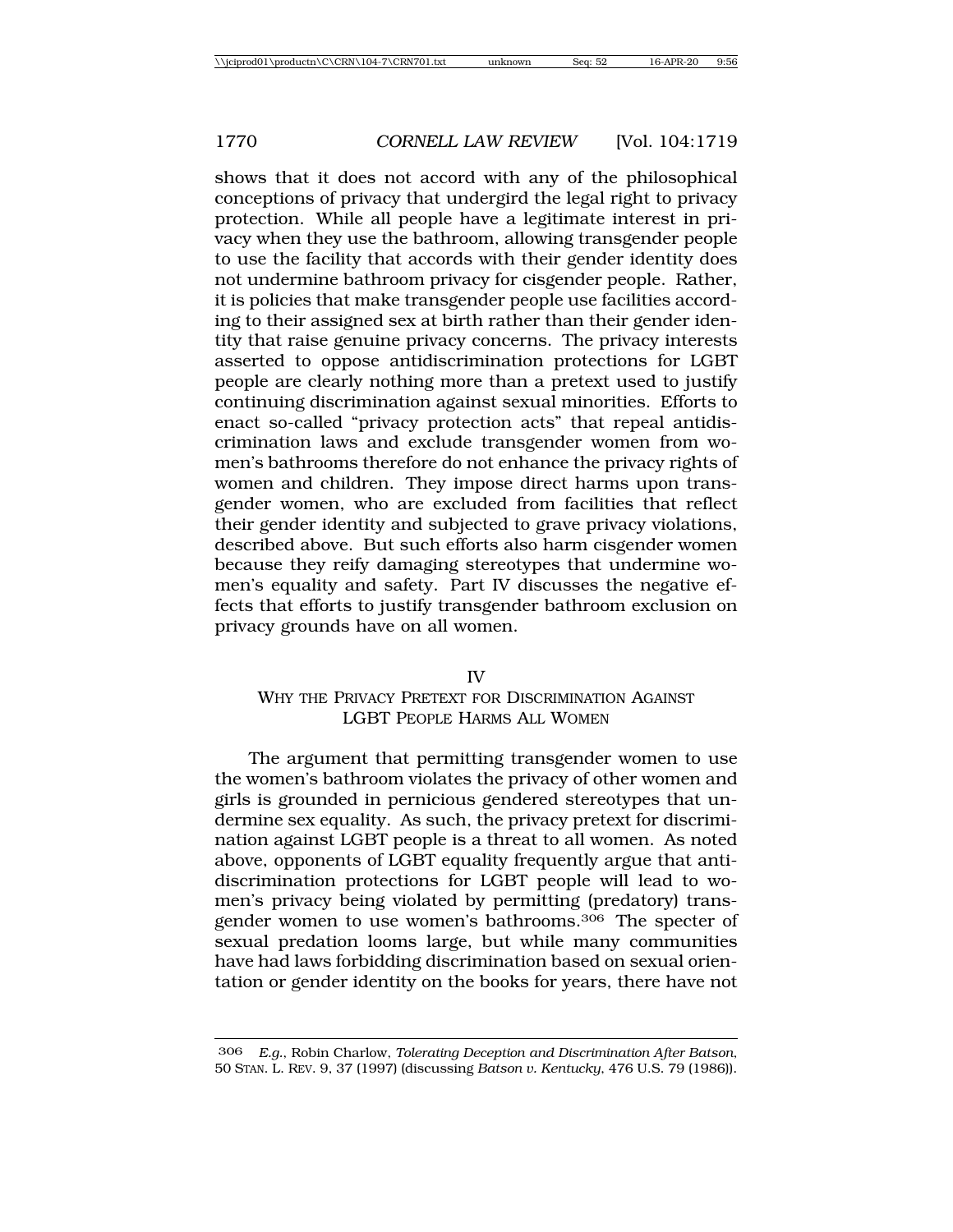been reports of sexual assaults in bathrooms as a result.<sup>307</sup> So why do opponents continue to invoke concerns about sexual predation in arguing that antidiscrimination protections must be rolled back to protect women's privacy? The reason is that they are appealing to, and re-inscribing, powerful gender stereotypes. Traditional conceptions of sex and gender hold that all people can be cleanly categorized into two sexes—male and female. People who are designated male at birth are expected to have a male gender identity, to be masculine in presentation, and to sexually desire (and dominate) women. While people designated female at birth should identify as women, be feminine in presentation, and sexually submit to men. Traditional understandings of sexuality do not just mandate heterosexuality for everyone. They also prescribe relationship roles for men and women. A man is expected to be sexually aggressive and demanding, while a woman should be virginal and pure, reluctant to engage in sex except as part of a committed relationship to a special man she wants to please. As Erving Goffman put it, "men are defined as desiring access to women and women as holding them in check."308

LGBT people by nature do not conform to these expectations. Their identities thus threaten patriarchal heteronormative understandings of human sexuality. Lesbian, gay, and bisexual people undermine compulsory heterosexuality, while transgender and gender variant people problematize the notion that a particular gender identity and presentation automatically flows from the sex one is assigned at birth. Efforts to eliminate antidiscrimination protections for LGBT people can therefore be viewed as an attempt to shore up traditional sex roles by granting a right to exclude people who do not conform to them.

More specifically, patriarchal heteronormative ideas about sexuality are the reason why the presence of transgender women in women's bathrooms is so threatening to traditionalists. They believe that a person designated male at birth should be a man, and that men have a natural urge to sexually dominate or even assault women. That is why permitting a transgender woman to use a women's bathroom is a threat to "sexual mod-

<sup>307</sup> *E.g.*, Robin Fretwell Wilson, *The Nonsense About Bathrooms: How Purported Concerns Over Safety Block LGBT Nondiscrimination Laws and Obscure Real Religious Liberty Concerns*, 20 LEWIS & CLARK L. REV. 1373, 1386 (2017). 308 Erving Goffman, *The Arrangement Between the Sexes*, 4 THEORY & SOC'Y 301, 330 n.8 (1977).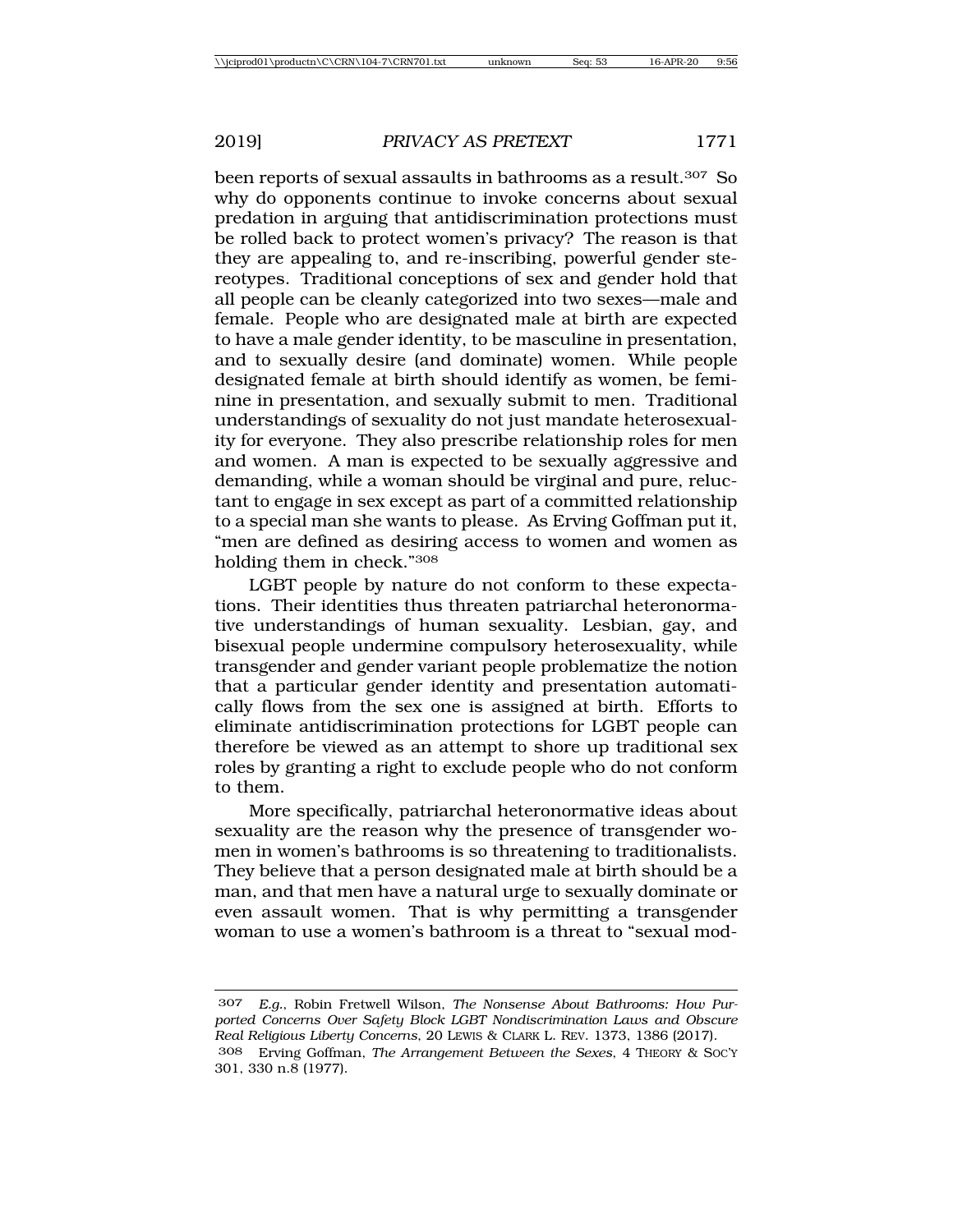esty" for cisgender objectors like Carla Cruzan.309 A person who espouses traditional sex roles believes a person designated male at birth must be a man, and that a man must naturally want to behave in a sexually aggressive way towards women. So allowing a person assigned male at birth to use a women's bathroom is inviting a sexually predatory individual into the space, even if that person is an eleven-year-old schoolgirl like Jane Doe.

The flip side to the troubling stereotype that all men are potential rapists is the even more pernicious idea that women are seductive objects who lure men into sexual violence. Traditional understandings of gender also suggest that women are responsible for preventing sexual assault by hiding themselves from men. If women do not dress or behave in a sufficiently modest way, they will deservedly be sexually assaulted because men have irresistible urges to rape them.

This thinking was on display in *Dothard v. Rawlinson*, where the Supreme Court upheld a ban on women working as corrections officers in Alabama maximum security prisons.310 The state argued that the ban was necessary because women simply could not effectively control prisoners, and their presence would provoke violence.311 The Court agreed, finding it plausible that "sex offenders who have criminally assaulted women in the past would be moved to do so again if access to women were established within the prison."312 In dissent, Justice Marshall called this "one of the most insidious of the old myths about women[;] that women, wittingly or not, are seductive sexual objects. The effect of the decision, made I am sure with the best of intentions, is to punish women because their very presence might provoke sexual assaults."313

The notion that men have uncontrollable urges to rape which women are responsible for controlling is extremely damaging to women's autonomy and safety. It also harms men by stereotyping them as predators, a burden that falls heaviest on African American men who are commonly perceived to be "less able to control their desire or sexual urges than white men"314 and thus suffer the "stigmatic harm of repeatedly being raced

<sup>309</sup> Plaintiff-Appellant's Brief at 14, Cruzan v. Minneapolis Pub. Sch. Sys., 165 F. Supp. 2d 964 (D. Minn. 2001) (No. 01-3417), 2001 WL 34091359, at \*6.

<sup>310</sup> Dothard v. Rawlinson, 433 U.S. 321, 334 (1977).

<sup>311</sup> *Id.* at 343.

<sup>312</sup> *Id.* at 335.

<sup>313</sup> *Id.* at 345 (Marshall, J., dissenting).

<sup>314</sup> I. Bennett Capers, *The Unintentional Rapist*, 87 WASH. U. L. REV. 1345, 1364 (2010).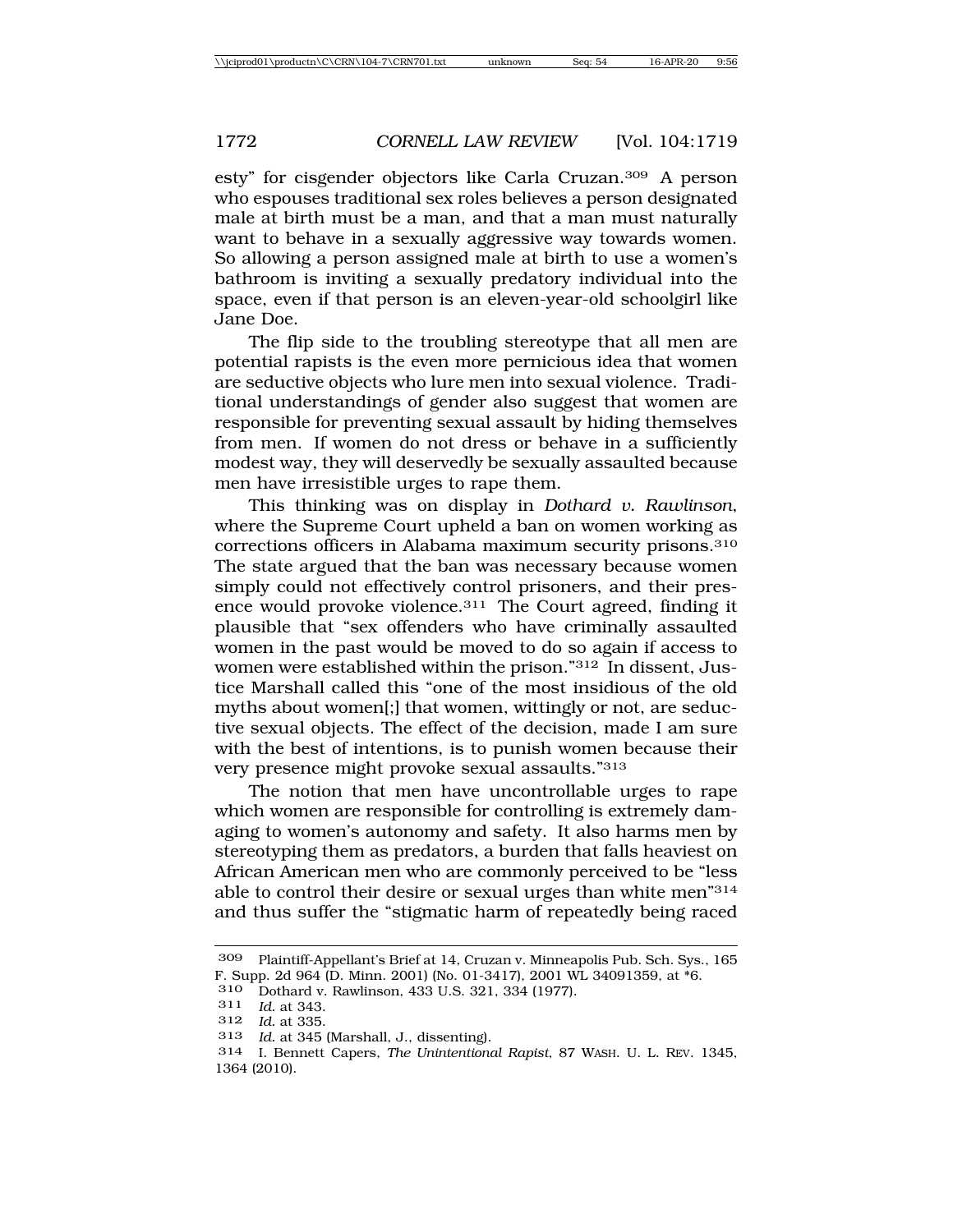and sexed as a rapist."315 This trope further suggests that women who suffer sexual assaults are somehow to blame for their victimization. Over the past few decades, legal reformers have worked diligently to change this perception and ensure that rape victims can access justice without being castigated for "bringing it on themselves."316 Most recently, the #MeToo movement has drawn attention to the sexual violence that women (and some men) have suffered in a variety of settings, including at work, to suggest that victims deserve to be heard and believed, and to hold abusers accountable and obtain justice.<sup>317</sup>

Excluding transgender women from women's facilities does not address any actual threat to women's privacy or safety. As the outpouring of accounts of sexual violence in connection with the #MeToo movement suggests, the greatest threat to women's sexual autonomy and safety does not come from transgender women in bathrooms but men (and some women) who prey upon people at work, in the community, and at home.<sup>318</sup> Not only do efforts to roll back antidiscrimination protection for LGBT people and exclude transgender women from women's facilities do nothing to address these actual threats of sexual violence, they shore up pernicious stereotypes that make all women more vulnerable to sexual assault. By suggesting that all women are seductive sexual objects who must hide themselves from men to escape sexual violence, the discourse about transgender bathroom access reifies the damaging myth that women are to blame when men rape them. This insidious idea hurts all women, including cisgender women, undermining their right to be free from sexual violence.

Efforts to legalize discrimination against LGBT people and ban transgender women from women's bathrooms do not protect women's privacy or safety. They are instead a calculated

<sup>315</sup> *Id.* at 1391.

<sup>316</sup> *See* Michelle J. Anderson, *From Chastity Requirement to Sexuality License: Sexual Consent and A New Rape Shield Law*, 70 GEO. WASH. L. REV. 51, 54 (2002) (noting that the law traditionally would regard nonconsensual sex as rape only if the victim was a chaste woman, and that prior to the enactment of rape shield laws, defendants were free "to suggest that the complainant was routinely unchaste and 'asking for it' on the night in question").

<sup>317</sup> Jessica L. Crutcher, *#Metoo: The Survivors*, HOUS. LAW. (March/April 2018), at 44 (describing how the #MeToo social media movement has given survivors of sexual assault a platform to at last be heard: "I, too,' they say, was raped, sexually assaulted, stalked, sexually harassed, groped by strangers on the street, made to fear for our safety, our lives, in so many different ways that we have all lost count").

<sup>318</sup> *Id.*